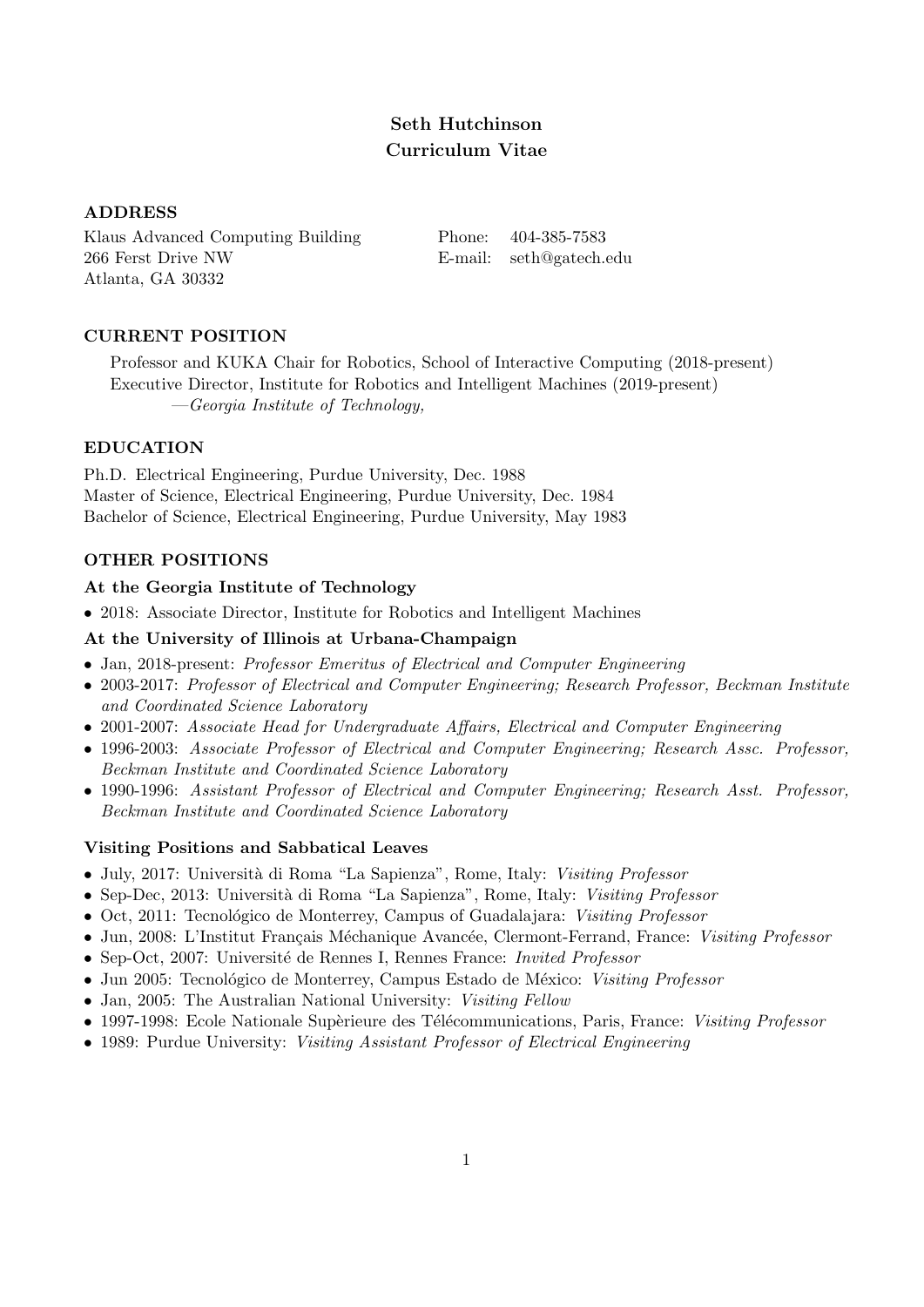### RESEARCH INTERESTS

Robotics: Vision-based control, motion planning, planning under uncertainty, pursuit-evasion, localization and mapping, locomotion, bio-inspired robotics

## **TEACHING**

- Courses Developed, University of Illinois:
	- ECE 550 Advanced Robotic Planning
	- ECE 470 Introduction to Robotics (with Professors Spong and Ahuja)
	- ECE 379 Robot Sensing (with Professor Ahuja)
- Course Instructor, University of Illinois:
	- $\Diamond$  Introduction to Robotics (ECE 470)
	- Advanced Robotic Planning (ECE 550)
	- $\diamond$  Control Systems (ECE 486)
	- $\diamond$  Control System Theory and Design (ECE 515)
	- $\Diamond$  Introduction to Optimization (ECE 490)
	- $\Diamond$  Senior Design Laboratory (ECE 445)
	- $\Diamond$  Introduction to Computing Systems (ECE 190)
	- Analog Signal Processing (ECE 210)
	- $\Diamond$  Computer Engineering I (ECE 290)
	- $\Diamond$  Probability with Engineering Applications (ECE 313)
	- Logic Design (ECE 462)
	- $\Diamond$  Engineering Ethics (ECE 316)
- Tutorials
	- "Visual Servo Control," 9th Summer School on Image and Robotics 2008, IFMA, Campus des Cezeaux, France
	- $\Diamond$  "Visual Servo Control," Centro de Investigación en Matemáticas, Guanajuato, Mexico (Feb. 2008)
	- $\Diamond$  "Visual Servo Control," IEEE Int'l Conf. on Robotics and Automation, 1996
	- $\Diamond$  "Multisensor Fusion Under Uncertainty: Bayes Methods and the Dempster-Shafer Theory," given at the IEEE Int'l Conf. on Multisensor Fusion and Integration for Intelligent Systems, 1994

### • Short Courses:

- $\circ$  Underactuated Robots, Università di Roma "La Sapienza", Rome, Italy, Winter, 2016.
- $\circ$  Probabilistic Methods in Robotics, Università di Roma "La Sapienza", Rome, Italy, Fall, 2013.
- $\Diamond$  Lectures on visual servo control and path planning at the Dutch Institute of Systems and Control (DISC) Summer School on Dynamics and Control Methods for Medical Robotics, June, 2011.
- $\Diamond$  "Visual Servo Control," Centro de Investigación en Matemáticas, Guanajuato, Mexico (Aug. 2009)
- $\circ$  "Visual Servo Control," Centro de Investigación y de Estudios Avanzados del Instituo Politécnico Nacional, CINVESTAV, Saltillo, Mexico, (Feb. 2009)
- $\Diamond$  Robot Motion Planning, a four week graduate course given at the Tecnológico de Monterrey, Campus Estado de México, June 2005
- $\Diamond$  Robotics and Computer Vision, a three day short course offered through the Office of Continuing Engineering Education at the University of Illinois, Summer 1993 (with Professor Ponce)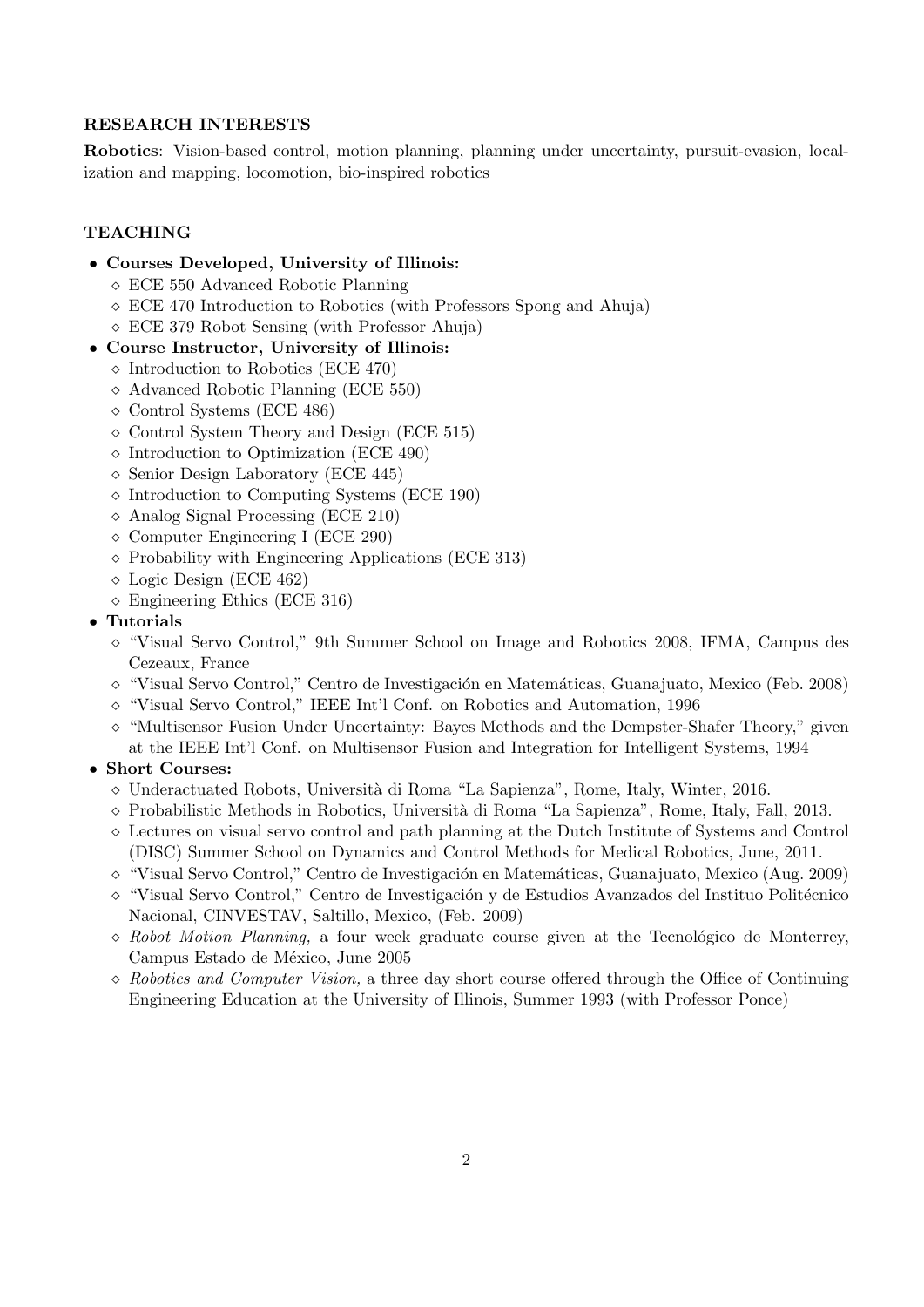### PROFESSIONAL ACTIVITIES

#### • Editorships

- $\Diamond$  Editorial Board, International Journal of Robotics Research, 2005-present
- Advisory Editorial Board, Journal of Intelligent Service Robotics, 2014-present
- Editor-in-Chief, IEEE Transactions on Robotics, 2008-2013
- Founding Editor-in-Chief, Conference Editorial Board, IEEE Robotics and Automation Society 2006-2008
- Editorial Board, Journal of Intelligent Service Robotics, 2005-2014
- Editor, IEEE Transactions on Robotics and Automation, 2000-2005
- Associate Editor, IEEE Transactions on Robotics and Automation 1997-2000
- $\Diamond$  Guest Editor, International Journal of Computer Vision and International Journal of Robotics Research: Joint Special Issue on Vision and Robotics, Nov., 2007
- $\Diamond$  Guest Editor, *International Journal of Robotics Research*, Jul.-Aug. 2004
- $\Diamond$  Guest Editor, IEEE Transactions on Robotics and Automation, Special section on visual servo control, October 1996
- IEEE Robotics and Automation Society, Offices and Committees
	- President, 2020-present
	- $\Diamond$  President-Elect, 2018-2019
	- $\diamond$  Member of the AdCom, 2006-2009, 2014-2016, 2017-2018 (at-large member)
	- Member, Conference Activities Board (CAB), 2016-2019
	- $\Diamond$  Associate Vice President for Conference Technical Programs, 2016-2019
	- $\Diamond$  Chair of the Steering Committee of IEEE Robotics and Automation Letters, 2015-2019
	- Co-Chair, Awards Committee, 2018-2019
	- Chair, Awards Evaluation Committee, 2018-2019
	- $\diamond$  Member of the Publications Activities Board (PAB), 2008-2019
	- $\diamond$  Member of the ad hoc Committee on New Publication Strategies, 2014-2019
	- Director, IEEE RAS Young Reviewers Program, 2015-2018
	- $\diamond$  Member of the Electronic Pubications and Services Board, 2014-2015
	- $\diamond$  Member of the IEEE Fellow Nomination Committee, 2012-2015
	- Chair, IEEE Fellow Nomination Committee, 2016, 2017
	- $\diamond$  Member of the search committee: Editor-in-Chief of IEEE Robotics and Automation Letters, 2015
	- $\diamond$  Member of the Nomination Committee for the George Saridis Leadership Award, 2017
	- $\diamond$  Member of the Nomination Committee for the IEEE RAS Distinguished Service Award, 2017
	- $\Diamond$  Co-Chair, Evaluation Panel for the George Saridis Leadership Award in Robotics and Automation, 2014, 2015
	- $\circ$  Co-Chair, Evaluation Panel for the IEEE RAS Distinguished Service Award, 2014, 2015
	- $\diamond$  Member of the Pioneer in Robotics and Automation Award Nomination Committee, 2014, 2015
	- $\Diamond$  Co-chair of the Pioneer in Robotics and Automation Award Nomination Committee, 2013
	- $\diamond$  Member of the Financial Activities Board (FAB), 2008-2013
	- $\diamond$  Member of the Technical Activities Board (TAB), 2008-2013
	- $\Diamond$  Member of the Steering Committee for Technical Programs (SCTP), 2006-2009
	- Associate Vice President for Publications, 2005-2006
	- $\diamond$  Member of the Conference Board and the Member Services Committee, 2005-2007
	- $\Diamond$  Member of the ad hoc committee to rename and redefine the scope of the IEEE Transactions on Robotics and Automation, 2002
	- $\Diamond$  Co-chair, Technical Committee on Computer and Robot Vision, 1992-1996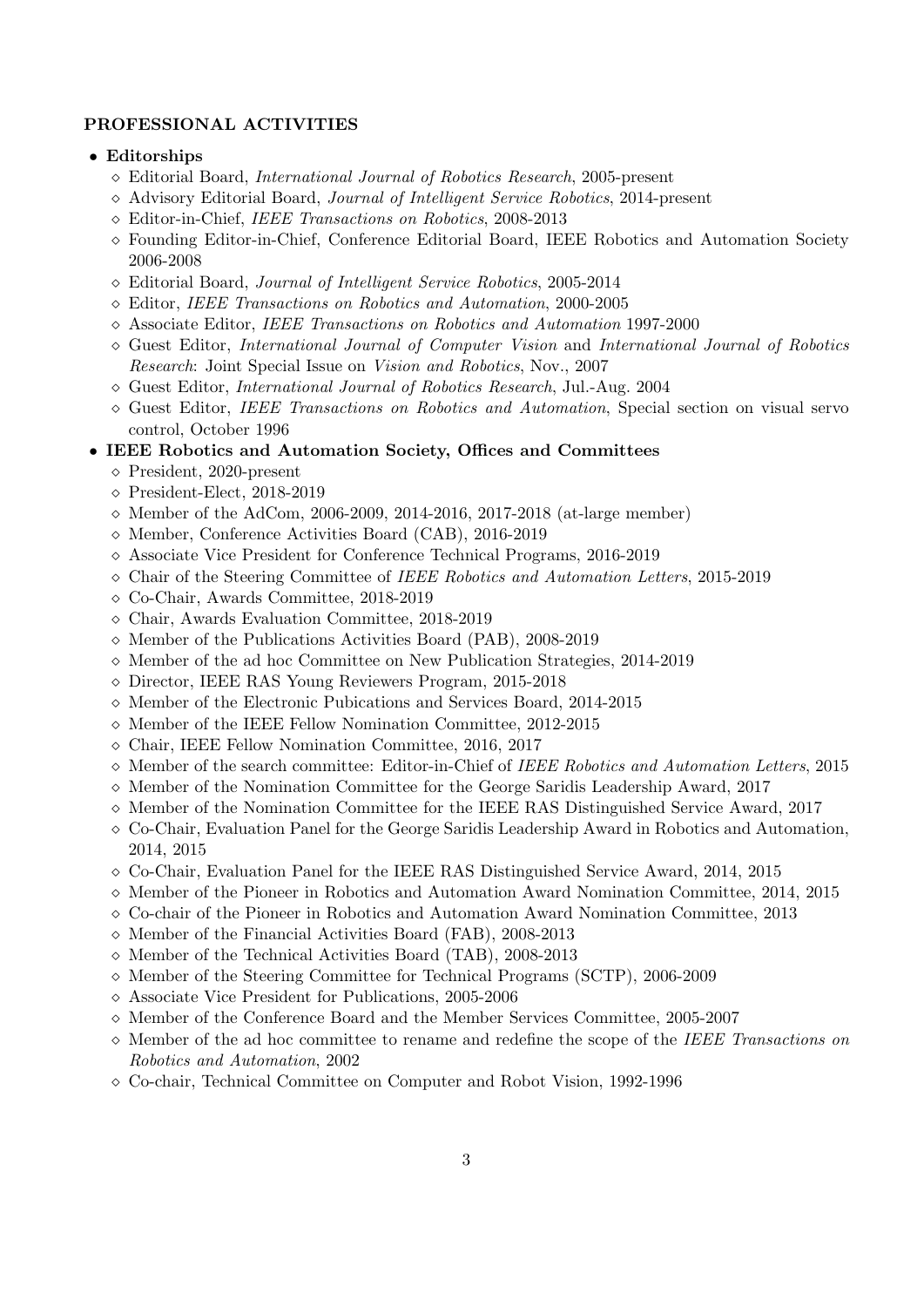### • IEEE Boards and Committees

- IEEE TAB Strategic Planning Committee, 2019
- IEEE Periodicals Review and Advisory Committee (PRAC), 2016-2018
- $\diamond$  Division 10 representative to the IEEE Thesaurus Editorial Board, 2014-2018
- Conference and Workshop Organization
	- $\Diamond$  Program Chair, IEEE Int'l Conf. on Robotics and Automation (ICRA), 2023
	- $\Diamond$  Awards Co-chair, IEEE Int'l Conf. on Intelligent Robots and Systems (IROS), 2019, 2022
	- $\Diamond$  Steering Committee, *Workshop on the Algorithmic Foundations of Robotics* (WAFR), 2009-present
	- $\Diamond$  Program Co-Chair for the Americas, IEEE Int'l Conf. on Robotics and Automation (ICRA), 2016
	- Area Chair, Robotics: Science and Systems (RSS), 2012, 2013, 2017, 2018
	- $\Diamond$  Program Co-chair, IEEE Int'l Conf. on Intelligent Robots and Systems (IROS), 2015, 2017
	- $\Diamond$  Program Co-chair for the Americas, IEEE Int'l Conf. on Intelligent Robots and Systems (IROS), 2008, 2014
	- $\Diamond$  Program Co-chair for America, 13th International Conference on Advanced Robotics, 2007
	- Co-chair, Workshop on the Algorithmic Foundations of Robotics, 2002, 2018
	- $\Diamond$  Program Vice-chair, *9TH IEEE International Conference on Tools with Artificial Intelligence* (IC-TAI97), November 1997
	- $\Diamond$  Co-chair, IEEE Workshop on Visual Servoing: Achievements, Applications and Open Problems, San Diego, May 1994

## • Program and Organizing Committees

- $\Diamond$  Heterogeneous Multi-Agent Task Allocation and Planning Workshop (held in conjunction with RSS): 2020
- $\Diamond$  International Symposium on Medical Robotics, 2019
- IEEE Conference on Control Technology and Applications, 2017
- $\Diamond$  Workshop on the Algorithmic Foundations of Robotics (WAFR): 1994, 2002, 2006, 2008, 2010, 2014, 2016
- $\Diamond$  IEEE Int'l Conf. on Intelligent Robots and Systems (IROS): 1992, 1994, 1996, 1998, 2001-2006, 2008-2011, 2019
- $\circ$  IEEE Int'l Conf. on Robotics and Automation (ICRA): 1994, 1996, 1997 1999-2003, 2005-2006; 2017 (SPC), 2019, 2021 (SPC)
- IEEE Conf. on Decision and Control (CDC): 2012
- American Control Conference (ACC): 2011
- Robotics: Science and Systems (RSS): 2005, 2009, 2014
- $\diamond$  Robotics Challenges and Vision Workshop (held in conjunction with RSS): 2013
- Int'l Conf. on Pattern Recognition (ICPR): 2002, 2010, 2012
- $\Diamond$  IEEE Workshop on Visual Control of Mobile Robots (ViCoMoR): 2011, 2012
- $\Diamond$  International Conference on Informatics in Control, Automation and Robotics (ICINCO): 2007
- $\Diamond$  International Conference on Control, Automation and Systems (ICCAS): 2007
- IASTED International Conference on Robotics and Applications: 2007
- 13th International Conference on Advanced Robotics: 2007
- SICE-ICASE International Joint Conference: 2006
- SPIE Conf. on Optomechatronic Systems Control: 2006
- $\Diamond$  Int'l Conf. on Computer Vision Theory and Applications (VISAPP): 2006
- $\circ$  IEEE Int'l Conf. on Multisensor Fusion and Integration for Intelligent Systems (MFI): 1994, 1996, 1999, 2001, 2003, 2006, 2008, 2009
- $\Diamond$  IEEE Int'l Conf. on Comp. Vision and Pattern Recognition (CVPR): 1996, 1997, 2000, 2001
- $\Diamond$  IEEE Int'l Conf. on Industrial Electronics, Technology & Automation (IETA): 2001
- Thirty-First International Symposium on Robotics (ISR): 2000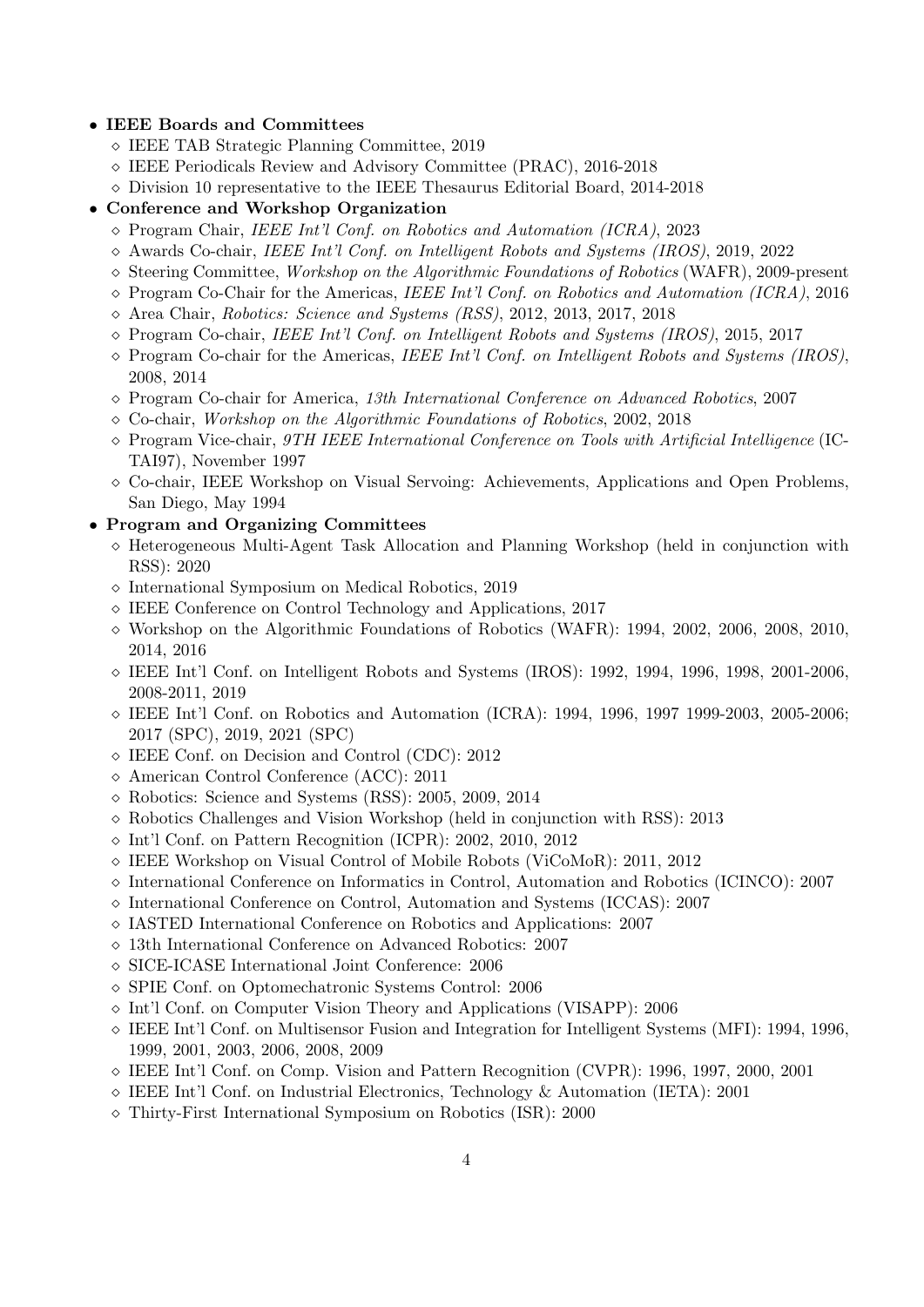- $\Diamond$  SPIE Conf. on Sensor Fusion and Decentralized Control in Autonomous Robotic Sys.: 1997, 1999
- IEEE Workshop on Perceptual Organization in Computer Vision (held with CVPR): 1998
- Nat'l Conf. on Artificial Intelligence (AAAI): 1994, 1996
- $\Diamond$  Sixth Int'l Symposium on Robotics and Manufacturing (ISRAM): 1996
- IROS Workshop on Vision for Robots: 1995
- $\circ$  SPIE Conf. on Neural and Stochastic Methods in Image and Signal Processing: 1992, 1993, 1994
- $\Diamond$  The Twelfth Int'l Conf. on Pattern Recognition Comp. Vision and Applications: 1994
- $\Diamond$  SPIE Conf. on Applications of Artificial Intelligence XI: Machine Vision and Robotics: 1993
- $\Diamond$  SPIE Conf. on Stochastic Methods in Signal Proc., Image Proc., and Comp. Vision: 1991

## • Reviewer

- $\Diamond$  Advanced Center for Electrical and Electronic Engineering (AC3E), Chile, member of the International Scientific Committee, 2018-present
- $\Diamond$  **National Science Foundation** Spring 1994, Fall 1995, Spring 1997, Spring 2002, Winter 2008, Fall 2012, Spring 2014, Spring 2015
- National Institute of Justice, Standing Scientific Review Panel on Technology, 2013
- $\diamond$  **NASA:** Spring 1999, Winter 2005, Winter 2006, Fall 2007
- $\Diamond$  INRIA: Evaluation of the *control and complex systems* program, Fall 2004
- $\Diamond$  EU Framework Programme for research and technology development:
	- Evaluation Panel for Information and Communication Technologies (ICT-2009.2.1 Cognitive Systems and Robotics), 2009, 2010, 2011, 2012, 2013, 2014
	- Site Review Committee: 2012 (TOMSY), 2013 (TOMSY), 2014 (TOMSY, PACMAN), 2015 (PACMAN)
- $\Diamond$  Journals: IEEE Trans. on Robotics and Automation, Robotics and Autonomous Systems, International Journal of Robotics Research, IEEE Trans. on Image Processing, IEEE Trans. on Pattern Analysis and Machine Intelligence, IEEE Trans. on Computers, IEEE Trans. on Systems, Man, and Cybernetics, IEEE Computer Magazine, IEEE Control Magazine, Journal of Robotic Systems, ASME Trans. Journal of Engineering for Industry, Computer Vision, Graphics, and Image Processing: Image Understanding, Robotics and Computer-Integrated Manufacturing
- $\diamond$  Conferences and Workshops: dozens of technical conferences and workshops
- Professional Memberships: IEEE (Fellow), Robotics Society of India, 2013-present.

### INVITED LECTURES, SEMINARS, AND COLLOQUIA

- 18th Mexican International Conference on Artificial Intelligence (Keynote, Oct. 2019)
- Carnegie Mellon University (Oct. 2019)
- KUKA Corporate Research, Augsburg (Jul. 2019)
- 4th Int'l Conf. on Automation, Control and Robotics Engineering (*Keynote*, July 2019)
- IEEE Int'l Work Conference on Bioinspired Intelligence, (Plenary, July 2019)
- ETH Zurich, First Annual Robotics Symposium (June 2019)
- Johns Hopkins University (Oct., 2018)
- World Robot Conference, Beijing (*Keynote*, Aug., 2018)
- University College of London (July 2018)
- University of Leeds (July 2018)
- Georgia Institute of Technology (Apr. 2017)
- Workshop on Planning Legged and Aerial Locomotion with Dynamic Motion Primitives (held with IROS 2017, Sep. 2017)
- University of Texas at Dallas (Mar. 2017)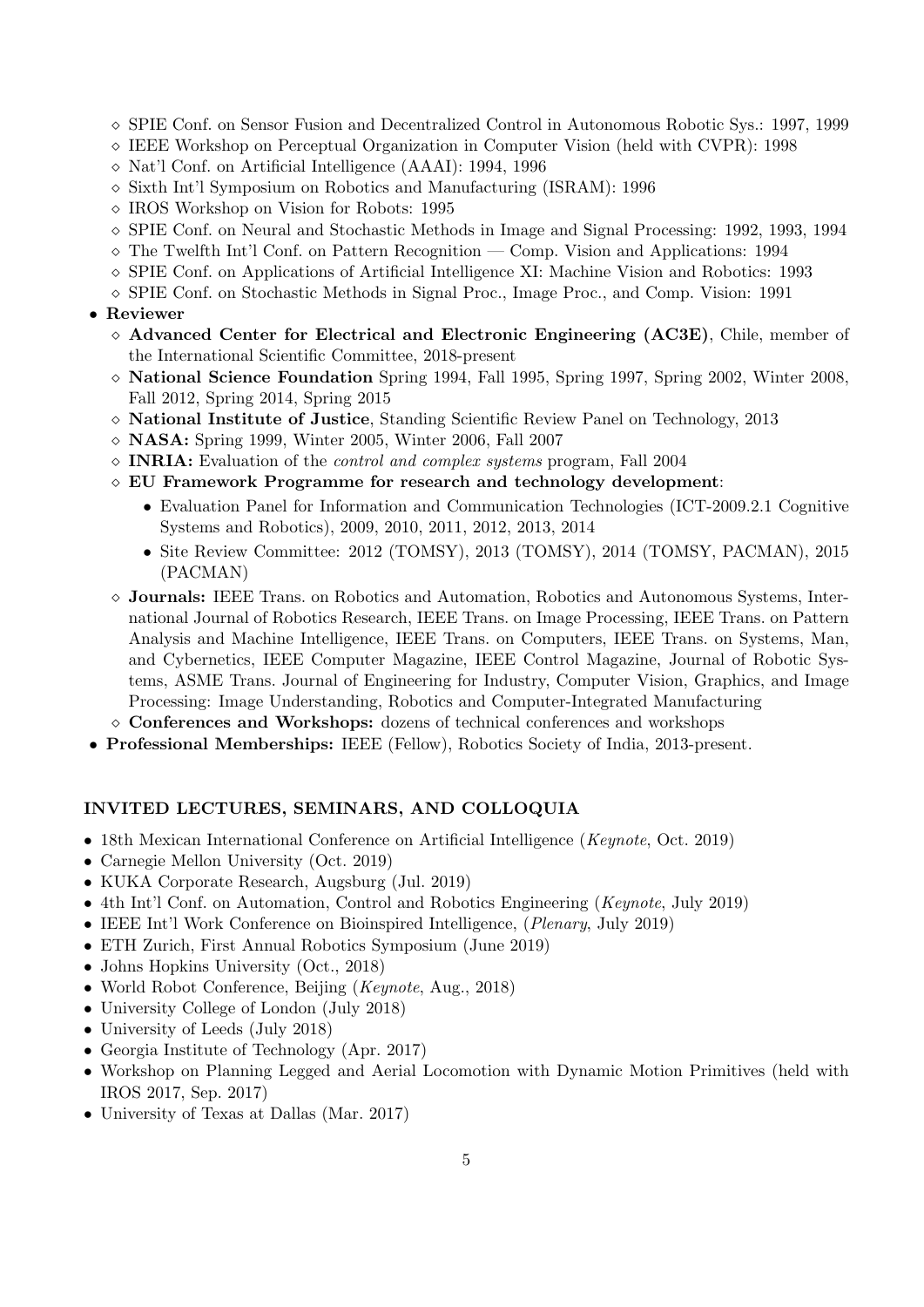- Robotics Big Bang for Humanity Workshop, Tohoku University, Sendai, Japan (Jan. 2017)
- Istituto Italiano di Tecnologia (IIT), Genoa (Dec. 2016)
- IEEE/RSJ IEEE Int'l Conf. on Intelligent Robots and Systems (Keynote, Oct. 2016)
- The 19th International Conference on Climbing and Walking Robots (Keynote, Sep. 2016)
- ARL Workshop on Heterogeneity, Diversity and Resilience in Multi-Robot Systems (Aug. 2016)
- IEEE Int'l. Conf. on Robotics and Automation (*Keynote*, May 2016)
- MIT (Apr. 2016)
- Université de Rennes, France (Dec., 2015)
- University of Washington (Dec. 2015)
- Georgia Institute of Technology (Nov. 2015)
- NSF National Robotics Initiative PI meeting (*Keynote*, Nov. 2015)
- Pontificia Universidad Católica de Chile, Santiago, Chile (Nov. 2014)
- Universidad Técnica Federico Santa Maria, Valparaiso, Chile (Nov. 2014)
- Aviation Innovation Conf: Spanning Manned and Unmanned Aviation, U. Ill. (Plenary, Nov. 2014)
- Advances in Robotics, Pune, India (Plenary, July 2013)
- Int'l Workshop on Recent Developments in Robotics and Control, U. Texas at Dallas (Nov. 2012)
- Georgia Institute of Technology (Nov. 2011)
- Tecnológico de Monterrey, Campus Guadalajara (Oct. 2011)
- Università degli Studi di Pisa, Italy (July, 2011)
- University of Birmingham, England (June 2011)
- Boston University (Feb. 2011)
- 3do Taller en Robótica y Planificación de Movimientos, Guanajuato, Mexico (Nov. 2010)
- Maryland Robotics Center, University of Maryland (Oct. 2010)
- Festschrift for Dick Volz, Texas A&M (Apr. 2010)
- Workshop on Search and Pursuit/Evasion in the Physical World: Efficiency, Scalability, and Guarantees (held with ICRA 2010, May 2010)
- LAAS, Toulouse, France (Sep. 2009)
- FIRA, Incheon, South Korea (*Plenary*, Aug. 2009)
- Centro de Investigación en Matemáticas, Guanajuato, Mexico (Aug. 2009)
- Technical University of Munich, Germany (March 2009)
- Centro de Investigación y de Estudios Avanzados del Instituo Politécnico Nacional, CINVESTAV, Saltillo, Mexico, (Feb. 2009)
- Int'l. Congress of Mechatronics, Sinergia, Guadalajara, Mexico (Plenary, Oct. 2008)
- University of Tennessee (September 2008)
- l'Institut Francais de Mécanique Avancée, Clermont-Ferrand, France (June 2008)
- 2do Taller en Robótica y Planificación de Movimientos, Guanajuato, Mexico (Feb. 2008)
- University of Southern California (Nov. 2007)
- Mexican Int'l. Conf. on Artificial Intelligence, Aguascalientes, Mexico (*Plenary*, Nov. 2007)
- GRASP Lab, University of Pennsylvania (May 2007)
- Colloquium on Robotics and Automation, Università Degli Studi di Napoli Federico II, Naples Italy (Dec. 2006)
- LAAS, Toulouse, France (June 2006)
- Dagstuhl Seminar on Form and Content in Sensor Networks, Wadern, Germany (Sep. 2005)
- Tecnológico de Monterrey, Campus Estado de México (June 2005)
- University of Florida (April, 2005)
- The Australian National University (January, 2005)
- Johns Hopkins University (April, 2003)
- Carnegie Mellon University (April, 2002)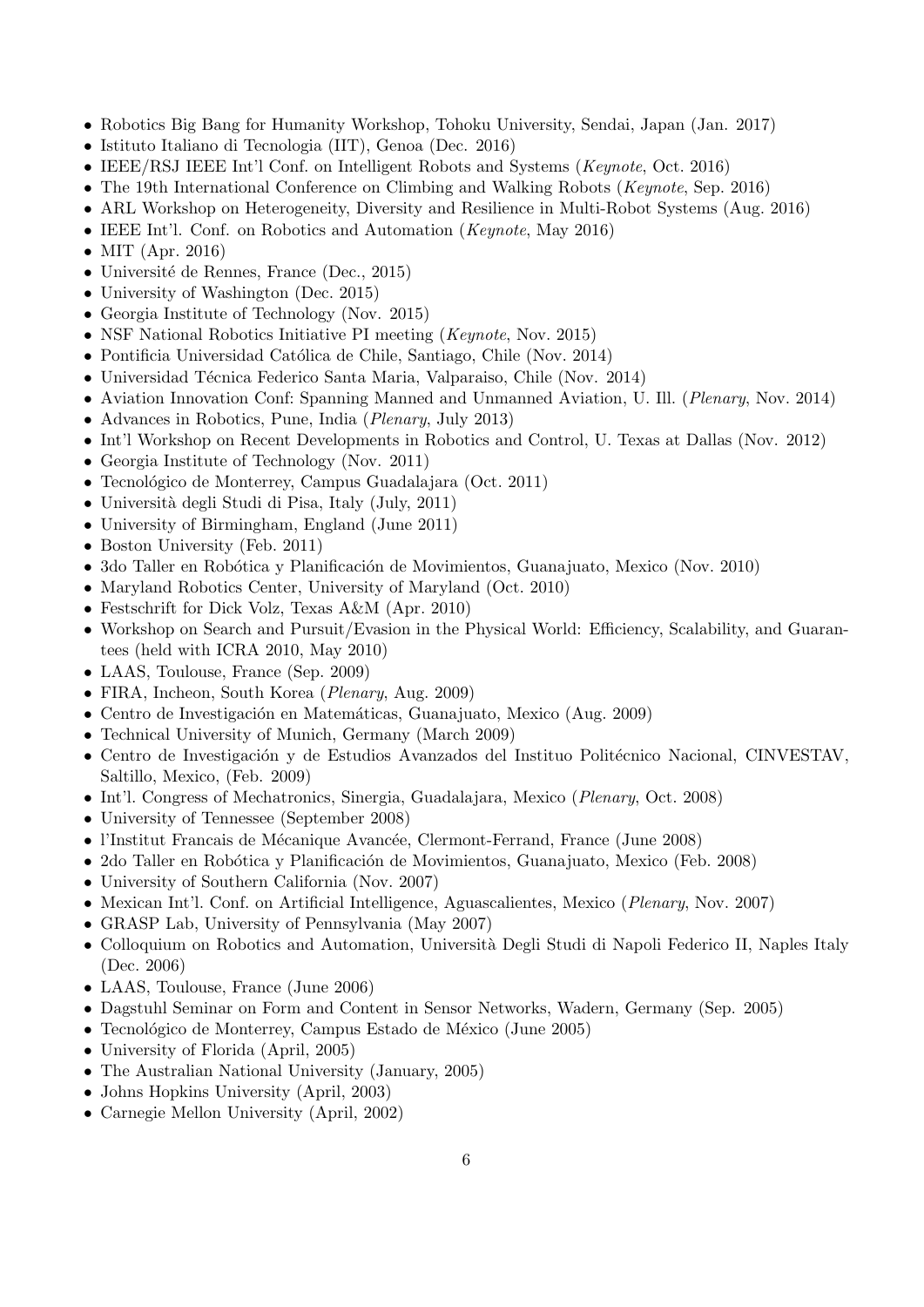- University of Louisville (May, 2001)
- Dagstuhl Seminar on Modelling of Sensor-Based Intel. Robot Sys., Wadern, Germany (Oct. 2000)
- Simon Fraser University, Vancouver, Canada (Sept. 2000)
- Joint EU-US Workshop on Key Research Issues and Opportunities in Motion Planning (July 2000)
- Technical University of Vienna, Austria (November 1999)
- Technical University of Munich, Germany (November 1999)
- Iowa State University (November 1998)
- IRISA/INRIA, Rennes, France (June 1998)
- Technical University of Munich, Germany (June 1998)
- LAAS, Toulouse, France (May 1998)
- Blaise Pascal University, France (June 1996)
- University of Texas at Austin (June 1995)
- Oak Ridge National Laboratory (Jan. 1995)
- Texas A & M University (May 1994)
- Michigan State University Pattern Recognition and Image Processing Laboratory (Nov. 1993)
- Michigan State University Dept. of Computer Science (Nov. 1993)
- Carnegie Mellon University Robotics Institute (Oct. 1993)
- Carnegie Mellon University Vision and Autonomous Systems Center (Oct. 1993)
- Rensselaer Polytechnic Institute (March 1993)
- Illinois State University (March 1992)
- University of Chicago (Jan. 1992)
- University of Notre Dame (Jan. 1992)
- University of South Florida (April 1991)
- Illinois Institute of Technology (April 1991)

### AWARDS AND HONORARIES

- Finalist (one of four), Best Interactive Paper Award, Proc. IEEE-RAS Int'l. Conf. on Humanoid Robots, 2015, L. Lanari, S. Hutchinson, "Planning Desired Center of Mass and Zero Moment Point Trajectories for Bipedal Locomotion."
- Recipient of the Academic Leaders Program's visiting professorship, Tecnológico de Monterrey, Campus of Guadalajara (2011)
- The Romulo Garza Award (third place in Science and Technology) from the Tec de Monterrey (2011), for the paper "Planning Exploration Strategies for Simultaneous Localization and Mapping," by B. Tovar, L. Munoz-Gomez, R. Murrieta-Cid, M. Alencastre-Miranda, R. Monroy, and S. Hutchinson, Robotics and Autonomous Systems, Elsevier, Vol. 54, No. 4, April 2006, pp. 314-331.
- Finalist (one of five), Best Student Paper Award (Stephen Kloder), IEEE Int'l. Conf. on Robotics and Automation, 2008, S. Kloder and S. Hutchinson, "Partial Barrier Coverage: Using Game Theory to Optimize Probability of Undetected Intrusion in Polygonal Environments."
- Finalist, (one of six) Best Student Paper Award (Sourabh Battacharya), Robotics: Science and Systems IV, 2008, S. Bhattacharya and S. Hutchinson, "Approximation Schemes for Two-Player Pursuit Evasion Games with Visibility Constraints."
- Best Paper Award, Fourth Mexican Int'l Conf. on Artificial Intelligence, R. Murrieta-Cid, A. Sarmiento, T. Muppirala, S. Hutchinson, R. Monroy, M. Alencastre-Miranda, L. Munoz-Gomez and R. Swain, "A Framework for Reactive Motion and Sensing Planning: A Critical Events-based Approach," in Advances in Artificial Intelligence — MICAI, A. Gelbukh, A. Albornoz, H. Terashima-Marn Eds., Springer-Verlag LCNS 3789, 2005, pp. 990-1000.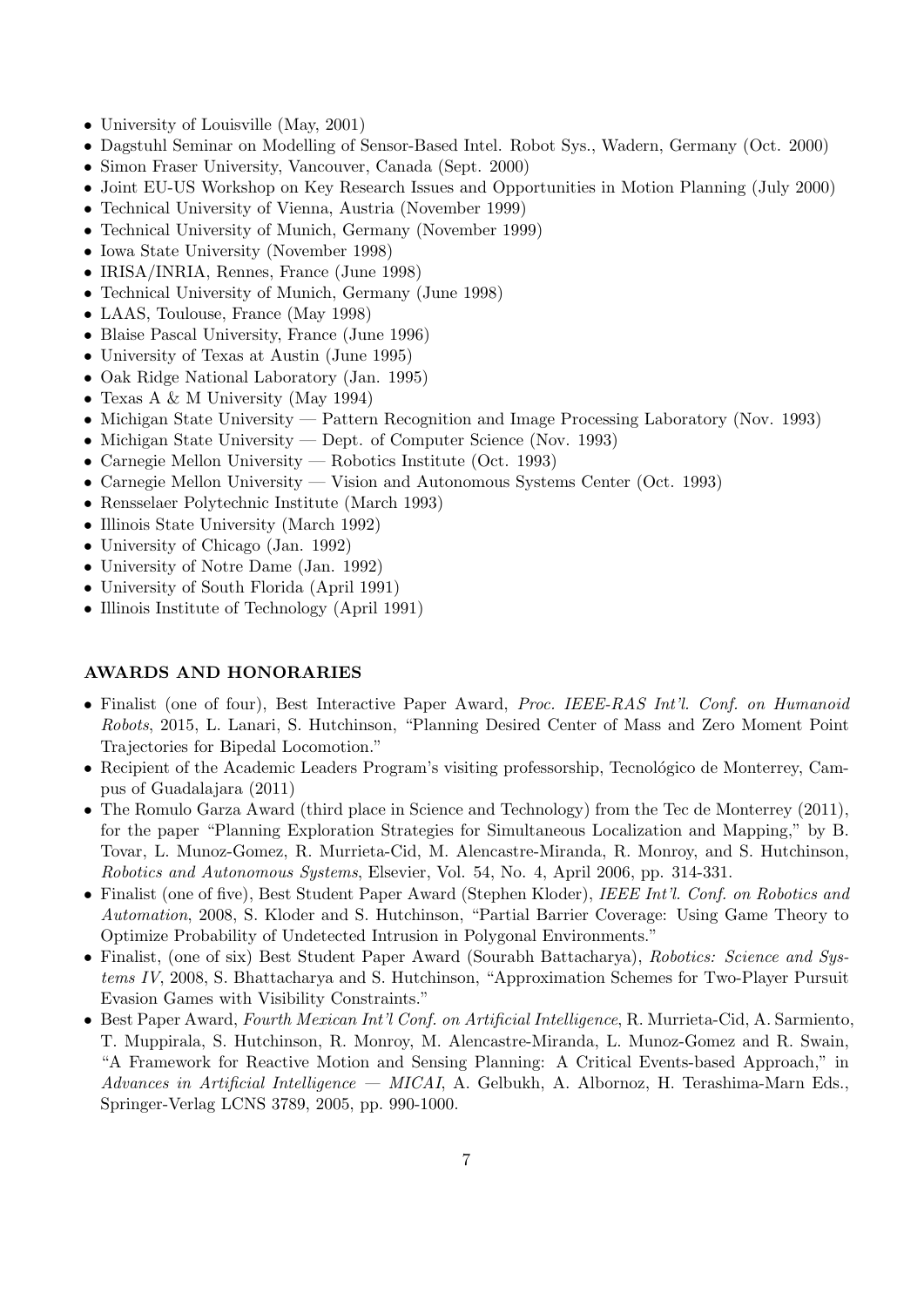- José Negrete Best Paper Award, IX Ibero-American Conference on Artificial Intelligence (IBERAMIA), A. Sarmiento, R. Murrieta-Cid and S. Hutchinson, "A Multi-robot Strategy for Rapidly Searching a Polygonal Environment," in Advances in Artificial Intelligence – IBERAMIA, C. Lemaître, C. A. Reyes, J. A. González Eds., Springer-Verlag, Heidelberg, LCNS 3315, 2004, pp. 484-493.
- Finalist (one of five) for the 1998 King-Sun Fu Memorial Best Transactions Paper Award, S. LaValle and S. Hutchinson, "Multiple-Robot Motion Planning Under Independent Objectives," IEEE Trans. on Robotics and Automation, Vol. 14, No. 6, Dec. 1998, pp. 912-925.
- Finalist (one of five) for the 1996 King-Sun Fu Memorial Best Transactions Paper Award, S. Hutchinson, G. Hager, and P. Corke, "A Tutorial on Visual Servo Control," IEEE Trans. on Robotics and Automation, Vol. 12, No. 5, Oct. 1996, pp. 651-670.
- Distinguished Student Paper Award (Steve LaValle), Ninth Conference on Uncertainty in Artificial Intelligence, 1993, S. LaValle and S. Hutchinson, "On Considering Uncertainty and Alternatives in Low-Level Vision."
- Fellow of the IEEE, 2007
- Arnold O. Beckman Research Award, 1994
- NSF Research Initiation Award, 1991
- Magoon Teaching Award, 1985
- Eta Kappa Nu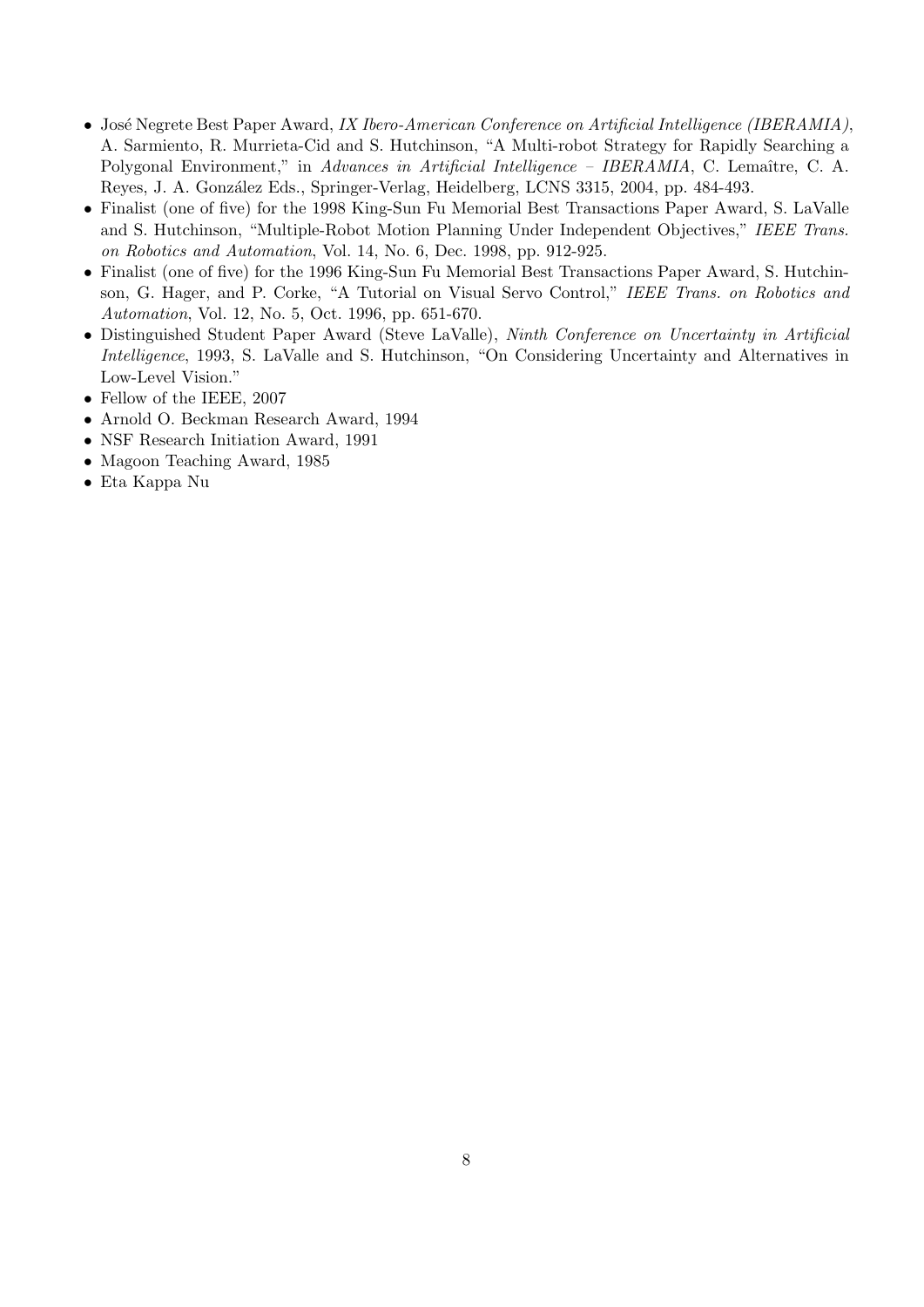## THESIS SUPERVISION

#### Ph.D. Thesis Supervision

- 1 Jon Hoff, Trajectory Optimization and Data-Driven Modeling for Robotic bat Flapping Flight, Ph.D., Univ. of Illinois at Urbana-Champaign, May, 2020.
- 2 Vahid Azimi, Control and Safety of Fully Actuated and Underactuated Nonlinear Systems: From Adaptation to Robustness to Optimality, Ph.D., Georgia Institute of Technology, May, 2020 (this research was also supervised at various times by Aaron Ames and Patricio Vela).
- 3 Munzir Zafar, Whole Body Control of Wheeled Inverted Pendulum Humanoids, Ph.D., Georgia Institute of Technology, Aug., 2019 (this research was also supervised at various times by Mike Stilman, Henrik Christensen, and Evangelos Theodorou).
- 4 Kevin Meier, Visual-Inertial Curve SLAM, Ph.D., Univ. of Illinois at Urbana-Champaign, Jan., 2018 (jointly supervised with Prof. Soon-Jo Chung).
- 5 Hyongju Park, Fault-Tolerant Control Policies for Multi-robot Systems, Ph.D., Univ. of Illinois at Urbana-Champaign, Jul., 2016
- 6 Junho Yang, Vision-Based Estimation, Localization, and Mapping for Autonomous Vehicles, Ph.D., Univ. of Illinois at Urbana-Champaign, Dec., 2015 (jointly supervised with Prof. Soon-Jo Chung).
- 7 Han Ul Yoon, Assistive HRI Interface with Perceptual Feedback Control: An Approach to Customizing Assistance Based on User Dexterity, Ph.D., Univ. of Illinois at Urbana-Champaign, Aug., 2014.
- 8 James Davidson, Exploiting Insensitivity in Stochastic Systems to Learn Approximately Optimal Policies, Ph.D., Univ. of Illinois at Urbana-Champaign, Aug., 2012.
- 9 Salvatore Candido, Optimization of Stochastic, Partially Observed Systems using Switched Policies and a Sampling-based Approach, Ph.D., Univ. of Illinois at Urbana-Champaign, Aug., 2011.
- 10 Sourabh Bhattacharya, Pursuit-Evasion Games in Mobile Networks, Ph.D., Univ. of Illinois at Urbana-Champaign, May, 2010.
- 11 Stephen Kloder, Barrier Coverage: Deploying Robot Guards to Prevent Intrusion, Ph.D., Univ. of Illinois at Urbana-Champaign, Dec., 2008.
- 12 Nicholas Gans, Hybrid Switched System Visual Servo Control, Ph.D., Univ. of Illinois at Urbana-Champaign, Dec., 2005.
- 13 Alejandro Sarmiento, Generating Expected-Time Efficient Trajectories for Rapidly Finding an Object in Known Environments, Ph.D., Univ. of Illinois at Urbana-Champaign, Dec., 2004.
- 14 Peter Leven, A Framework for Real-Time Path Planning in Changing Environments, Ph.D., Univ. of Illinois at Urbana-Champaign, May, 2001.
- 15 Kevin Nickels, Model Based Tracking of Articulated Objects, Ph.D., Univ. of Illinois at Urbana-Champaign, Aug., 1998.
- 16 Rebecca Castano, Yield Estimation for Multichip Module Cermaic Substrates, Ph.D., Univ. of Illinois at Urbana-Champaign, Dec., 1997.
- 17 Herry Sutanto, Robot Motion Planning with Visual Constraints, Ph.D., Univ. of Illinois at Urbana-Champaign, May, 1997 (jointly supervised with Dr. Rajeev Sharma).
- 18 Michael Barbehenn, Toward Incremental Geometric Robot Motion Planning, Ph.D., Univ. of Illinois at Urbana-Champaign, Dec., 1995.
- 19 Steven LaValle, A Game-Theoretic Framework for Robot Motion Planning, Ph.D., Univ. of Illinois at Urbana-Champaign, Aug., 1995.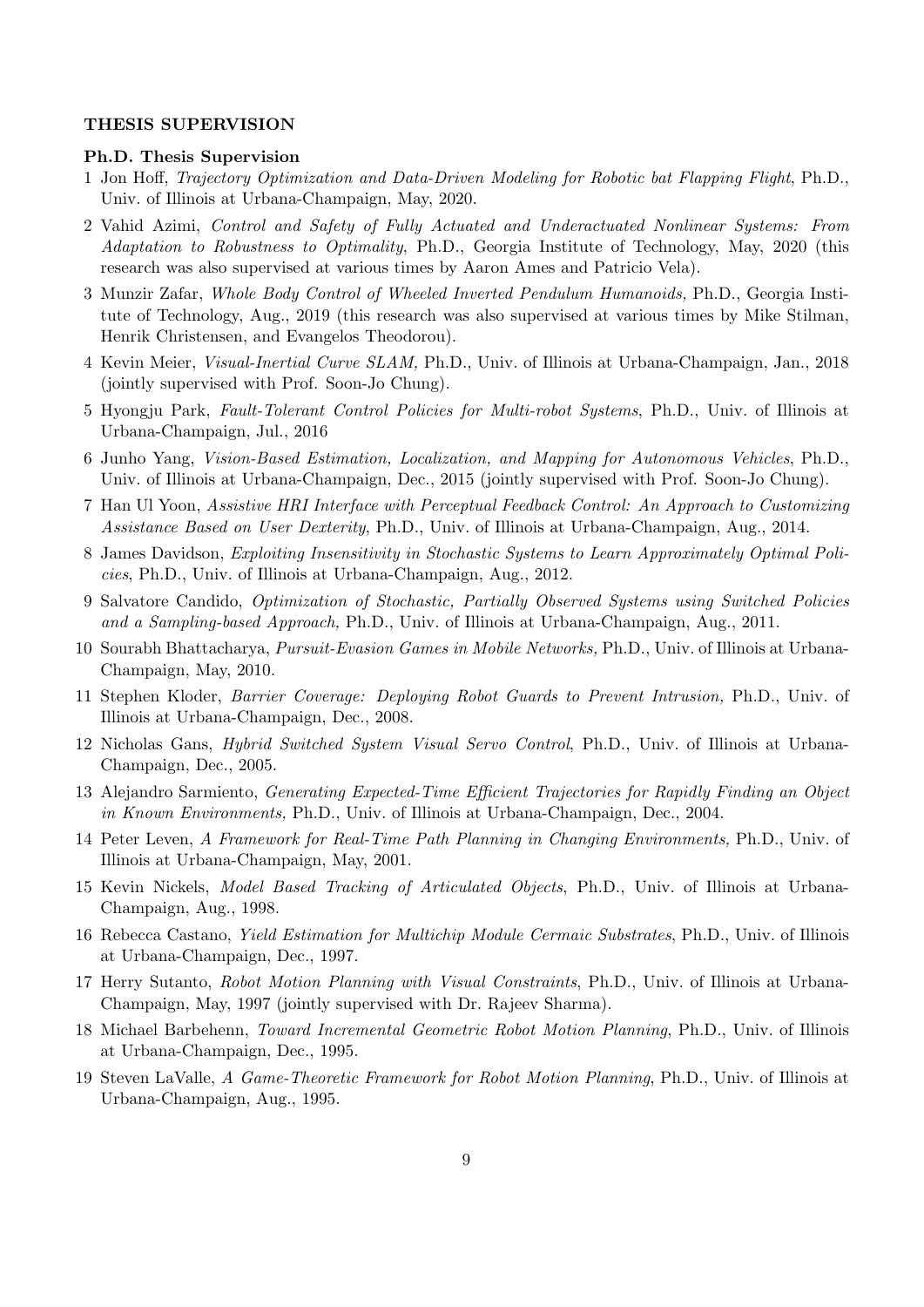#### M.S. Thesis Supervision

- 20 Hai Zhong, Congestion Game-Based Task Allocation for Multi-Robot Teams, E.C.E., Georgia Institute of Technology, May, 2020.
- 21 Tao Song, Design and Test of A Bat Robot, M.S.M.E., jointly awarded by Georgia Institute of Technology and the University of Stuttgart, May, 2020.
- 22 Areeb Mehmood, Balancing and Grasping from Visual Feedback for an Unstable Wheeled Humanoid, M.S.M.E., Georgia Institute of Technology, Dec. 2019.
- 23 Martin Miller, Hardware and Software Considerations for Monocular SLAM in a Riverine Environment, M.S.E.C.E., Univ. of Illinois at Urbana-Champaign, Dec. 2017.
- 24 Yinai Fan, Biped Walking Control Design Based on Zero Moment Point Dynamics, M.S.M.S.E., Univ. of Illinois at Urbana-Champaign, May 2017.
- 25 Jifei Xu, Biped Walking Trajectory Design and Stabilization, M.S.E.C.E., Univ. of Illinois at Urbana-Champaign, May 2017.
- 26 Jon Hoff, Optimizing the Structure and Movement of a Robotic Bat with Biological Kinematic Synergies, M.S.M.S.E., Univ. of Illinois at Urbana-Champaign, May. 2017.
- 27 Mingyo Seo, Application of a Model-Based Nonlinear Attitude Control for Quadrotor UAVs, M.S.M.E., Univ. of Illinois at Urbana-Champaign, Aug. 2016.
- 28 Maria de Lourdes Labastida Valdes Uso de la Medida de Perceptibilidad de Movimiento para Guiar Visualmente a un Vehculo Submarino, M.S., Cinvestav, Saltillo, Mexico, (co-advisor) Dec., 2015.
- 29 Alexander von Alt, From Interest Points to Map Transformation: A Discussion of RGB-D SLAM and Its Applications, M.S.E.C.E., Univ. of Illinois at Urbana-Champaign, May 2013.
- 30 Dushyant Rao, CurveSLAM: Utilizing Higher Level Structure in Stereo Vision-based Navigation, M.S.A.E., Univ. of Illinois at Urbana-Champaign, Aug., 2012 (jointly supervised with Prof. Soon-Jo Chung).
- 31 Devin Bonnie, Probabilistic Search: A bayesian Approach in a Continuous Workspace, M.S.E.C.E., Univ. of Illinois at Urbana-Champaign, Dec. 2011.
- 32 Wenzhuo Ma, Visual Servoing for Avoiding Environment Constraints, M.S.E.C.E., Univ. of Illinois at Urbana-Champaign, May 2009.
- 33 Salvatore Candido, Motion Planning for Bipedal Walking Robots, M.S.E.E., Univ. of Illinois at Urbana-Champaign, May 2007.
- 34 James Davidson, Hyperfiltering for Stochastic systems, M.S.E.E., Univ. of Illinois at Urbana-Champaign, May 2007.
- 35 Sourabh Bhattacharya, Optimal Paths for Landmark-Based Navigation by Nonholonomic Vehicles with Field-of-View Constraints, M.S.E.E., Univ. of Illinois at Urbana-Champaign, May 2005.
- 36 Stephen Kloder, Permutation-Invariant Multi-Robot Formations: A Complex Polynomial-Based Foundation, M.S.C.S., Univ. of Illinois at Urbana-Champaign, Dec. 2004.
- 37 Bradley Chambers, Point- and Window-Based Matching in Images Using Critical Point Filters, M.S.E.E., Univ. of Illinois at Urbana-Champaign, May 2004.
- 38 Jerome Durand, Real-Time Object Tracking Using Multiresolution Critical Points Filters, M.S.E.E., Univ. of Illinois at Urbana-Champaign, Dec. 2002.
- 39 Nicholas Gans, Performance Tests of Partitioned Approaches to Visual Servo Control, M.S.E.E., Univ. of Illinois at Urbana-Champaign, May 2002.
- 40 Peter Kim, Interactive Image Segmentation Using Level Set Methods in a Virtual Reality Environment,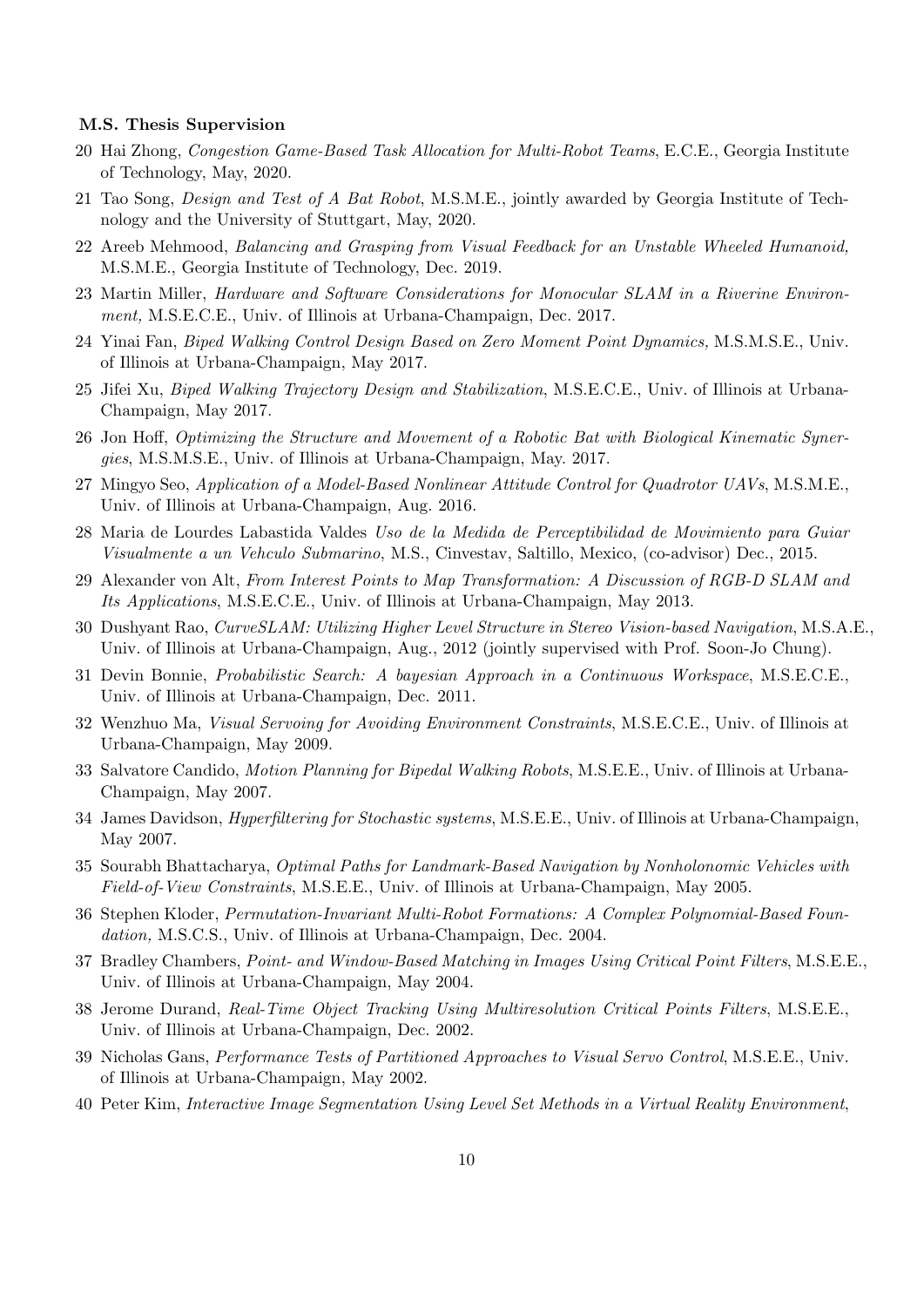M.S.C.S., Univ. of Illinois at Urbana-Champaign, Aug. 2000.

- 41 Youngmin Kim, Projective Geometry and Visual Servoing, M.S.E.E., Univ. of Illinois at Urbana-Champaign, Dec. 1997.
- 42 Eric Gree, Using Corresponding Points for Object Modeling, M.S.E.E., Univ. of Illinois at Urbana-Champaign, Dec. 1996.
- 43 Peter Leven, Univ. of Illinois at Urbana-Champaign, A Multithreaded Implementation of a Robot Control C Library, M.S.E.E., Dec. 1996.
- 44 Salvatore M. Mazzola, Design and Control of an Underactuated Robot, M.S.E.E., Univ. of Illinois at Urbana-Champaign, Dec. 1995.
- 45 Kevin Nickels, Textured Image Segmentation Using Markov Random Fields: Returning Multiple Solutions, M.S.E.E., Univ. of Illinois at Urbana-Champaign, Dec. 1995.
- 46 Ken Moroney, Implementation and Analysis of Lowe's Model-Based Motion Tracking System, M.S.E.E., Univ. of Illinois at Urbana-Champaign, May 1995.
- 47 Fredrick Geiger, Hybrid Force/Vision Control of Robotic Manipulators, M.S.E.E., Univ. of Illinois at Urbana-Champaign, December 1994.
- 48 Rebecca Casta˜no, A Probabilistic Framework for Grouping Image Features, M.S.E.E., Univ. of Illinois at Urbana-Champaign, August 1994.
- 49 James Reed, Subpixel Parameter Estimation for Circular Shapes Using Image Sequences, M.S.E.E., Univ. of Illinois at Urbana-Champaign, May 1994.
- 50 Michael Barbehenn, Efficient Search and Hierarchical Motion Planning by Dynamically Maintaining Single-Source Shortest Paths Trees, M.S.C.S., Univ. of Illinois at Urbana-Champaign, February, 1993.
- 51 Steven M. LaValle, A Bayesian Framework for Considering Probability Distributions of Image Segments and Segmentations, M.S.E.E., Univ. of Illinois at Urbana-Champaign, December, 1992.
- 52 Sandeep Pandya, A Case-Based Approach to Robot Motion Planning, M.S.C.S., Univ. of Illinois at Urbana-Champaign, August 1992.
- 53 Andrés Castaño, *Hybrid Vision/Position Servo Control of a Robotic Manipulator*, M.S.E.E., Univ. of Illinois at Urbana-Champaign, August, 1992.
- 54 Armando Fox, Exploiting Visual Geometric Constraints in Robot Motion Planning with Uncertainty, M.S.E.E., Univ. of Illinois at Urbana-Champaign, May 1992.
- 55 Robert Spence, Avoiding Unexpected Moving Obstacles by Integrating Potential Field Planning and Real-Time Control, M.S.E.E., Univ. of Illinois at Urbana-Champaign, May 1992.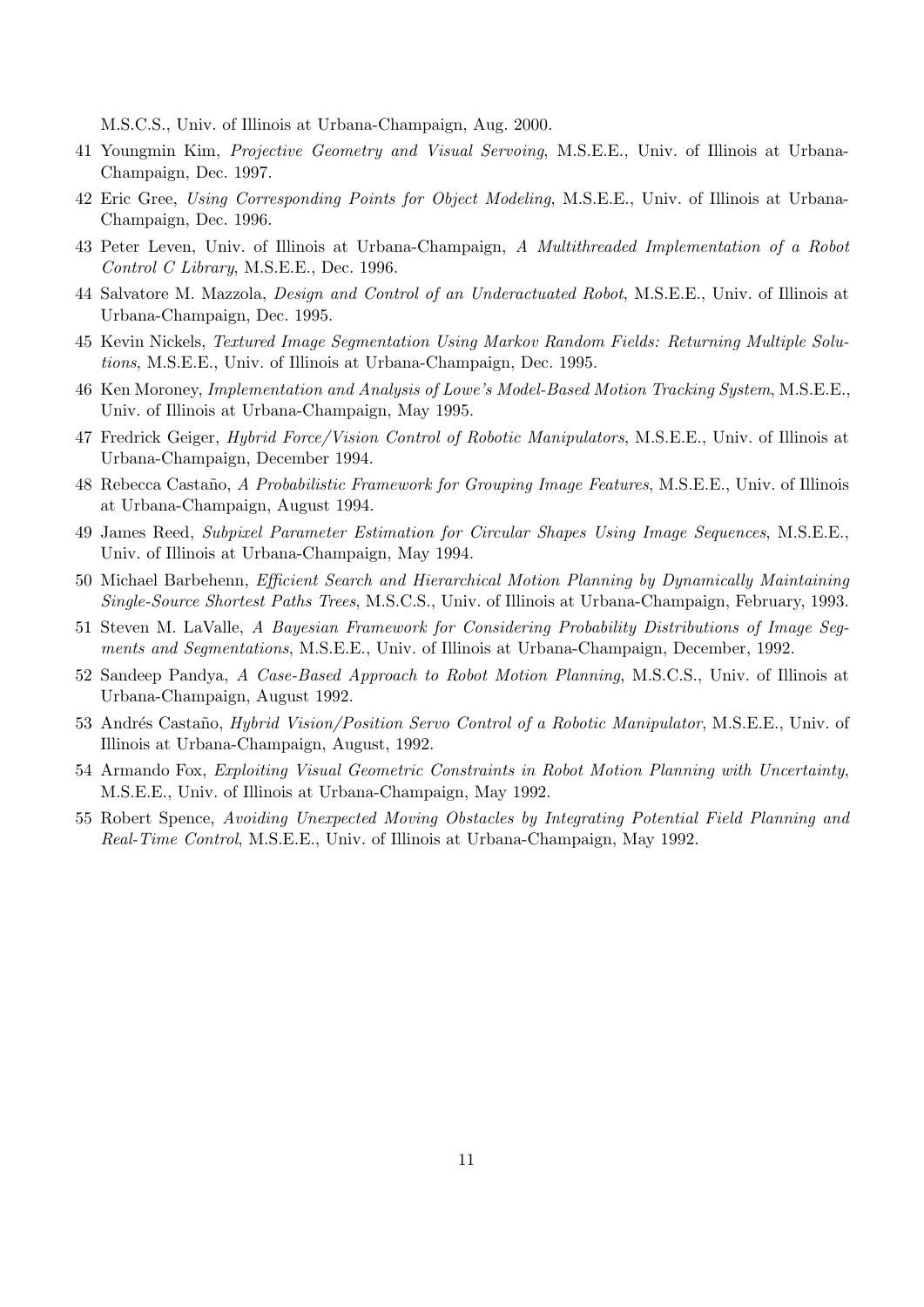#### External Examination Committees

- $\Diamond$  Caixia Cai, *Ph.D.*, Technical University of Munich (May, 2017)
- $\Diamond$  Liu Zhichao, Ph.D., Nanyang Technological University (Dec., 2015)
- $\Diamond$  Riccardo Spica, Ph.D., Université de Rennes, France (Dec., 2015)
- $\Diamond$  Olivier Roussel, *Ph.D.*, l'Université Paul Sabatier, Toulouse, France (Oct., 2015)
- $\Diamond$  Akbar Assa, Ph.D., Ryerson University, Toronto, Canada October, 2014.
- $\diamond$  Rob Reilink, *Ph.D.*, University of Twente, The Netherlands April, 2013.
- $\Diamond$  Alexandre Krupa, *Habilitation à diriger des recherches*, Université de Rennes, France (Nov., 2012)
- $\Diamond$  Azad Shademan, *Ph.D.*, University of Alberta, Edmonton, Alberta, Canada (Aug., 2012)
- $\Diamond$  Viviane Cadenat, *Habilitation à diriger des recherches*, l'Université Paul Sabatier, Toulouse, France (Dec., 2011)
- $\Diamond$  Felipe Augusto Weilemann Belo, *Ph.D.*, Università degli Studi di Pisa, July, 2011.
- $\Diamond$  Paolo Salaris, *Ph.D.*, Università degli Studi di Pisa, July, 2011.
- $\Diamond$  Michel Taix, *Habilitation à diriger des recherches*, l'Université Paul Sabatier, Toulouse, France (Feb., 2011)
- $\Diamond$  Mohamed Marey, *Ph.D.*, Université de Rennes, France (Dec., 2010)
- $\Diamond$  Youcef Mezouar, *Habilitation à diriger des recherches*, l'Université Blaise Pascal de Clermont-Ferrand, France (Nov., 2009)
- $\Diamond$  Alireza Nakhaei, *Ph.D.*, l'Institut National Polytechnique de Toulouse, France (Sep., 2009)
- $\diamond$  Romeo Tatsambon, *Ph.D.*, Université de Rennes, France (Nov., 2008)
- $\Diamond$  Christophe Collewet, *Habilitation à diriger des recherches*, Université de Rennes, France (Sep. 2008)
- $\Diamond$  Guogiang Hu, *Ph.D.*, University of Florida (Nov., 2007)
- $\Diamond$  David Folio, *Ph.D.*, l'Institut National Polytechnique de Toulouse, France (Jul., 2007)
- $\Diamond$  Eric Royer, Ph.D., l'Université Blaise Pascal de Clermont-Ferrand (Sep., 2006)
- $\Diamond$  Eric Marchand, *Habilitation à diriger des recherches*, Université de Rennes, France (Nov. 2004)
- $\diamond$  Omar Tahri, *Ph.D.*, Université de Rennes, France (Mar., 2004)
- $\Diamond$  Yong Yu, *Ph.D.*, Simon Fraser University, Vancouver, Canada (Sept. 2000)
- $\Diamond$  Zachary Dodds, Ph.D., Yale University, New Haven, Connecticut (Jan., 2000)
- $\Diamond$  Stéphanie Jonquières, Ph.D., l'Institut National Polytechnique de Toulouse, France (Jan., 2000)
- $\Diamond$  Alexa Hauck, Ph.D., Technical University of Munich, Germany (Nov., 1999)
- $\Diamond$  Hilmi Rifai, Ph.D., Ecole Nationale Supèrieure des Télécommunications, Paris, France (Nov., 1999)
- Ricardo Swain Oropeza, Ph.D., l'Institut National Polytechnique de Toulouse, France (Jun., 1999)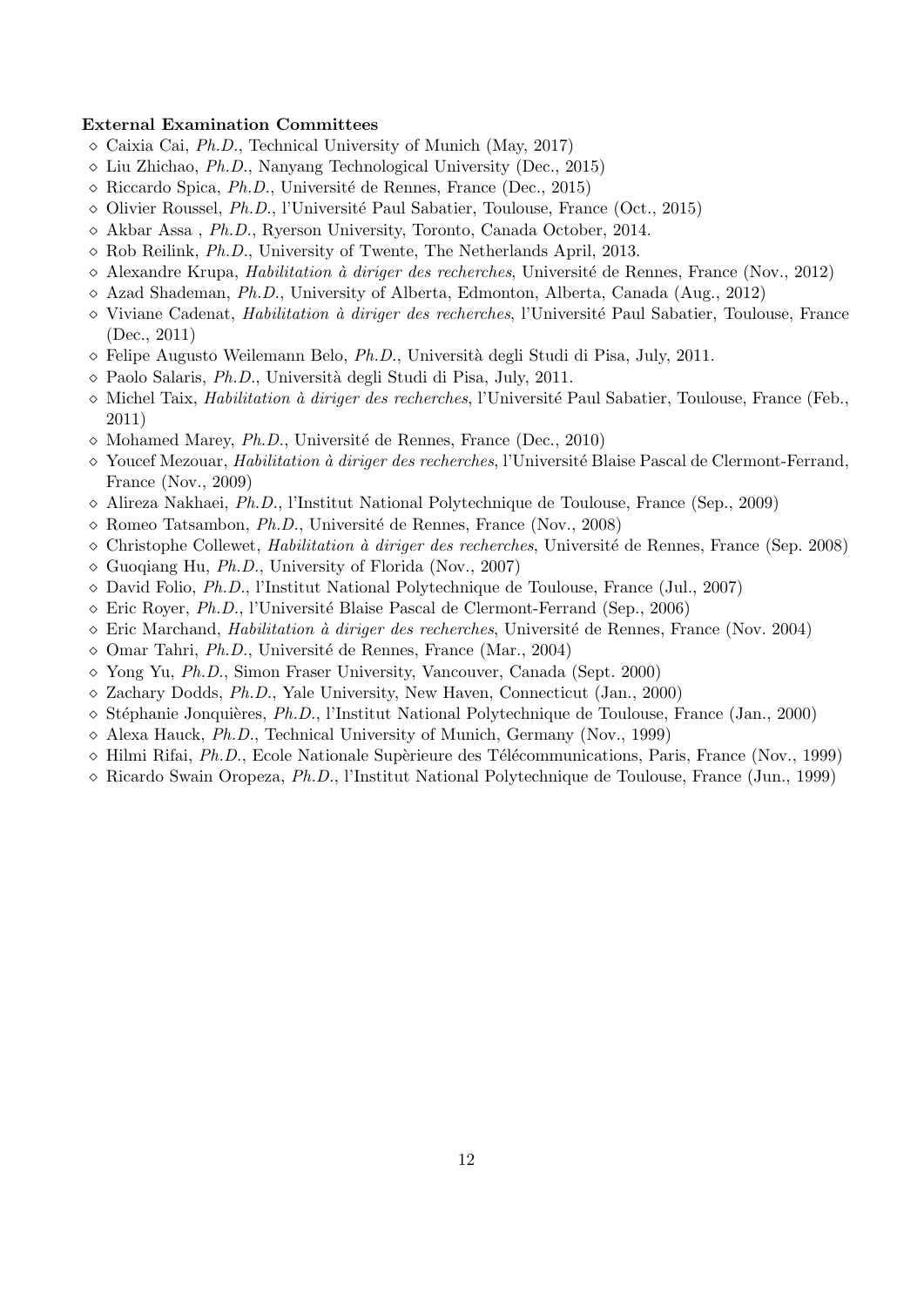#### PUBLICATIONS

#### Books

- 1 M. Spong, S. Hutchinson, M. Vidyasagar, Robot Modeling and Control, Second Edition John Wiley and Sons, New York, 2020.
- 2 M. Spong, S. Hutchinson, M. Vidyasagar, Robot Modeling and Control, John Wiley and Sons, New York, 2006.
- 3 H. Choset, K. M. Lynch, S. Hutchinson, G. Kantor, W. Burgard, L. E. Kavraki and S. Thrun, Principles of Robot Motion: Theory, Algorithms, and Implementations, MIT Press, Boston, 2005.
- 4 M. Morales, L. Tapia, G. Sanchez-Ante, and S. Hutchinson, eds., Algorithmic Foundations of Robotics XIII, Springer-Verlag, Heidelberg, Germany, 2020.
- 5 J.-D. Boissonnat, J. Burdick, K. Goldberg and S. Hutchinson, eds., Algorithmic Foundations of Robotics V, Springer-Verlag, Heidelberg, Germany, 2003.

#### Articles

- 6 V. Azimi and A. Hutchinson, "Exponential Control Lyapunov-Barrier Function Using a Filtering-Based Concurrent Learning Adaptive Approach," IEEE Trans. on Automatic Control, accepted for publication.
- 7 G. Notomista, S. Mayya, Y. Emam, C. Kroninger, A. Bohannon, S. Hutchinson, and M. Egerstedt, "A Resilient and Energy-Aware Task Allocation Framework for Heterogeneous Multi-Robot Systems," IEEE Trans. on Robotics, to appear.
- 8 S. Joshi, S. Hutchinson, P. Tsiotras, "TIE: Time-Informed Exploration for Robot Motion Planning," IEEE Robotics and Automation Letters, to appear.
- 9 K. Meier, S.-J. Chung, S. Hutchinson, "River Segmentation for Autonomous Surface Vehicle Localization and River Boundary Mapping," Journal of Field Robotics, Vol. 38, Iss. 2, March, 2021, (Version of record online: 25 September 2020).
- 10 B. Wingo, M. Murtaza, V. Azimi, S. Hutchinson, Adaptively Robust Control Policy Synthesis Through Riemannian Motion Policies," IEEE Control Systems Letters, (Version of record online: 26 December 2020), to appear.
- 11 V. Makkapati, H. Sarabu, V. Comandur, P. Tsiotras, S. Hutchinson, "Safe Optimal Control under Parametric Uncertainties," IEEE Robotics and Automation Letters, Vol. 5, Iss. 4, 2020, pp. 5725-5731.
- 12 T. Liu, J. Wang, S. Hutchinson, M. Meng, "Skeleton-based Human Action Recognition by Pose Specificity and Weighted Voting," International Journal of Social Robotics, Vol. 11, Iss. 2, 2019, pp. 219-234.
- 13 M. Egerstedt, J. Pauli, G. Notomista, S. Hutchinson, "Robot Ecology: Constraint-Based Control Design for Long Duration Autonomy," Annual Reviews in Control, Vol. 46, 2018, pp. 1-7.
- 14 J. Hoff, A. Ramezani, S.-J. Chung, and S. Hutchinson, "Optimizing the Structure and Movement of a Robotic Bat with Biological Kinematic Synergies," *Int'l Journal of Robotics Research*, Invited to Special Issue for Robotics: Science and Systems, Vol. 37, Iss. 10, 2018, pp. 1233-1252.
- 15 H. Park, S. A. Hutchinson, "Robust Rendezvous for Multi-Robot System with Random Node Failures: an Optimization Approach," Autonomous Robots, Vol. 42, Iss. 8, Dec., 2018, pp. 18071818.
- 16 M. Miller, S.-J. Chung, and S. Hutchinson "The Visual-Inertial Canoe Dataset," Int'l Journal of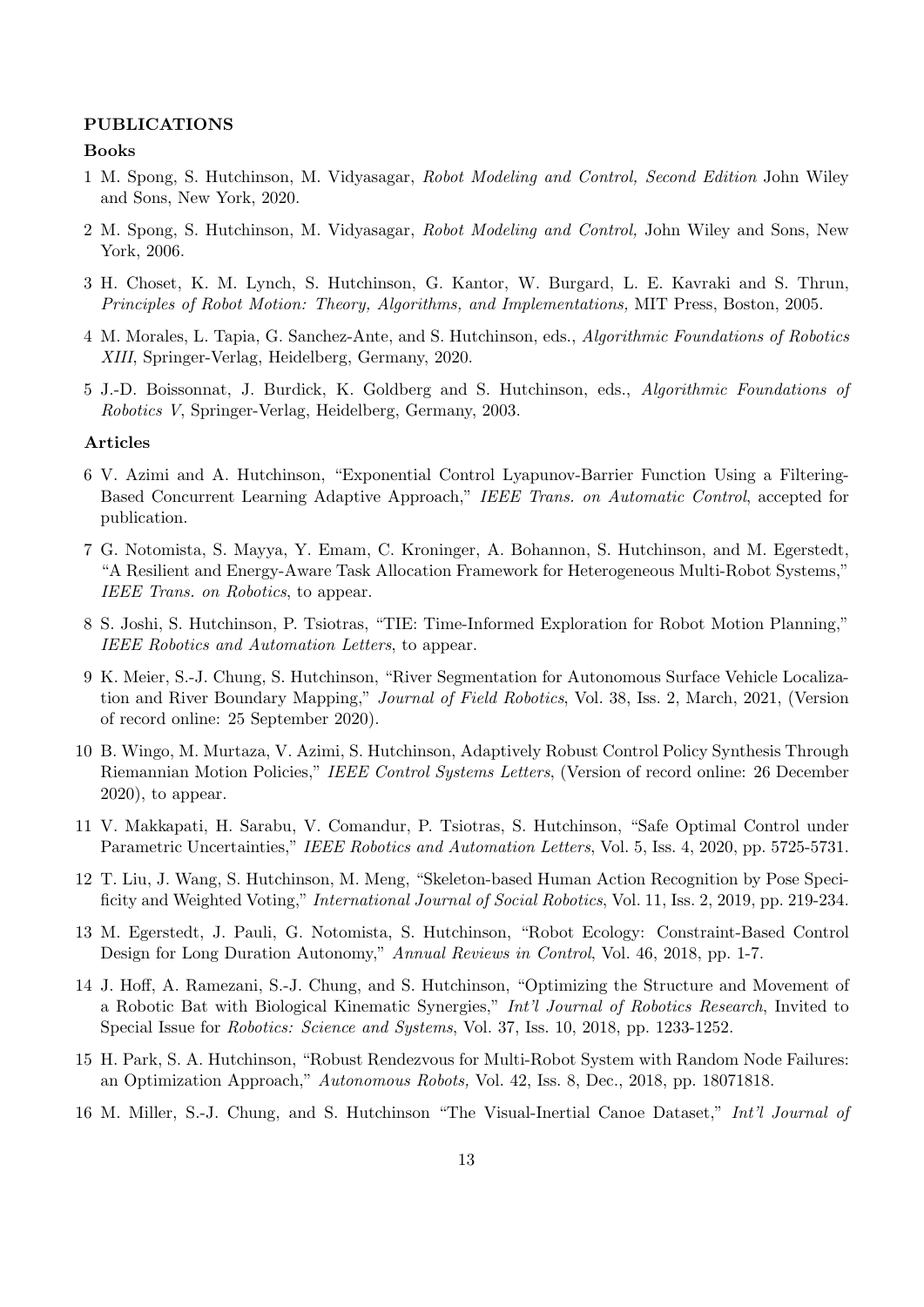Robotics Research, Vol. 37, Iss. 1, 2018, pp. 13-20.

- 17 V. Macias, I. Becerra, R. Murrieta-Cid, H. Becerra, and S. Hutchinson, "Image Feedback based Optimal Control and the Value of Information in a Differential Game," Automatica, Volume 90, April 2018, pp. 271-285.
- 18 K. Meier, S.-J. Chung, S. Hutchinson, "Visual-Inertial Curve Simultaneous Localization and Mapping: Creating a Sparse Structured World Without Feature Points," Journal of Field Robotics, Vol. 35, Iss. 4, June, 2018, pp. 516-544 (Version of record online: 24 October 2017).
- 19 H. Park, S. A. Hutchinson, "Fault-tolerant Rendezvous of Multi-robot Systems," IEEE Trans. on Robotics, Volume 33, Number 3, June 2017, pp. 565-582.
- 20 H. U. Yoon, R. F. Wang, , S. A. Hutchinson, P. Hur, "Customizing Haptic and Visual Feedback for Assistive Human-Robot Interface and the Effects on Performance Improvement," Robotics and Autonomous Systems, Volume 91, May 2017, pp. 258-269.
- 21 A. Ramezani, S.-J. Chung, S. A. Hutchinson, "A Biomimetic Robotic Platform to Study Flight Specializations of Bats," Science Robotics (Cover Article), Volume 2, Issue 3, Februrary 2017 [also featured in Nature 542,140 (09 February 2017) doi:10.1038/542140a].
- 22 J. Yang, A. Dani, S.-J. Chung, S. Hutchinson, "Vision-Based Localization and Robot-Centric Mapping in Riverine Environments," Journal of Field Robotics, Volume 34, Issue 3, May 2017, pp. 429-450.
- 23 I. Becerra, R. Murrieta-Cid, R. Monroy, S. Hutchinson, J-P. Laumond, "Maintaining Strong Mutual Visibility of an Evader Moving over the Reduced Visibility Graph" Autonomous Robots, Volume 40, Issue 2, Februrary 2016, pp. 395-423.
- 24 G. Panahandeh, S. Hutchinson, P. Handel, M. Jansson, "Planar-Based Visual Inertial Navigation: Observability Analysis and Motion Estimation," Journal of Intelligent and Robotic Systems, Volume 82, Issue 2, May 2016, pp. 277-299.
- 25 A. Paranjape, K. Meier, X. Shi, S.-J. Chung, and S. Hutchinson, "Motion Primitives and 3-D Path Planning for Fast Flight through a Forest," Int'l Journal of Robotics Research, Volume 34, Number 3, March 2015, pp. 357-377.
- 26 A. Dani, S.-J. Chung, S. Hutchinson, "Observer Design for Stochastic Nonlinear Systems via Contraction-Based Incremental Stability," IEEE Trans. on Automatic Control, Volume 60, Number 3, 2015, pp. 700-714.
- 27 J. Espinoza, A. Sarmiento, R. Murrieta-Cid, S. Hutchinson, "Motion Planning Strategy for Finding an Object with a Mobile Manipulator in Three-Dimensional Environments, Advanced Robotics, Volume 25, Numbers 13-14, 2011, pp. 1627-1650.
- 28 R. Murrieta-Cid, U. Ruiz, J. Marroquin, J.-P. Laumond, S. Hutchinson, "Tracking an Omnidirectional Evader with a Differential Drive Robot," Autonomous Robots, Volume 31, Number 4, 2011, Pages 345-366.
- 29 S. Bhattacharya and S. Hutchinson, "A Cell Decomposition Approach to Visibility-Based Pursuit Evasion among Obstacles," Int'l Journal of Robotics Research, Volume 30, Issue 14, 2011, pp. 1709- 1727.
- 30 G. Lopez-Nicolas, N. Gans, S. Bhattacharya, C. Sagues, J. J. Guerrero, S. Hutchinson, "Homography-Based Control Scheme for Mobile Robots With Nonholonomic and Field-of-View Constraints," IEEE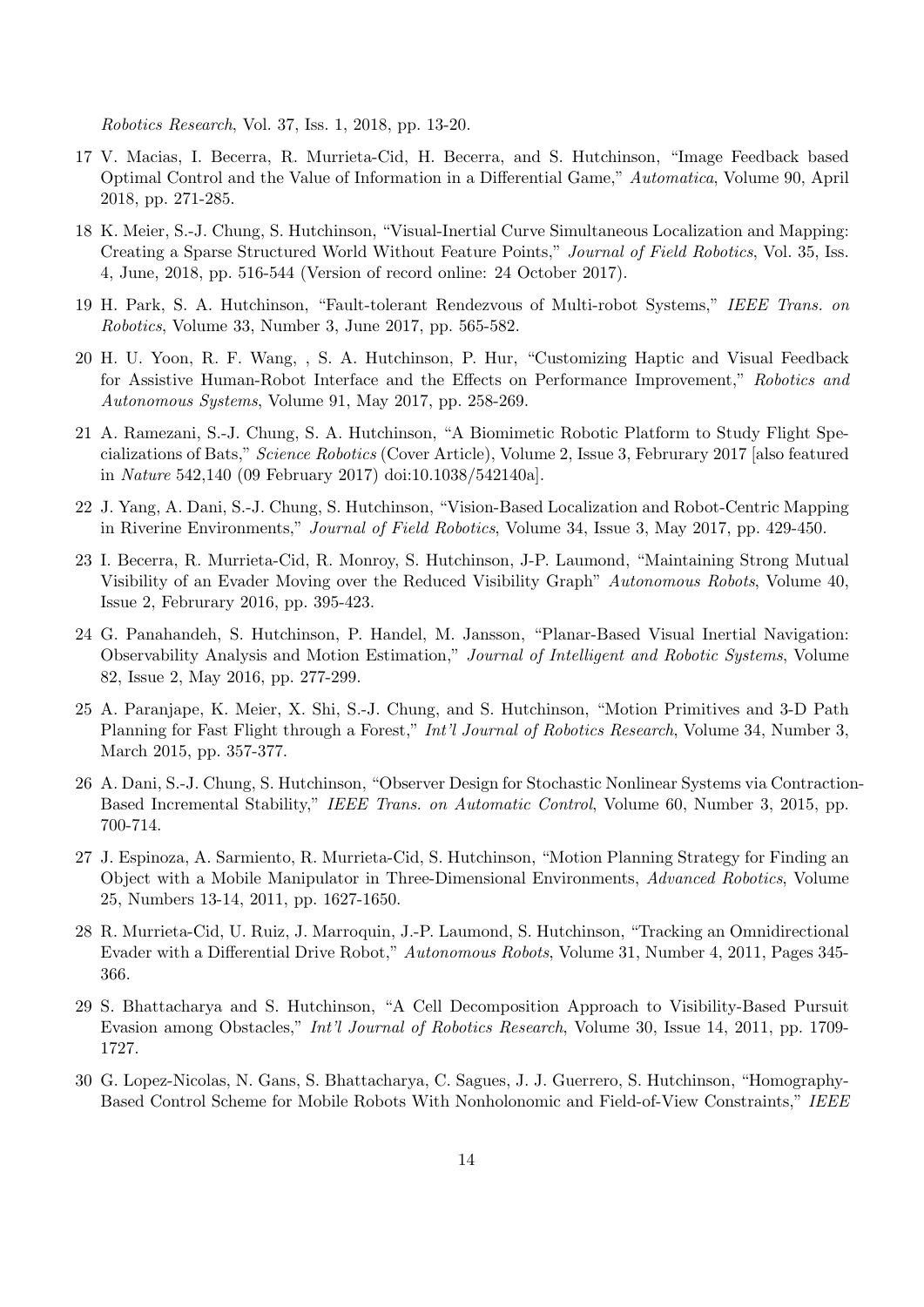Trans. on Systems, Man, and Cybernetics, Part B: Cybernetics, Volume: 40 , Issue: 4, 2010, Page(s): 1115 - 1127.

- 31 S. Bhattacharya and S. Hutchinson, "On the Existence of Nash Equilibrium for a Two Player Pursuit-Evasion Game with Visibility Constraints," Int'l Journal of Robotics Research, Volume 29, Number 7, 2010, pp. 831-839.
- 32 A. Sarmiento, R. Murrieta-Cid, S. Hutchinson, "An Efficient Motion Strategy to Compute Expected-Time Locally Optimal Continuous Search Paths in Known Environments," Advanced Robotics, Volume 23, Numbers 12-13, 2009, pp. 1533-1560.
- 33 N. Gans and S. Hutchinson, "Multi-Attribute Utility Analysis in the Choice of a Vision-Based Robot Controller, " The International Journal of Optomechatronics, Volume 2, Number 3, 2008, pp. 326-360.
- 34 F. Chaumette and S. Hutchinson, "Visual Servo Control, Part II: Advanced Approaches," IEEE Robotics and Automation Magazine, Volume 14, Issue 1, March 2007 pp. 109 - 118.
- 35 N. Gans and S. Hutchinson, "Stable Visual Servoing through Hybrid Switched-System Control," IEEE Trans. on Robotics, Vol. 23, No. 3, June, 2007, pp. 530-540.
- 36 R. Murrieta-Cid, T. Muppirala, A. Sarmiento, S. Bhattacharya, and S. Hutchinson, "Surveillance Strategies for a Pursuer with Finite Sensor Range," Int'l Journal of Robotics Research, Vol. 26, No. 3, 2007, pp. 233-253.
- 37 S. Bhattacharya, R. Murrieta-Cid, and S. Hutchinson, "Optimal Paths for Landmark-based Navigation by Differential Drive Vehicles with Field-of-View Constraints," IEEE Trans. on Robotics, Vol. 23, No. 1, Feb., 2007, pp. 47-59.
- 38 B. Tovar, L. Munoz-Gomez, R. Murrieta-Cid, M. Alencastre-Miranda, R. Monroy and S. Hutchinson, "Planning Exploration Strategies for Simultaneous Localization and Mapping," Journal of Robotics and Autonomous Systems, Vol. 54, No. 4, Apr., 2006, pp. 314-331.
- 39 F. Chaumette and S. Hutchinson, "Visual Servo Control, Part I: Basic Approaches," IEEE Robotics and Automation Magazine, Vol. 13, No. 4, Dec., 2006, pp. 82-90.
- 40 S. Kloder and S. Hutchinson, "Path Planning for Permutation-Invariant MultiRobot Formations," IEEE Trans. on Robotics, Vol. 22, No. 4, 2006, pp. 650-665.
- 41 R. Murrieta, B. Tovar and S. Hutchinson, "A Sampling-Based Motion Planning Approach to Maintain Visibility of Unpredictable Targets," Autonomous Robots, Vol. 19, No. 3, 2005, pp. 285-300.
- 42 N. Gans, S. Hutchinson and P. Corke, "Performance Tests for Visual Servo Control Systems, with Application to Partitioned Approaches to Visual Servo Control, Int'l Journal of Robotics Research, Vol. 22, No. 10-11, Oct.-Nov. 2003, pp. 955-981.
- 43 P. Leven and S. Hutchinson, "Using Manipulability to Bias Sampling During the Construction of Probabilistic Roadmaps," IEEE Trans. on Robotics and Automation, Vol. 19, No. 6, Dec. 2003, pp. 1020-1026.
- 44 P. Leven and S. Hutchinson, "Realtime Path Planning in Changing Environments," Int'l Journal of Robotics Research, vol. 21, No. 12, Dec. 2002, pp. 999-1030.
- 45 P. Ranganathan, J.B. Hayet, M. Devy, S. Hutchinson and F. Lerasle, "Topological Navigation and Qualitative Localization for Indoor Environment Using Multisensory Perception," Robotics and Autonomous Systems, Vol. 41, Nos. 2-3, Nov. 2002, pp. 137-144.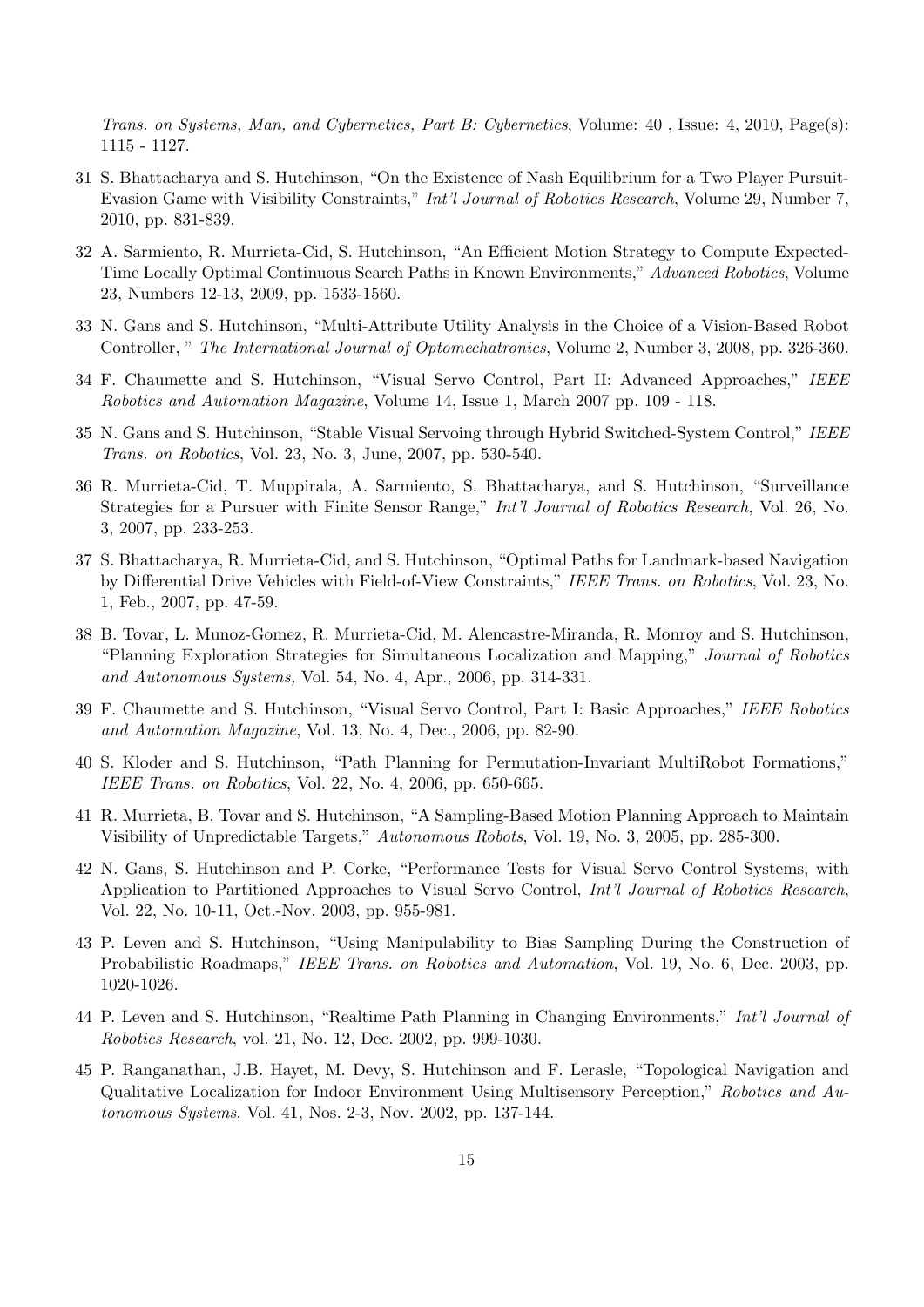- 46 K. Nickels and S. Hutchinson, "Estimating Uncertainty in SSD-Based Feature Tracking," Image and Vision Computing, vol. 20, no. ER1, 2002 pp. 47-58
- 47 P. I. Corke and S. A. Hutchinson, "A New Partitioned Approach to Image-Based Visual Servo Control," IEEE Trans. on Robotics and Automation, Vol. 17, No. 4, Aug. 2001, pp. 507-515.
- 48 K. Nickels and S. Hutchinson, "Model-Based Tracking of Complex Articulated Objects," IEEE Trans. on Robotics and Automation, Vol. 17, No. 1, Feb. 2001, pp. 28-36.
- 49 H. Rifai, I. Bloch, S. Hutchinson, J. Wiart and L. Garnero, "Segmentation of the Skull Using Deformable Model and Taking Partial Volume Effect into Account," Medical Image Analysis, Vol. 4, Iss. 3, Sept. 2000, pp. 219-233.
- 50 H. Rifai, I. Bloch, S. Hutchinson, J. Wiart and L. Garnero, "Segmentation par modèle déformable des régions osseuses de la tête dans les volume IRM," Traitement du Signal, Vol. 16, No. 4, 1999, pp. 319-330.
- 51 S. LaValle and S. A. Hutchinson, "Optimal Motion Planning for Multiple Robots Having Independent Goals," IEEE Trans. on Robotics and Automation, Vol. 14, No. 6, Dec. 1998, pp. 912-925.
- 52 S. LaValle and S. A. Hutchinson, "An Objective-Based Framework for Motion Planning Under Sensing and Control Uncertainties," *Int'l Journal of Robotics Research*, Vol. 17, No. 1, Jan. 1998, pp. 19-42.
- 53 S. LaValle, K. Moroney and S. A. Hutchinson, "Methods for Numerical Integration of High-Dimensional Posterior Densities with Application to Statistical Image Models," IEEE Trans. on Image Processing, Vol. 6, No. 12, Dec. 1997, pp. 1659-1672.
- 54 K. Nickels and S. Hutchinson, "Textured Image Segmentation: Returning Multiple Solutions," Image and Vision Computing, Vol. 15, 1997, pp. 781-795.
- 55 R. Sharma and S. Hutchinson, "Motion Perceptibility and Its Application to Active Vision-Based Servo Control," IEEE Trans. on Robotics and Automation, Vol. 13, No. 4, 1997, pp. 607-617.
- 56 R. L. Castaño and S. A. Hutchinson, "A Probabilistic Approach to Perceptual Grouping," Computer Vision and Image Understanding, Vol.64, No. 3, Nov. 1996, pp. 399-419.
- 57 B. Bishop, S. A. Hutchinson and M. W. Spong, "Camera Modelling for Visual Servo Control Applications," Mathematical and Computer Modelling, Special issue on Modelling Issues in Visual Sensing, Vol. 24, No. 5/6, 1996, pp. 79-102.
- 58 S. Hutchinson, G. Hager and P. Corke, "A Tutorial on Visual Servo Control," IEEE Trans. on Robotics and Automation, Vol. 12, No. 5, Oct. 1996, pp. 651-670.
- 59 J. Reed and S. Hutchinson, "Image Fusion and Subpixel Parameter Estimation for Automated Optical Inspection of Electronic Components," IEEE Trans. on Industrial Electronics, Vol. 43, No. 3, June 1996, pp. 346-354.
- 60 R. Sharma, S. LaValle and S. A. Hutchinson, "Optimizing Robot Motion Strategies for Assembly with Stochastic Models of the Assembly Process," IEEE Trans. on Robotics and Automation, Vol. 12, No. 2, Apr. 1996, pp. 160-174.
- 61 M. Barbehenn and S. Hutchinson, "Efficient Search and Hierarchical Motion Planning By Dynamically Maintaining Single-Source Shortest Paths Trees," IEEE Trans. on Robotics and Automation, Vol. 11, No. 2, Apr. 1995, pp. 198-214.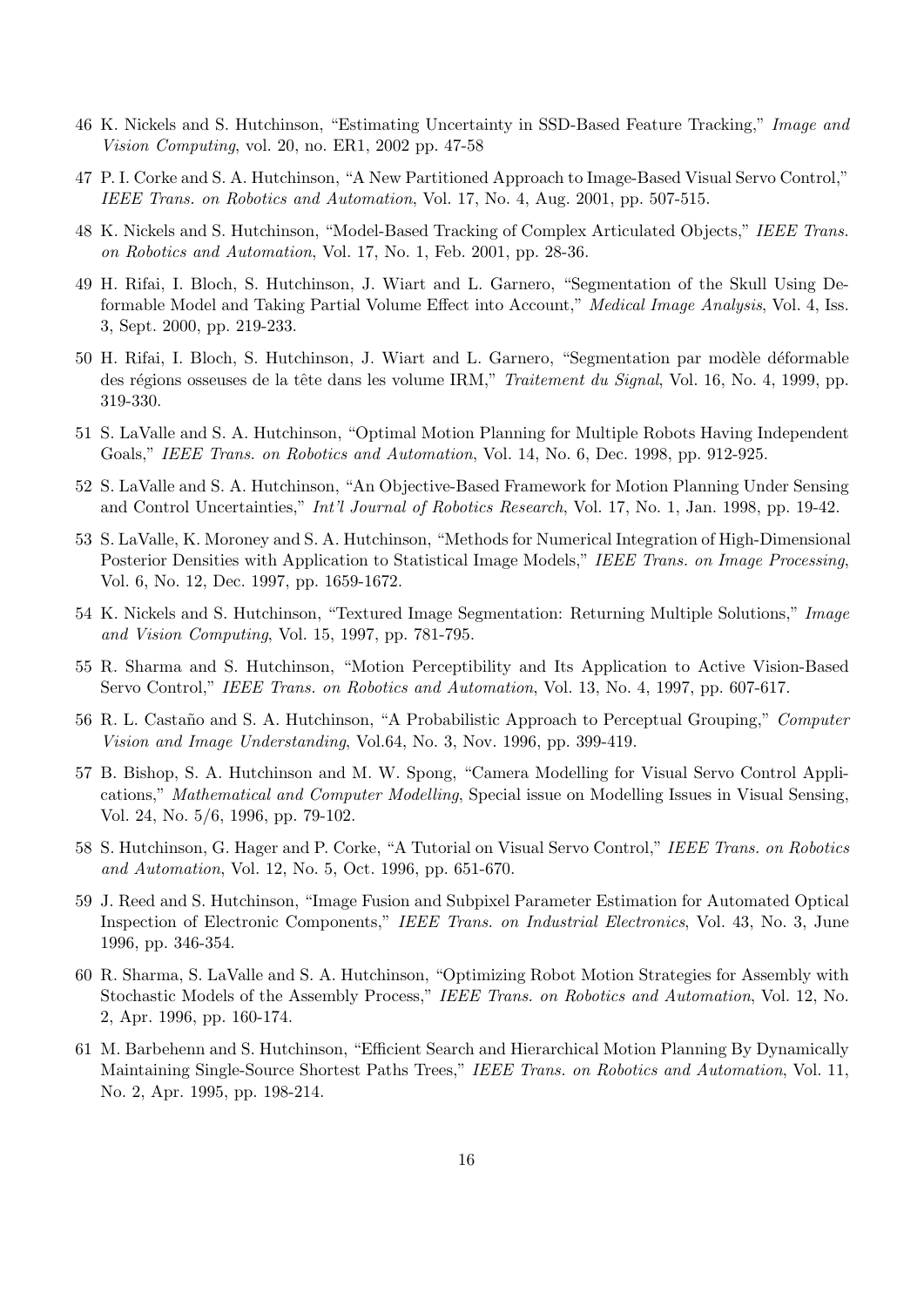- 62 S. LaValle and S. A. Hutchinson, "A Bayesian Framework for Constructing Probability Distributions on the Space of Image Segmentations," Computer Vision and Image Understanding, Vol. 61, No. 2, March 1995, pp. 203-230.
- 63 A. Fox and S. A. Hutchinson, "Exploiting Visual Constraints in the Synthesis of Uncertainty-Tolerant Motion Plans," IEEE Trans. on Robotics and Automation, Vol. 11, No. 1, Feb. 1995, pp. 56-71.
- 64 S. LaValle and S. A. Hutchinson, " A Bayesian segmentation methodology for parametric image models," IEEE Trans. on Pattern Analysis and Machine Intelligence, Vol. 17, No. 2, Feb. 1995, pp. 211-217.
- 65 R. Spence and S. Hutchinson, "An Integrated Architecture for Robot Motion Planning and Control in the Presence of Obstacles with Unknown Trajectories," IEEE Trans. on Systems, Man, and Cybernetics, Vol. 25, No. 1, Jan. 1995, pp. 100-110.
- 66 A. Castano and S. A. Hutchinson, "Visual Compliance: Task-Directed Visual Servo Control," IEEE Trans. on Robotics and Automation, Vol. 10, No. 3, June 1994, pp. 334-342.
- 67 N. Mahadevamurty, T-C. Tsao and S. Hutchinson, "Multi-Rate Analysis and Design of Visual Feedback Digital Servo Control Systems," ASME Journal of Dynamic Systems, Measurement and Control, Vol. 116, No. 1, March 1994, pp. 45-55.
- 68 S. A. Hutchinson and A. C. Kak, "SPAR: A Planner that Satisfies Operational and Geometric Goals in Uncertain Environments," AI Magazine, Vol. 11, No. 1, Spring 1990, pp. 30-61.
- 69 S. A. Hutchinson and A. C. Kak, "Planning Sensing Strategies in a Robot Work Cell with Multi-Sensor Capabilities," IEEE Trans. on Robotics and Automation, Vol. 5, No. 6, Dec. 1989, pp. 765-783.

#### Proceedings of Technical Meetings

- 70 S. Aguilera, M. Murtaza, Y. Zhao, S. Hutchinson, "Mass Estimation of a Moving Object Through Minimal Manipulation Interaction," Proc. IEEE International Conference on Robotics and Automation  $(ICRA)$ , June 2021 (to appear).
- 71 A. AlBeladi, G. Krishnan, M. Belabbas, S. Hutchinson, "Vision-Based Shape Reconstruction of Soft Continuum Arms Using a Geometric Strain Parametrization," Proc. IEEE International Conference on Robotics and Automation (ICRA), June 2021 (to appear).
- 72 E. Seraj, V. Azimi, C. Abdallah, S. Hutchinson, and M. Gombolay, "Adaptive Leader-Follower Control for Multi-Robot Teams with Uncertain Network Structure," Proc. American Control Conference  $(ACC), 2021$ , to appear.
- 73 S. Wang, J. Chen, X. Deng, S. Hutchinson, F. Dellaert, "Robot Calligraphy using Pseudospectral Optimal Control in Conjunction with a Novel Dynamic Brush Model," Proc. IEEE/RSJ Int'l Conf. on Intelligent Robots and Systems, 2020, to appear.
- 74 V. Aladele and S. Hutchinson, "Collision Reaction Through Internal Stress Loading in Cooperative Manipulation," Proc. IEEE/RSJ Int'l Conf. on Intelligent Robots and Systems, 2020, to appear.
- 75 V. Makkapati, H. Sarabu, V. Comandur, P. Tsiotras, S. Hutchinson, "Safe Optimal Control under Parametric Uncertainties," Proc. IEEE/RSJ Int'l Conf. on Intelligent Robots and Systems, 2020, to appear.
- 76 M. Murtaza, V. Azimi, S. Hutchinson, "Feedback Whole-Body Control of Wheeled Inverted Pendulum Humanoids Using Operational State Space," Proc. IEEE/RSJ Int'l Conf. on Intelligent Robots and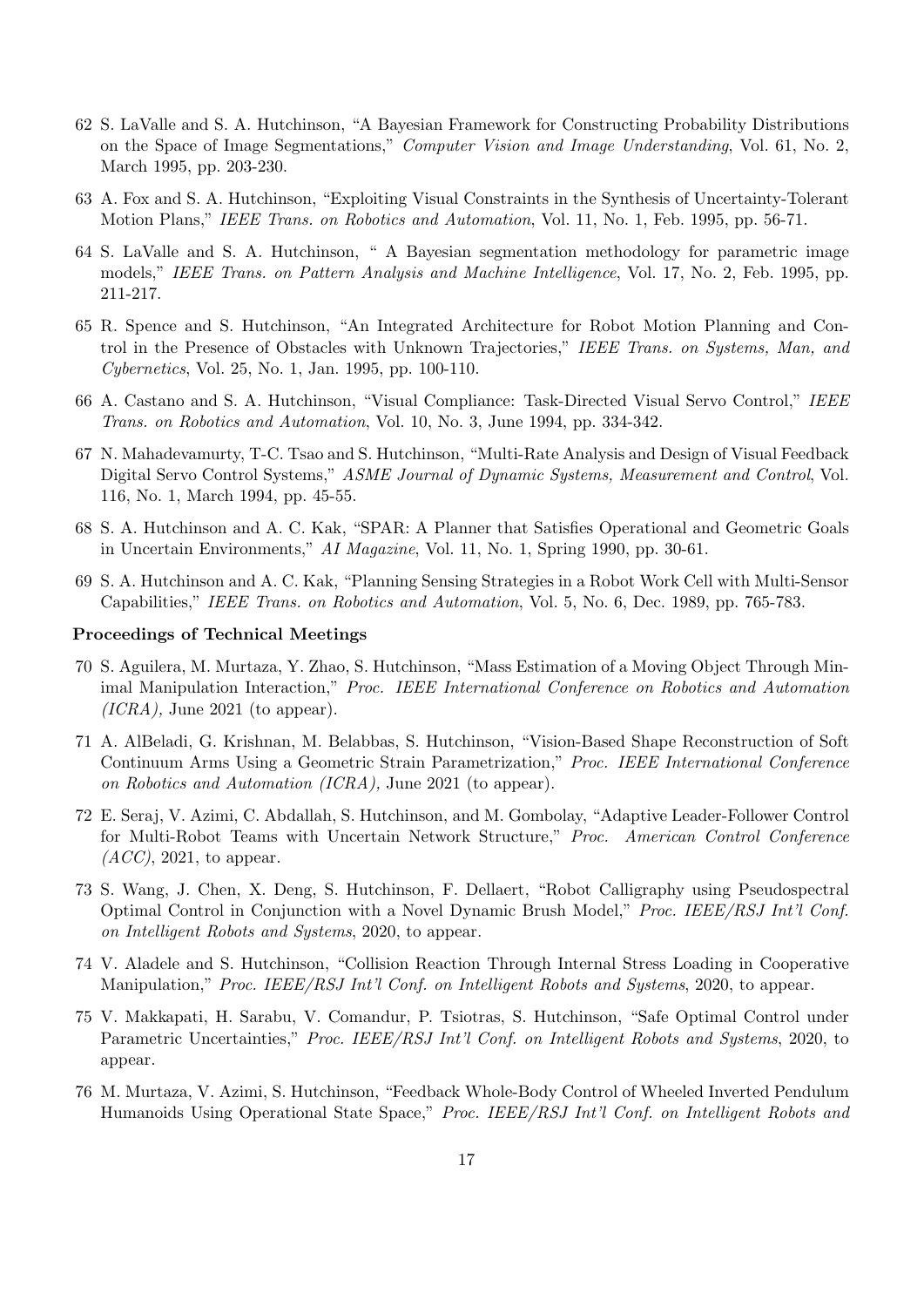Systems, 2020, to appear.

- 77 G. Notomista, S. Mayya, Y. Emam, C. Kroninger, A. Bohannon, S. Hutchinson, M. Egerstedt, "A Resilient and Energy-Aware Task Allocation Framework for Heterogeneous Multi-Robot Systems," RSS Workshop on Heterogeneous Multi-Robot Task Allocation and Coordination, 2020.
- 78 J. Hoff, S. Hutchinson, "Data-driven modeling of a flapping bat robot with a single flexible wing surface," Proc. Robotics: Science and Systems (RSS), 2020 (to appear).
- 79 A. Messing, S. Hutchinson, "Forward Chaining Hierarchical Partial-Order Planning," Proc. Workshop on the Algorithmic Foundations of Robotics, 2020.
- 80 S. S. Joshi, S. Hutchinson, P. Tsiotras, "Time-informed Exploration for Robot Motion Planning," Proc. Fourth Machine Learning for Planning and Control Workshop, 2020.
- 81 B. Wingo, C. Cheng, M. Murtaza, M. Zafar, S. Hutchinson, "Extending Riemmanian Motion Policies to Underactuated Systems," Proc. IEEE International Conference on Robotics and Automation (ICRA), June 2020 (to appear).
- 82 J. Hoff, U. Ahmed, A. Ramezani, S. Hutchinson, "Trajectory planning for a bat-like flapping wing robot," Proc. IEEE/RSJ Int'l Conf. on Intelligent Robots and Systems, 2019, pp. 6800-6805.
- 83 S. Mayya, G. Notomista, D. Shell, S. Hutchinson, M. Egerstedt, "Non-Uniform Robot Densities in Vibration Driven Swarms Using Phase Separation Theory," Proc. IEEE/RSJ Int'l Conf. on Intelligent Robots and Systems, 2019, pp. 4106-4112.
- 84 G. Notomista, S. Mayya, S. Hutchinson, M. Egerstedt, "A Study of a Class of Vibration-Driven Robots: Modeling, Analysis, Control and Design of the Brushbot," Proc. IEEE/RSJ Int'l Conf. on Intelligent Robots and Systems, 2019, pp. 5101-5106.
- 85 G. Notomista, S. Mayya, A. Mazumdar, S. Hutchinson, M. Egerstedt, "An Optimal Task Allocation Strategy for Heterogeneous Multi-Robot Systems," Proc. European Control Conference (ECC), May 2019, pp. 2071-2076.
- 86 M. Zafar, S. Hutchinson, E. Theodorou, "Hierarchical Optimization for Whole-Body Control of Wheeled Inverted Pendulum Humanoids," Proc. IEEE International Conference on Robotics and Automation (ICRA), May 2019, pp. 7535-7542.
- 87 G. Notomista, M. Santos, S. Hutchinson, M. Egerstedt, "Sensor Coverage Control Using Robots Constrained to Curves," Proc. IEEE International Conference on Robotics and Automation (ICRA), 2019, pp. 3252-3258.
- 88 M. Zafar, A. Mehmood, M. Murtaza, S. Zhang, E. Theodorou, S. Hutchinson and B. Boots, Semiparametric Approaches to Learning in Model-Based Hierarchical Control of Complex Systems, International Symposium on Experimental Robotics (ISER), 2018.
- 89 J. Hoff, A. Ramezani, S.-J. Chung, and S. Hutchinson, "Reducing Versatile Bat Wing Conformations to a 1-DoF Machine," in M. Cutkosky, P. Verschure, T. Prescott, M. Mangan, M. Desmulliez, A. Mura, Eds., Biomimetic and Biohybrid Systems: The 6th Int'l. Conf. on Biomimetic and Biohybrid Systems, Lecture Notes in Artificial Intelligence, Springer-Verlag, (to appear).
- 90 A. Ramezani, U. Syed, J. Hoff, S.-J. Chung, and S. Hutchinson, "Describing Robotic Bat Flight with Stable Periodic Orbits," in M. Cutkosky, P. Verschure, T. Prescott, M. Mangan, M. Desmulliez, A. Mura, Eds., Biomimetic and Biohybrid Systems: The 6th Int'l. Conf. on Biomimetic and Biohybrid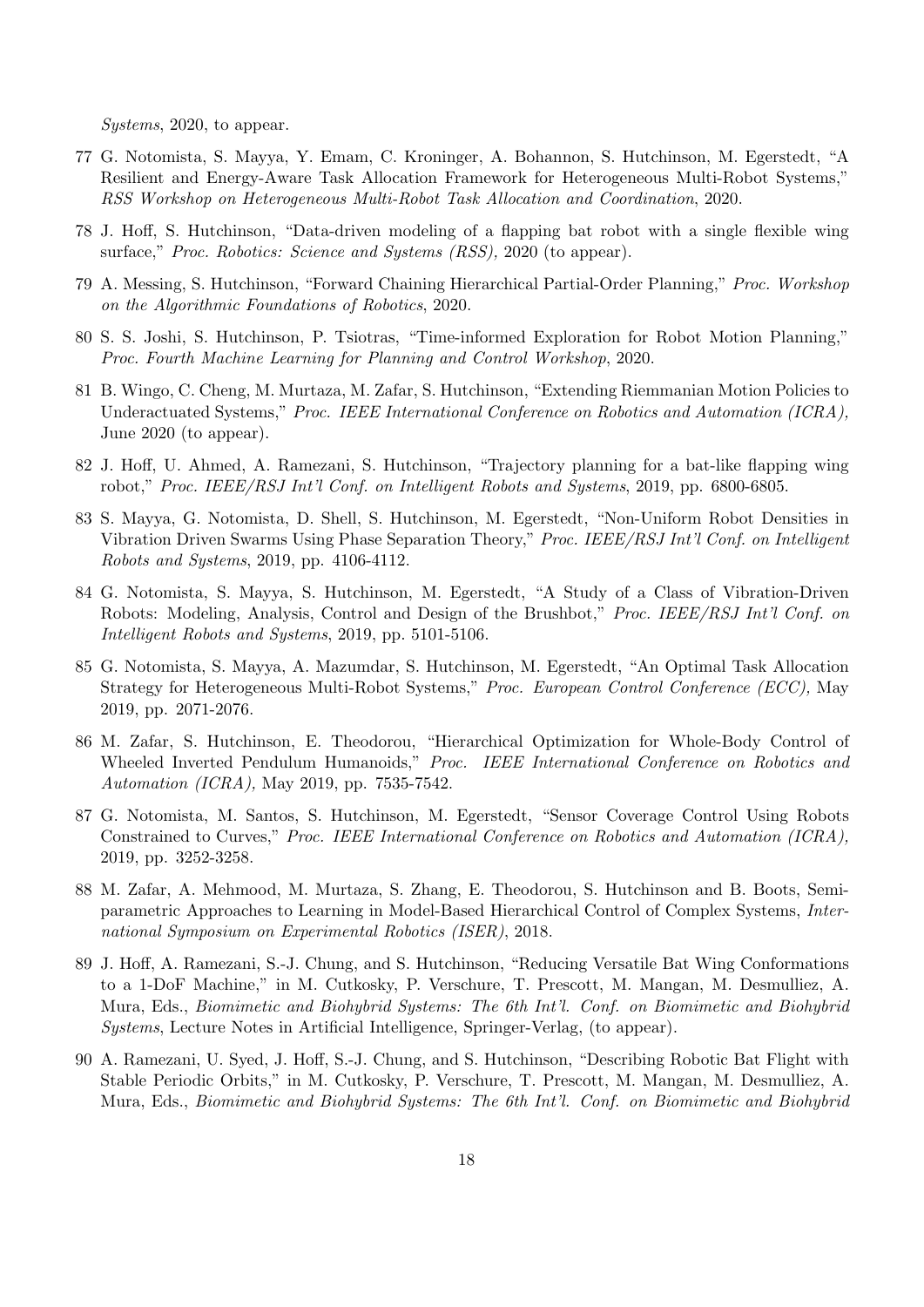Systems, Lecture Notes in Artificial Intelligence, Springer-Verlag, (to appear).

- 91 U. Syed, A. Ramezani, S.-J. Chung, S. Hutchinson, "From Rousettus aegyptiacus Landing to Robotic Landing: Regulation of CG-CP Distance Using a Nonlinear Closed-Loop Feedback," Proc. IEEE International Conference on Robotics and Automation (ICRA), May 2017 (to appear).
- 92 L. Lanari and S. Hutchinson, "Optimal Double Support Zero Moment Point Trajectories for Bipedal Locomotion," Proc. IEEE/RSJ Int'l Conf. on Intelligent Robots and Systems, 2016, pp. 5162-5168.
- 93 K. Meier, S.-J. Chung, S. Hutchinson, "Visual-Inertial Curve Slam," Proc. IEEE/RSJ Int'l Conf. on Intelligent Robots and Systems, 2016, pp. 1238-1245.
- 94 J. Hoff, A. Ramezani, S.-J. Chung, and S. Hutchinson, "Synergistic Design of a Bio-Inspired Micro Aerial Vehicle with Articulated Wings," Proc. Robotics: Science and Systems (RSS), Ann Arbor, Michigan, June 18-22, 2016.
- 95 A. Ramezani, X. Shi, S.-J. Chung, and S. Hutchinson, "Bat Bot (B2), A Biologically Inspired Flying Machine," Proc. IEEE International Conference on Robotics and Automation (ICRA), Stockholm, Sweden, May 16-21, 2016, pp. 3219-3226.
- 96 H. Park, S. Hutchinson, "An Efficient Algorithm for Fault-Tolerant Rendezvous of Multi-Robot Systems with Controllable Sensing Range," Proc. IEEE International Conference on Robotics and Automation (ICRA), Stockholm, Sweden, May 16-21, 2016, pp. 358-365.
- 97 A. Ramezani, X. Shi, S-J. Chung, S. Hutchinson, "Modeling and Nonlinear Flight Controller Synthesis of a Bat-Inspired Micro Aerial Vehicle," Proc. AIAA Guidance, Navigation, and Control Conference, San Diego, CA, Jan. 2016, AIAA 2016-1376..
- 98 L. Lanari, S. Hutchinson, "Planning Desired Center of Mass and Zero Moment Point Trajectories for Bipedal Locomotion," Proc. IEEE-RAS Int'l. Conf. on Humanoid Robots, 2015, pp. 637-642.
- 99 A. Ramezani, X. Shi, S-J. Chung, S. Hutchinson, "Lagrangian Modeling and Flight Control of Articulated-Winged Bat Robot," Proc. IEEE/RSJ Int'l Conf. on Intelligent Robots and Systems, 2015, pp. 2867 - 2874.
- 100 L. Lanari, S. Hutchinson "Inversion-based gait generation for humanoid robots," Proc. IEEE/RSJ Int'l Conf. on Intelligent Robots and Systems, 2015, pp. 1592 - 1598.
- 101 H. Park, S. Hutchinson, "A Distributed Robust Convergence Algorithm for Multi-robot System," Proc. IEEE/RSJ Int'l Conf. on Intelligent Robots and Systems, 2015, pp. 2980 - 2985.
- 102 T. Yang, L. Rice, A. David, S. Hutchinson and Y.-K. Jan, "Myoelectric modeling of joystick control for an adaptive smart wheelchair," Proc. Rehabilitation Engineering and Assistive Technology Society of North America (RESNA) Annual Conference, Denver, CO, June 11-14, 2015.
- 103 J. Yang, S.-J. Chung, S. Hutchinson, M. Kise, and D. Johnson, "Omnidirectional-Vision-Based Estimation for Containment Detection of a Robotic Mower," Proc. IEEE Int'l. Conf. on Robotics and Automation, 2015, pp. 6344-6351.
- 104 M. Labastida-Valdes, L. A. Torres-M´endez and S. A. Hutchinson, "Using the Motion Perceptibility Measure to Classify Points of Interest for Visual-Based AUV Guidance in a Reef Ecosystem," MTS/IEEE OCEANS 15, Washington, USA, October 19-22, 2015, pp. 1-6.
- 105 A. Taghvaei, S. Hutchinson, P. Mehta, "A Coupled-Oscillators-based control Architecture for Locomotory Gaits," Proc. 53rd Conf. on Decision and Control, 2014, pp. 3487-3492.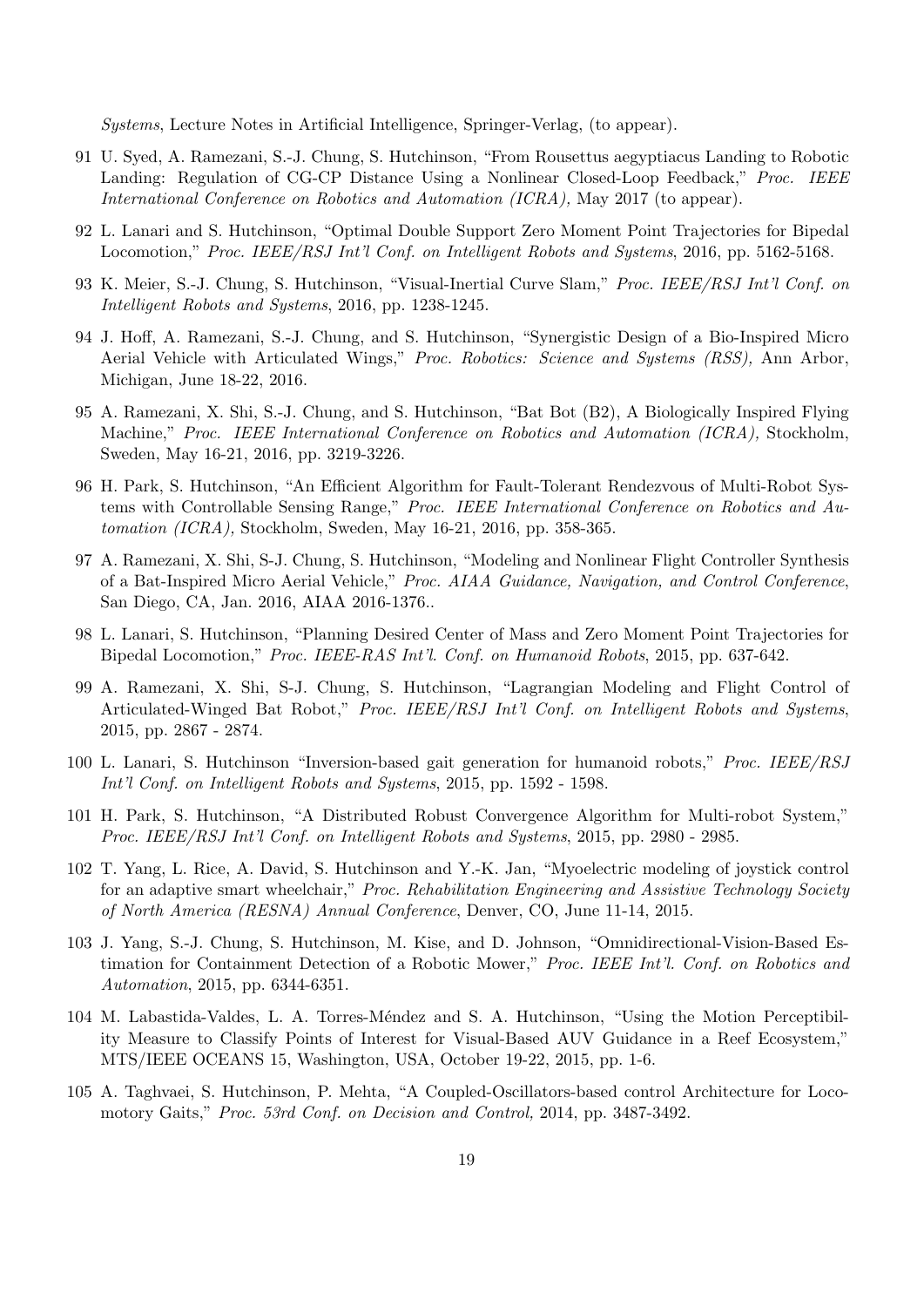- 106 L. Lanari, S. Hutchinson, L. Marchionni, "Boundedness Issues in Planning of Locomotion Trajectories for Biped Robots," Proc. IEEE-RAS Int'l. Conf. on Humanoid Robots, 2014, pp. 951-958.
- 107 H. Park, S. Hutchinson, "A Distributed Optimal Strategy for Rendezvous of Multi-Robots with Random Node Failures," *Proc. IEEE/RSJ Int'l Conf. on Intelligent Robots and Systems*, 2014, pp. 1155-1160.
- 108 H. Park, S. Hutchinson, "Robust Optimal Deployment in Mobile Sensor Networks with Peer-to-Peer Communication," Proc. IEEE Int'l. Conf. on Robotics and Automation, 2014, pp. 2144-2149.
- 109 H. Yoon, R. F. Wang, S. Hutchinson, "Modeling User's Driving-Characteristics in a Steering Task to Customize a Virtual Fixture based on Task-Performance," Proc. IEEE Int'l. Conf. on Robotics and Automation, 2014, pp. 625-630.
- 110 A. Paranjape, K. Meier, S.-J. Chung, S. Hutchinson, "Optimum Spatially Constrained Turns for Agile Micro Aerial Vehicles," Proc. AIAA Guidance, Navigation, and Control Conference, Boston, MA, August 2013, AIAA 2013-4941.
- 111 J. Yang, A. Dani, S.-J. Chung, S. Hutchinson, "Inertial-Aided Vision-Based Localization and Mapping in a Riverine Environment with Reflection Measurements," Proc. AIAA Guidance, Navigation, and Control Conference, Boston, MA, August 2013, AIAA 2013-5246.
- 112 T. Bretl, S. Hutchinson, "Robust Coverage by a Mobile Robot of a Planar Workspace,", Proc. IEEE Int'l. Conf. on Robotics and Automation, pp. 4582-4587, 2013.
- 113 H. Park, S. Hutchinson, "Worst-Case Performance of a Mobile Sensor Network Under Individual Sensor Failure," Proc. IEEE Int'l. Conf. on Robotics and Automation, pp. 895-900, 2013.
- 114 J. Yang, S-J. Chung, S. Hutchinson, D. Johnson, M. Kise, "Vision-Based Localization and Mapping for an Autonomous Mower," Proc. IEEE/RSJ Int'l Conf. on Intelligent Robots and Systems, pp. 3655-3662, 2013.
- 115 A. Paranjape, K. Meier, X. Shi, S-J. Chung, S. Hutchinson, "Motion Primitives and 3-D Path Planning for Fast Flight Through a Forest," Proc. IEEE/RSJ Int'l Conf. on Intelligent Robots and Systems, pp. 2940-2947, 2013.
- 116 H. Park, S. Hutchinson, "Worst-Case Performance of Rendezvous Networks in the Presence of Adversarial Nodes," Proc. IEEE/RSJ Int'l Conf. on Intelligent Robots and Systems, pp. 5579-5585, 2013.
- 117 A. Dani, G. Panahandeh, S-J. Chung, S. Hutchinson, "Image Moments for Higher-Level Feature Based Navigation," Proc. IEEE/RSJ Int'l Conf. on Intelligent Robots and Systems, pp. 602-609, 2013.
- 118 G. Panahandeh, M. Jansson, S. Hutchinson, "IMU-Camera Data Fusion: Horizontal Plane Observation with Explicit Outlier Rejection," Proc. IEEE Int'l. Conf. on Indoor Positioning and Indoor Navigation (IPIN), 2013.
- 119 Z. McCarthy, T. Bretl, S. Hutchinson, "Proving Path Non-Existence Using Sampling and Alpha Shapes," Proc. IEEE Int'l. Conf. on Robotics and Automation, pp. 2563-2569, 2012.
- 120 D. Bonnie, S. Candido, T. Bretl, S. Hutchinson, " Modelling Search with a Binary Sensor Utilizing Self-Conjugacy of the Exponential Family," Proc. IEEE Int'l. Conf. on Robotics and Automation, pp. 3975-3982, 2012.
- 121 T. Bretl, S. Hutchinson, "Robust Optimal Deployment of Mobile Sensor Networks," Proc. IEEE Int'l.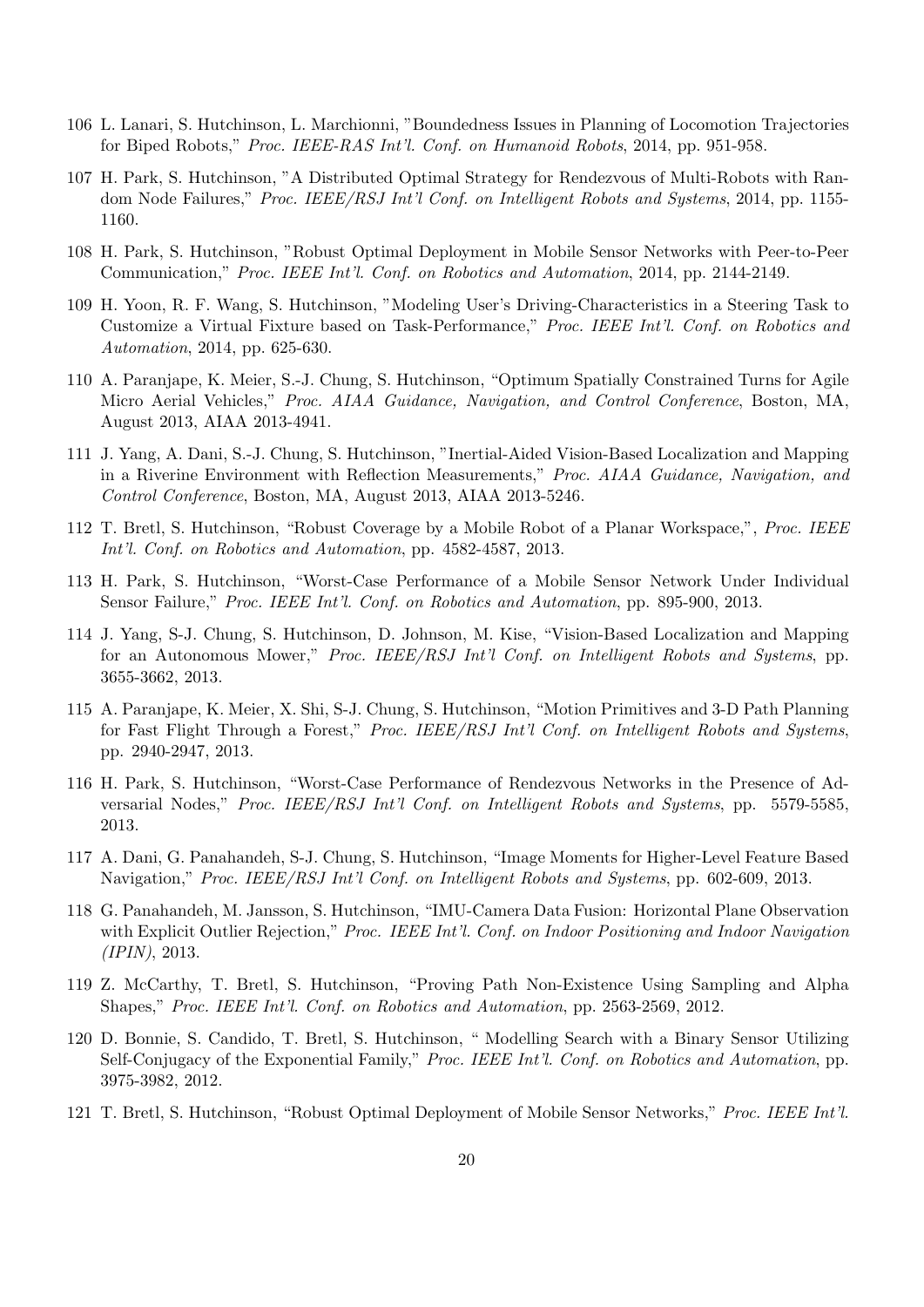Conf. on Robotics and Automation, pp. 671-676, 2012.

- 122 Dushyant Rao, Soon-Jo Chung, Seth Hutchinson "CurveSLAM: An Approach for Vision-Based Navigation without Point Features," Proc. IEEE/RSJ Int'l Conf. on Intelligent Robots and Systems, pp. 4198-4204, 2012.
- 123 A. Dani, S.-J. Chung, S. Hutchinson, "Observer Design for Stochastic Nonlinear Systems using Contraction Theory," Proc. 51st Conf. on Decision and Control, pp. 6028-6035, 2012.
- 124 A. Durand Petiteville, S. Hutchinson, V. Cadenat, M. Courdesses, "2D Visual Servoing for a Long Range Navigation in a Cluttered Environment," Proc. 50th IEEE Conf. on Decision and Control and European Control Conference, pp. 5677-5682, 2011.
- 125 P. Salaris, L. Pallottino, S. Hutchinson, and A. Bicchi, "From Optimal Planning to Visual Servoing With Limited FOV," Proc. IEEE/RSJ Int'l Conf. on Intelligent Robots and Systems, pp. 2817-2824, 2011.
- 126 H. Yoon, S. Hutchinson, "The Mathematical Model and Control of Human-Machine Perceptual Feedback System," Proc. IEEE/RSJ Int'l Conf. on Intelligent Robots and Systems, pp. 2070-2075, 2011.
- 127 S. Candido and S. Hutchinson "Minimum Uncertainty Robot Navigation using Information-guided POMDP Planning," Proc. IEEE Int'l. Conf. on Robotics and Automation, pp. 6102 - 6108, 2011.
- 128 J. Yang, D. Rao, S.-J. Chung, and S. Hutchinson, "Monocular Vision based Navigation in GPS Denied Riverine Environments," Proc. AIAA Infotech at Aerospace Conference, St. Louis, MO, Mar. 2011.
- 129 S. Candido and S. Hutchinson, "Minimum Uncertainty Robot Path Planning using a POMDP Approach," Proc. IEEE/RSJ Int'l Conf. on Intelligent Robots and Systems, pp. 1408-1413, 2010.
- 130 S. Candido, J. Davidson, and S. Hutchinson "Exploiting Domain Knowledge in Planning for Uncertain Robot Systems Modeled as POMDPs," Proc. IEEE Int'l. Conf. on Robotics and Automation, pp. 3596 - 3603, 2010.
- 131 R. Tatsambon, H. Yoon, A. Cherubini, F. Chaumette, and S. Hutchinson, "Coarsely Calibrated Visual Servoing of a Mobile Robot Using a Catadioptric Vision System," Proc. IEEE/RSJ Int'l Conf. on Intelligent Robots and Systems, pp. 5432 - 5437, 2009.
- 132 S. Bhattacharya, S. Hutchinson and T. Basar, "Game Theoretic Analysis of Pursuit-Evasion Game with Visibility Constraints," Proc. American Control Conference, pp. 373-378, 2009.
- 133 S. Candido and S. Hutchinson, "Detecting Intrusion Faults in Remotely Controlled Systems," Proc. American Control Conference, pp. 4968-4973, 2009.
- 134 S. Candido, Y.T. Kim and S. Hutchinson, "An Improved Hierarchical Motion Planner for Humanoid Robots," Proc. IEEE-RAS Int'l. Conf. on Humanoid Robots, Daejeon, Korea, 2008, pp. 654-661.
- 135 S. Bhattacharya and S. Hutchinson, "On the Existence of Nash Equilibrium for a Visibility Based Pursuit Evasion Game," Proc. Workshop on the Algorithmic Foundations of Robotics, 2008.
- 136 J. Davidson and S. Hutchinson, "A Sampling Hyperbelief Optimization Techinque for Stochastic Systems," Proc. Workshop on the Algorithmic Foundations of Robotics, 2008.
- 137 J. Davidson and S. Hutchinson, "Hyper-particle Filtering for Stochastic Systems," Proc. IEEE Int'l. Conf. on Robotics and Automation, 2008, pp. 2770-2777.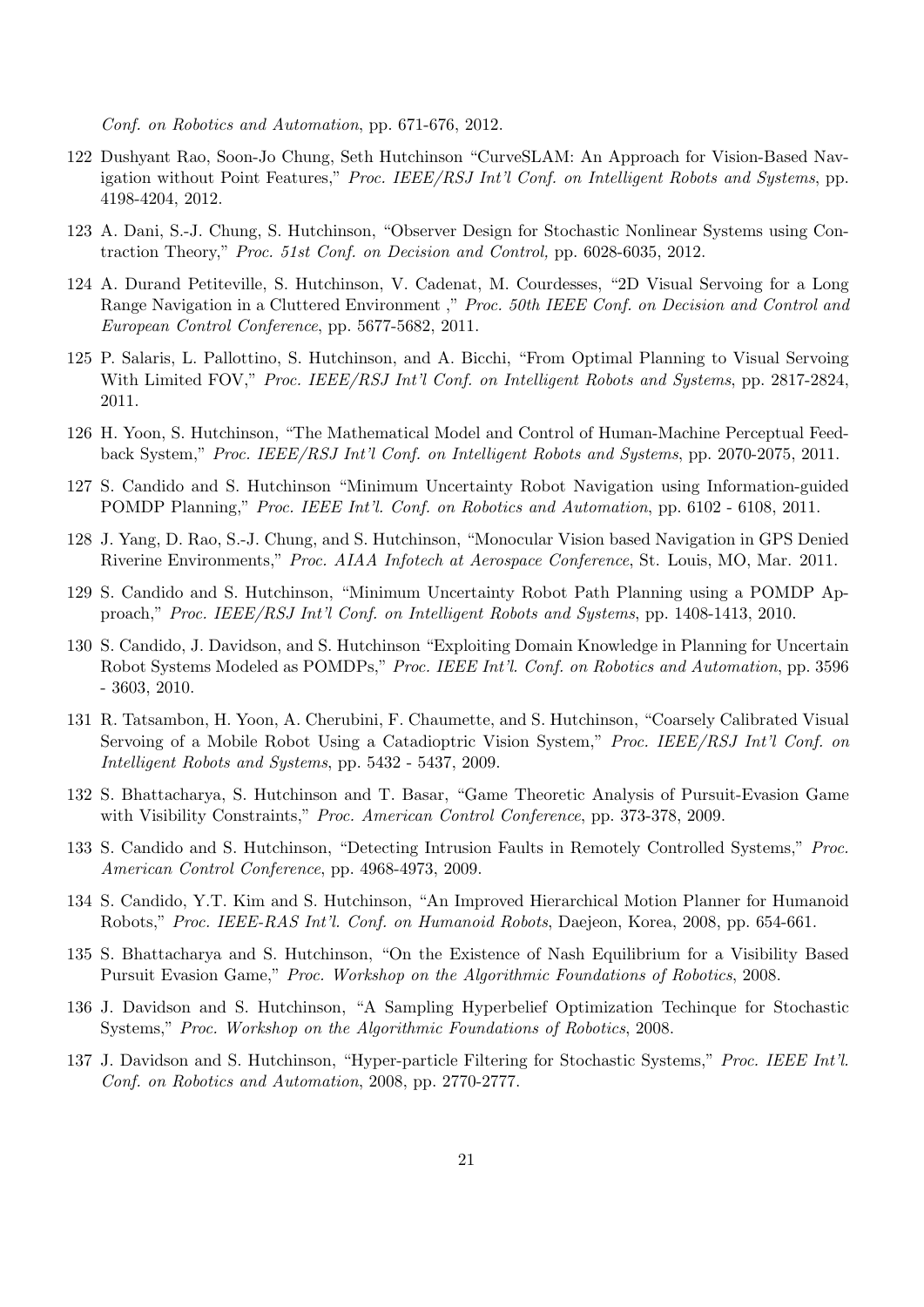- 138 R. Murrieta-Cid, R. Monroy, S. Hutchinson and J.-P. Laumond, "A Complexity Result for the Pursuit-Evasion Game of Maintaining Visibility of a Moving Evader," Proc. IEEE Int'l. Conf. on Robotics and Automation, 2008, pp. 2657-2664.
- 139 S. Kloder and S. Hutchinson, "Partial Barrier Coverage: Using Game Theory to Optimize Probability of Undetected Intrusion in Polygonal Environments," Proc. IEEE Int'l. Conf. on Robotics and Automation, 2008, pp. 2671-2676.
- 140 S. Bhattacharya and S. Hutchinson, "Approximation Schemes for Two-Player Pursuit Evasion Games with Visibility Constraints," Proc. Robotics: Science and Systems IV, 2008, pp. 81-88.
- 141 S. Candido, Y.T. Kim and S. Hutchinson, "A Workspace Decomposition for Hierarchical Motion Planning with Humanoid Robots," Proc. Int'l. Conf. on Advanced Robotics, Jeju island, South Korea, 2007.
- 142 S. Kloder and S. Hutchinson, "Barrier Coverage for Variable Bounded-Range Line-of-Sight Guards," Proc. IEEE Int'l. Conf. on Robotics and Automation, April 2007 pp. 391 - 396.
- 143 N. Gans and S. Hutchinson, "A Stable Vision-Based Control Scheme for Nonholonomic Vehicles to Keep a Landmark in the Field of View," Proc. IEEE Int'l. Conf. on Robotics and Automation, April 2007 pp. 2196 - 2201.
- 144 G. Lopez-Nicolas, S. Bhattacharya, J.J. Guerrero, C. Sagues, and S. Hutchinson, "Switched Homography-Based Visual Control of Differential Drive Vehicles with Field-of-View Constraints," Proc. IEEE Int'l. Conf. on Robotics and Automation, April 2007 pp. 4238 - 4244.
- 145 S. Bhattacharya, S. Candido, and . Hutchinson "Motion Strategies for Surveillance," Proc. Robotics: Science and Systems III, Atlanta, GA, June, 2007, pp. 249-256.
- 146 N.R. Gans and S. A. Hutchinson, "Visual Servo Velocity and Pose Control of a Wheeled Inverted Pendulum through Partial-Feedback Linearization," Proc. IEEE/RSJ Int'l Conf. on Intelligent Robots and Systems, 2006, pp. 3823-3828.
- 147 S. Bhattacharya and S. Hutchinson, "Controllability and Properties of Optimal Paths for a Differential Drive Robot with Field-of-View Constraints," Proc. IEEE Int'l. Conf. on Robotics and Automation, Orlando, 2006 pp. 1624 - 1629.
- 148 R. Katz and S. Hutchinson "Efficiently Biasing PRMs with Passage Potentials," Proc. IEEE Int'l. Conf. on Robotics and Automation, Orlando, 2006 pp. 889 - 894.
- 149 R. Murrieta-Cid, L. Munoz, M. Alencastre, A. Sarmiento, S. Kloder, S. Hutchinson, F. Lamiraux and J.P. Laumond, "Maintaining Visibility of a Moving Holonomic Target at a Fixed Distance with a Non-Holonomic Robot," Proc. IEEE/RSJ Int'l Conf. on Intelligent Robots and Systems, Edmonton, Canada, 2005, pp. 2687 - 2693.
- 150 T. Muppirala, R. Murrieta-Cid and S. Hutchinson "Optimal Motion Strategies Based on Critical Events to Maintain Visibility of a Moving Target," Proc. IEEE Int'l. Conf. on Robotics and Automation, Barcelona, 2005, pp. 3837-3842.
- 151 A. Sarmiento, R. Murrieta-Cid and S. Hutchinson "A Sample-based Convex Cover for Rapidly Finding an Object in a 3-D Environment," Proc. IEEE Int'l. Conf. on Robotics and Automation, Barcelona, 2005, pp. 3497-350.
- 152 S. Kloder and S. Hutchinson "Path Planning for Permutation-Invariant Multi-Robot Formations,"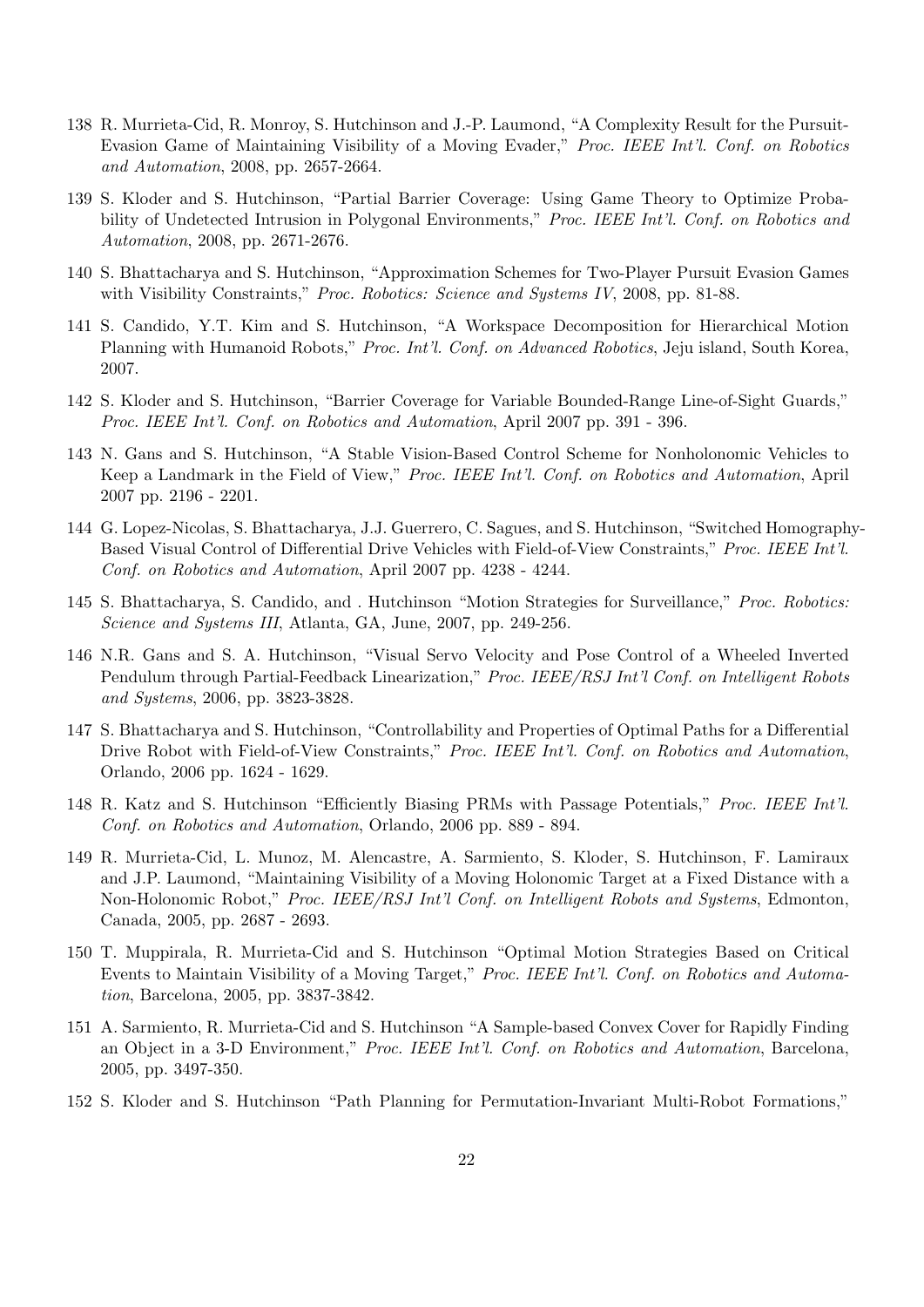Proc. IEEE Int'l. Conf. on Robotics and Automation, Barcelona, 2005, pp. 1797-1802.

- 153 A. Sarmiento, R. Murrieta-Cid and S. Hutchinson, "Planning Expected-Time Optimal Paths for Searching Known Environments," Proc. IEEE/RSJ Int'l Conf. on Intelligent Robots and Systems, Sendai, Japan, 2004, pp. 872-878.
- 154 N.R. Gans and S. A. Hutchinson, "'Multi-Attribute Utility Analysis in the Choice of a Vision-based Robot Controller," Proc. IEEE/RSJ Int'l Conf. on Intelligent Robots and Systems, Sendai, Japan, 2004, pp. 355-362.
- 155 B. Chambers and S. Hutchinson, "Integrated Tracking and Control Using Condensation-based Critical-Point Matching," Proc. IEEE/RSJ Int'l Conf. on Intelligent Robots and Systems, Sendai, Japan, 2004, pp. 949-956.
- 156 S. Bhattacharya, R. Murrieta-Cid and S. Hutchinson, "Path Planning for a Differential Drive Robot: Minimal Length Paths - a Geometric Approach," Proc. IEEE/RSJ Int'l Conf. on Intelligent Robots and Systems, Sendai, Japan, 2004, pp. 2793-2798.
- 157 S. Kloder, S. Bhattacharya and S. Hutchinson, "A Configuration Space for Permutation-Invariant Multi-Robot Formations," Proc. IEEE Int'l. Conf. on Robotics and Automation, New Orleans, 2004, pp. 2746-2751.
- 158 R. Murrieta-Cid, A. Sarmiento, S. Bhattacharya and S. Hutchinson, "Maintaining Visibility of a Moving Target at a Fixed Distance: the Case of Observer Bounded Speed," Proc. IEEE Int'l. Conf. on Robotics and Automation, New Orleans, 2004, pp. 479-484.
- 159 A. Sarmiento, R. Murrieta-Cid and S. Hutchinson, "An Efficient Strategy for Rapidly Finding an Object in a Polygonal World," Proc. IEEE/RSJ Int'l Conf. on Intelligent Robots and Systems, Las Vegas, 2003, pp. 1153-1158.
- 160 R. Murrieta-Cid, A. Sarmiento and S. Hutchinson, "On the Existence of a Strategy to Maintain a Moving Target within the Sensing Range of an Observer Reacting with Delay," Proc. IEEE/RSJ Int'l Conf. on Intelligent Robots and Systems, Las Vegas, 2003, pp. 1184-1191.
- 161 B. Chambers, J. Durand, N. Gans and S. Hutchinson, "Dynamic feature point detection for visual servoing using multiresolution critical-point filters," Proc. IEEE/RSJ Int'l Conf. on Intelligent Robots and Systems, Las Vegas, Oct. 2003, pp. 504–509.
- 162 J. C. Davidson and S. A. Hutchinson, "Recognition of Traversable Areas for Mobile Robotic Navigation in Outdoor Environments," Proc. IEEE/RSJ Int'l Conf. on Intelligent Robots and Systems, Las Vegas, 2003, pp. 297-304.
- 163 N.R. Gans and S. A. Hutchinson, "An asymptotically stable switched system visual controller for eye in hand robots" Proc. IEEE/RSJ Int'l Conf. on Intelligent Robots and Systems, Las Vegas, 2003, pp. 735 - 742
- 164 J. Durand and S. A. Hutchinson, "Real-Time Object Tracking using Multi-Resolution Critical Points Filters," Proc. IEEE Int'l. Conf. on Robotics and Automation, Taipei, Taiwan, 2003, pp. 1682-1687.
- 165 N.R. Gans and S. A. Hutchinson, "An experimental study of hybrid switched system approaches to visual servoing" Proc. IEEE Int'l. Conf. on Robotics and Automation, Taipei, Taiwan, 2003, pp. 3061 - 3068
- 166 A. Sarmiento, R. Murrieta-Cid and S. A. Hutchinson "A Strategy for Searching an Object with a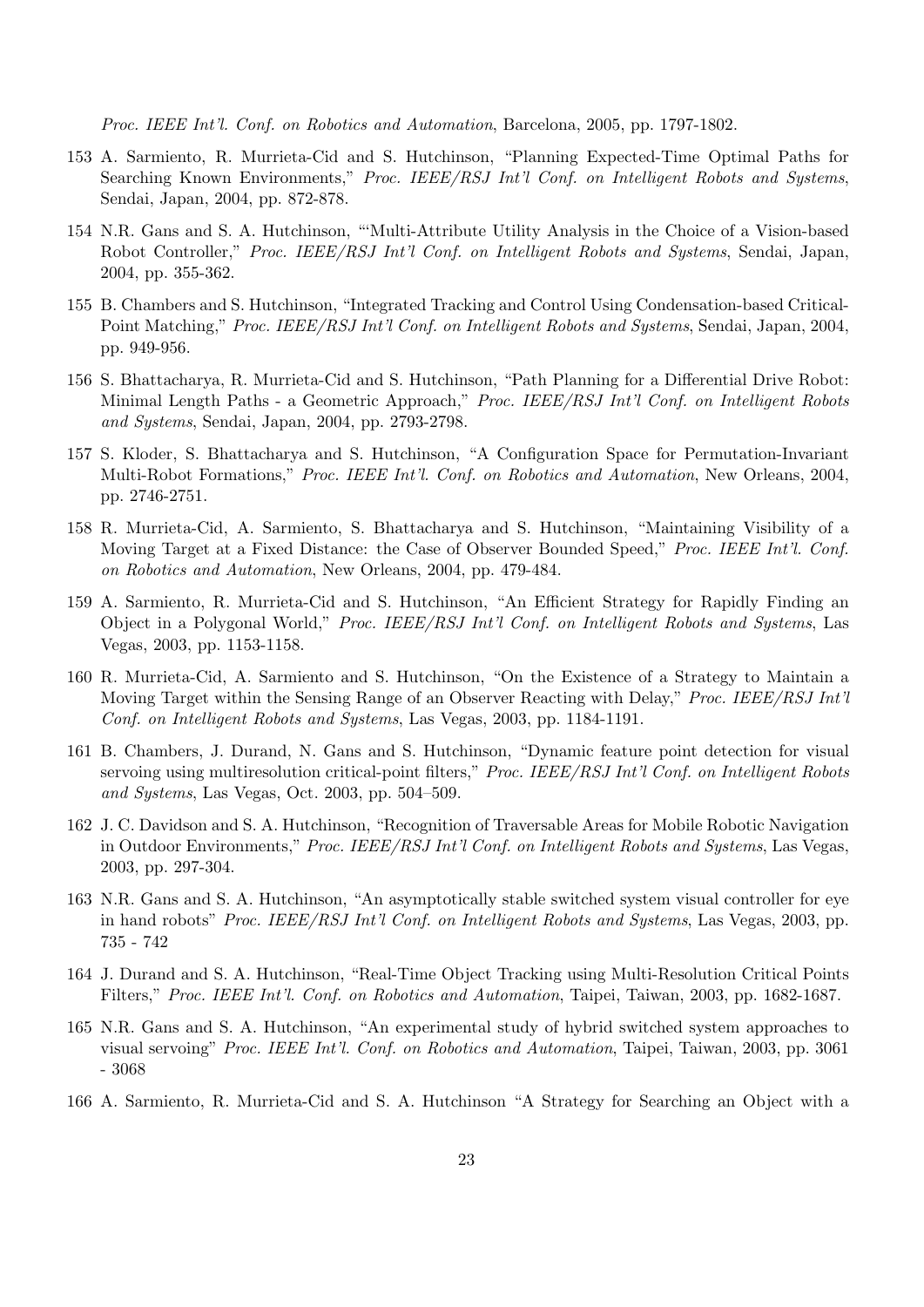Mobile Robot," Proc. Int'l. Conf. on Advanced Robotics, Coimbra, Portugal, June, 2003 pp. 234-239.

- 167 R. Murrieta-Cid, A. Sarmiento, and S. A. Hutchinson "A Motion Planning Strategy to Maintain Visibility of a Moving Target at a Fixed Distance in a Polygon," Proc. Int'l. Conf. on Advanced Robotics, Coimbra, Portugal, June, 2003, pp. 228-233.
- 168 N. Gans and S. Hutchinson, "Switching Approaches to Visual Servo Control," Proc. IEEE Workshop on Visual Servoing, Lausanne, Switzerland, 2002 (invited).
- 169 N. Gans and S. Hutchinson, "A Switching Approach to Visual Servo Control," Proc. 17th IEEE International Symposium on Intelligent Control, Vancouver, Canada, 2002, pp. 770-760 (invited).
- 170 S. Akella and S. Hutchinson, "Coordinating the Motions of Multiple Robots with Specified Trajectories," Proc. IEEE Int'l. Conf. on Robotics and Automation, Washington D.C., 2002, pp. 624-631.
- 171 N. R. Gans, P. I. Corke and S. A. Hutchinson, "Performance Tests of Partitioned Approaches to Visual Servo Control," Proc. IEEE Int'l. Conf. on Robotics and Automation, Washington D.C., 2002, pp. 1616-1623.
- 172 P. Leven and S. Hutchinson, "Using Manipulability to Bias Sampling During the Construction of Probabilistic Roadmaps," Proc. IEEE Int'l. Conf. on Robotics and Automation, Washington D.C., 2002, pp. 2134-2140.
- 173 N. R. Gans, P. I. Corke and S. A. Hutchinson, "Comparison of Robustness and Performance of Partitioned Image Based Visual Servo Systems," Proc. Australian Conference on Robotics and Automation, Sydney, 2001.
- 174 P. Ranganathan, J.B. Hayet, M. Devy, S. Hutchinson and F. Lerasle, "Topological Navigation and Qualitative Localization for Indoor Environments Using Multisensory Perception," Proc. Ninth International Symposium on Intelligent Robotic Systems, Toulouse, July, 2001.
- 175 P. Leven and S. Hutchinson, "Robust, Compact Representations for Real-Time Path Planning in Changing Environments," Proc. IEEE/RSJ Int'l Conf. on Intelligent Robots and Systems, Maui, Oct. 2001, pp. 1483-1490.
- 176 R. Swain-Oropeza, M. Devy and S. Hutchinson, "Sensor-Based Navigation in Cluttered Environments," Proc. IEEE/RSJ Int'l Conf. on Intelligent Robots and Systems, Maui, Oct. 2001, pp. 1662-1669.
- 177 P. Leven and S. Hutchinson, "Toward Real-Time Motion Planning in Dynamic Environments," Proc. Workshop on the Algorithmic Foundations of Robotics, Dartmouth, March, 2000.
- 178 P. I. Corke and S. A. Hutchinson, "Recent Results in Visual Servo Control," Proc. IEEE Workshop on Integrating Sensors into Mobility and Manipulation, San Francisco, April, 2000 (invited).
- 179 P. I. Corke and S. A. Hutchinson, "Real-Time Vision, Tracking and Control," Proc. IEEE Int'l Conf. on Robotics and Automation, San Francisco, April 2000, pp. 622-629 (invited).
- 180 P. I. Corke and S. A. Hutchinson, "A New Hybrid Image-Based Visual Servo Control Scheme," Proc. 39th Conf. on Decision and Control, Sydney, Dec., 2000, pp. 2521-2526. [Also in Proc. 31st Int'l Symposium on Robotics, Montreal, May 2000,pp. 30-35, and Proc. Eighth IEEE Mediterranean Conference on Control and Automation, Rio, Greece, July, 2000.]
- 181 P. Leven and S. Hutchinson, "Real-Time Motion Planning in Changing Envrionments: Some Preliminary Results," Proc. on 31st Int'l Symposium on Robotics, Montreal, May 2000, pp. 12-17.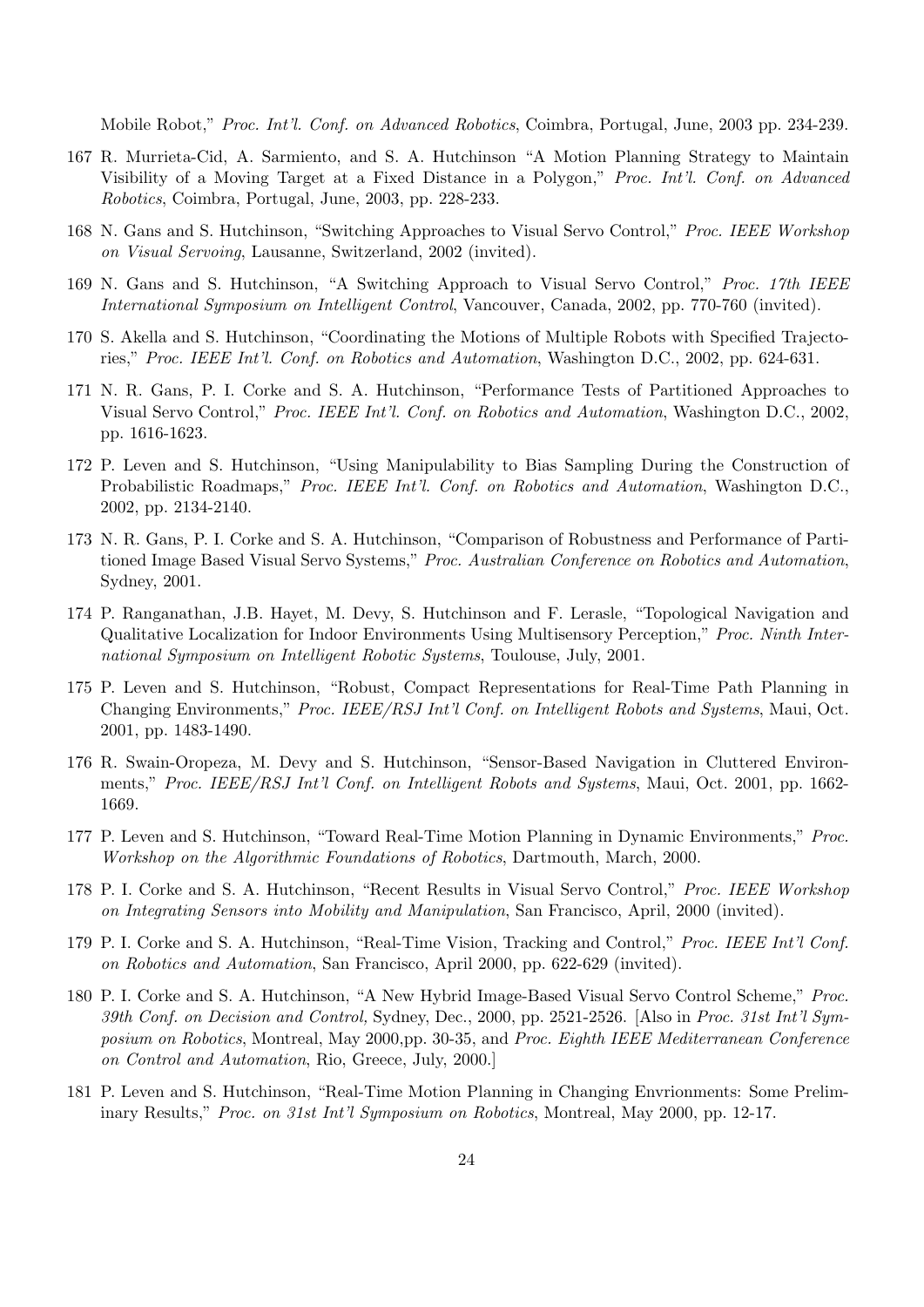- 182 K. Nickels and S. Hutchinson, "Measurement Error Estimation for Feature Tracking," Proc. IEEE Int'l Conf. on Robotics and Automation, Detroit, 1999, pp. 3230-3235.
- 183 T. Kurpjuhn, K. Nickels, A. Hauck and S. Hutchinson, "Development of a Visual-Space Mouse," Proc. IEEE Int'l Conf. on Robotics and Automation, Detroit, 1999, pp. 2527-2532.
- 184 R. Kelly, F. Reyes, J. Moreno and S. Hutchinson, "A Two Loops Direct Visual Control of Direct-Drive Planar Robots with Moving Target," Proc. IEEE Int'l Conf. on Robotics and Automation, Detroit, 1999, pp. 599-604.
- 185 P. Leven, D. Burschka, S. Hutchinson, "Perception-Based Motion Planning for Indoor Exploration," Proc. IEEE Int'l Conf. on Robotics and Automation, Detroit, 1999, pp. 695-701.
- 186 H. Rifai, I. Bloch, S. A. Hutchinson, J. Wiart and L. Garnero, "Segmentation of the Skull in MRI Volumes Using Deformable Model and Taking the Partial Volume Effect into Account," Proc. SPIE Medical Imaging Symposium, San Diego, 1999, pp. 288-299.
- 187 K. Nickels and S. A. Hutchinson, "Weighting Observations: The use of Kinematic Models in Object Tracking" Proc. IEEE Int'l. Conf. on Robotics and Automation, Leuven, Belgium, May, 1998. pp. 1677-1682.
- 188 K. Nickels and S. A. Hutchinson, "Integrated Object Models for Robust Visual Tracking," Proc. IEEE Workshop on Robust Vision for Vision-based Control of Motion, Leuven, Belgium, May, 1998 (invited).
- 189 K. Nickels and S. Hutchinson, "Characterizing the Uncertainties in Point Feature Motion for Model-Based Object Tracking," Proc. IEEE Workshop on New Trends in Image-Based Robot Servoing, Grenoble, France, 1997, pp. 53-63 (invited).
- 190 M. Barbehenn and S. Hutchinson, "Toward Incremental Geometric Robot Motion Planning," Proc. IEEE Workshop on Practical Motion Planning in Robotics, April, 1996 (invited).
- 191 S. Hutchinson, "Using Projective Geometry to Derive Constraints for Calibration-Free Visual Servo Control," Proc. Sixth Int'l Symposium on Robotics and Manufacturing, Montpellier, France, pp. 305- 310, 1996.
- 192 S. LaValle and S. A. Hutchinson, "Optimal Motion Planning for Multiple Robots Having Independent Goals," Proc. IEEE Int'l Conf. on Robotics and Automation, Minneapolis, pp. 2847-2852, 1996.
- 193 S. LaValle and S. A. Hutchinson, "Evaluating Motion Strategies under Nondeterministic or Probabilistic Uncertainties in Sensing and Control," Proc. IEEE Int'l Conf. on Robotics and Automation, Minneapolis, pp. 3034-3039, 1996.
- 194 B. Bishop, A. Castano, S. Hutchinson, R. Sharma, P. Shirkey, M. W. Spong, N. Srinivasa, "Some Experiments in Vision-Based Robotics at the University of Illinois," Proc. IEEE Vision for Robotics Workshop, 1995 (invited).
- 195 R. L. Castaño and S. A. Hutchinson, "A Probabilistic Framework for Grouping Image Features," Proc. the IEEE Int'l Symposium on Computer Vision, pp. 611-616, 1995.
- 196 R. Sharma, S. LaValle and S. A. Hutchinson, "Optimizing Robot Motion Strategies for Assembly with Stochastic Models of the Assembly Process," Proc. IEEE Int'l Symposium on Assembly and Task Planning, 1995.
- 197 M. Barbehenn and S. Hutchinson, "Toward an Exact Incremental Geometric Robot Motion Planner," Proc. IEEE/RSJ Int'l Conf. on Intelligent Robots and Systems, Pittsburgh, 1995, pp. 39-44, vol. 3.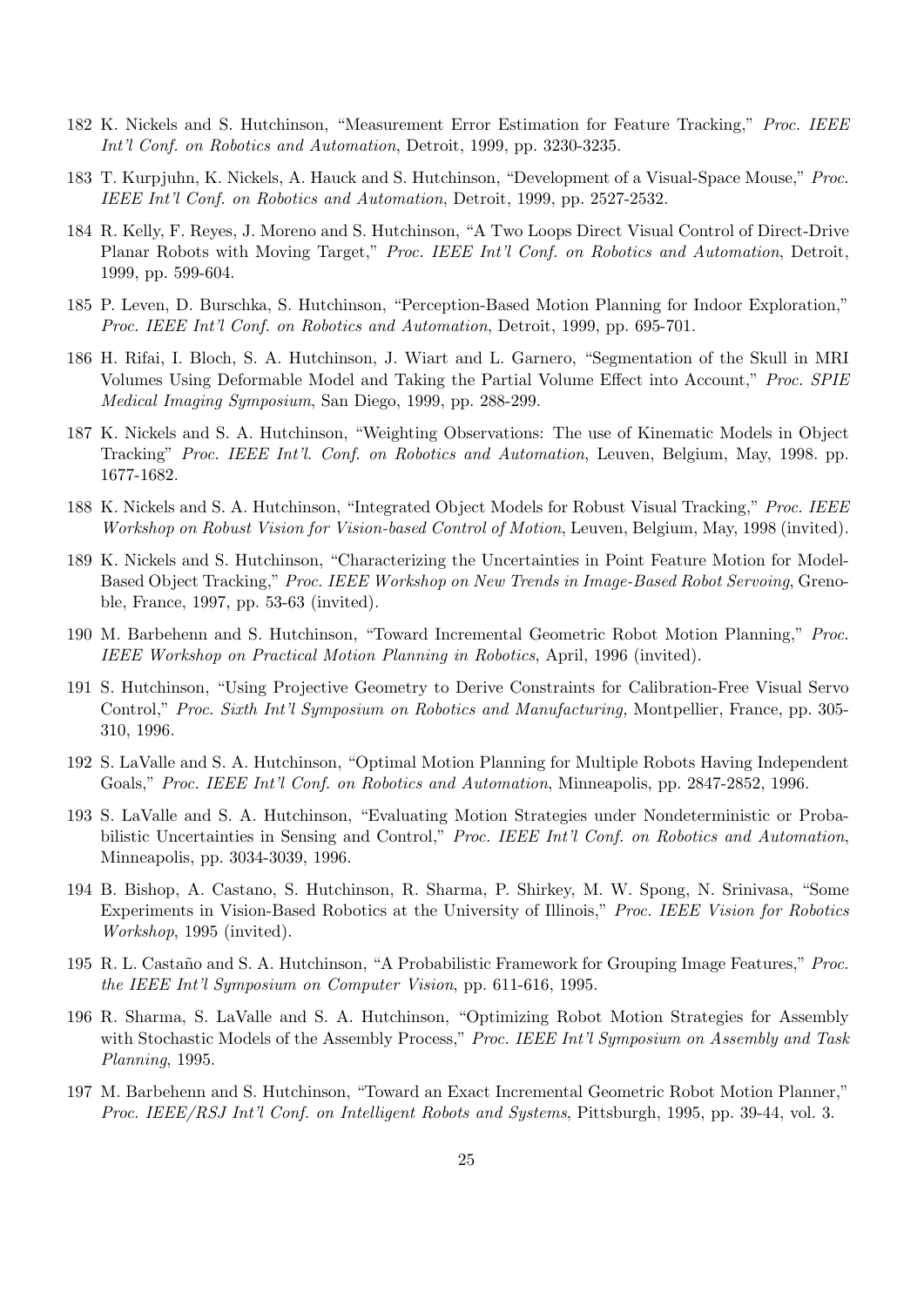- 198 R. Sharma and S. Hutchinson, "Optimizing Hand/Eye Configuration for Visual-Servo Systems," Proc. IEEE Int'l Conf. on Robotics and Automation, Nagoya, Japan, pp. 172-177, 1995.
- 199 B. Bishop, S. Hutchinson and M. Spong, "On the performance of Direct Visual Servo Systems," Proc. IEEE Int'l. Conf. on Robotics and Automation, San Diego, 1994, pp. 168-173 (invited).
- 200 J. Reed and S. Hutchinson, "Parameter Estimation for Elliptical Shapes Using Image Sequences," Proc. IEEE Int'l Conf. on Multisensor Fusion and Integration for Intelligent Systems, 1994, pp. 567- 574.
- 201 S. LaValle and S. A. Hutchinson, "An Objective-Based Stochastic Framework for Manipulation Planning." Proc. IEEE Int'l Conf. on Intelligent Robots and Systems, Munich, Germany, pp. 1772-1779, 1994.
- 202 G. D. Hager and S. Hutchinson, "Visual Servoing: Achievements, Issues, and Applications," Proc. IEEE Workshop on Visual Servoing: Achievements, Applications and Open Problems, 1994.
- 203 R. Sharma and S. Hutchinson, "Evaluating a Camera Position for Vision-Guided Manipulation," Proc. AAAI Spring Symposium on Physical Interaction and Manipulation, 1994.
- 204 S. LaValle and S. Hutchinson "Path Selection and Coordination for Multiple Robots via Nash Equilibria," Proc. IEEE Int'l. Conf. on Robotics and Automation, San Diego, 1994, pp. 1847-1852.
- 205 R. Sharma and S. Hutchinson "On the Observability of Robot Motion Under Active Camera Control," Proc. IEEE Int'l. Conf. on Robotics and Automation, San Diego, 1994, pp. 162-167.
- 206 M. Barbehenn, P. Chen and S. Hutchinson, "An Efficient Hybrid Planner in Changing Environments," Proc. IEEE Int'l. Conf. on Robotics and Automation, San Diego, 1994, pp. 2755-2761.
- 207 N. Mahadevamurty, T-C. Tsao and S. Hutchinson, "Multi-Rate Analysis and Design of Visual Feedback Digital Servo Control Systems," DSC-Vol. 50/PED-Vol. 63, Symposium on Mechatronics, Proc. ASME Winter Annual Meeting, 1993, pp. 7-14.
- 208 Mark Spong, Gerald DeJong and Seth Hutchinson, "Integration of Machine Learning and Sensor– Based Control in Intelligent Robotic Systems," Proc. American Control Conf., 1993, pp. 352-356 (invited).
- 209 E. Welton, S. Hutchinson and M. Spong, "A Modular, Interdisciplinary Approach to Undergraduate Robotics Education," Proc. Frontiers in Education, Washington, D.C., 1993, pp. 714-719.
- 210 S. LaValle and S. Hutchinson, "Game Theory as a Unifying Structure for a Variety of Robot Tasks," Proc. IEEE Int'l. Symposium on Intelligent Control, 1993, pp. 429-434.
- 211 S. LaValle and S. Hutchinson, "On Considering Uncertainty and Alternatives in Low-Level Vision," Proc. Ninth Conf. on Uncertainty in Artificial Intelligence, 1993, pp. 55-65.
- 212 S. M. LaValle and S. A. Hutchinson, "Bayesian Region Merging Probability for Parametric Image Models," Proc. IEEE Conf. on Computer Vision and Pattern Recognition, New York, 1993, pp. 778-779.
- 213 S. M. LaValle, K. J. Moroney and S. A. Hutchinson, "Agglomerative Clustering on Range Data with a Unified Probabilistic Merging Function and Termination Criterion," Proc. IEEE Conf. on Computer Vision and Pattern Recognition, New York, 1993, pp. 798-799.
- 214 S. LaValle, K. J. Moroney and S. A. Hutchinson, "Methods for Numerical Integration of High-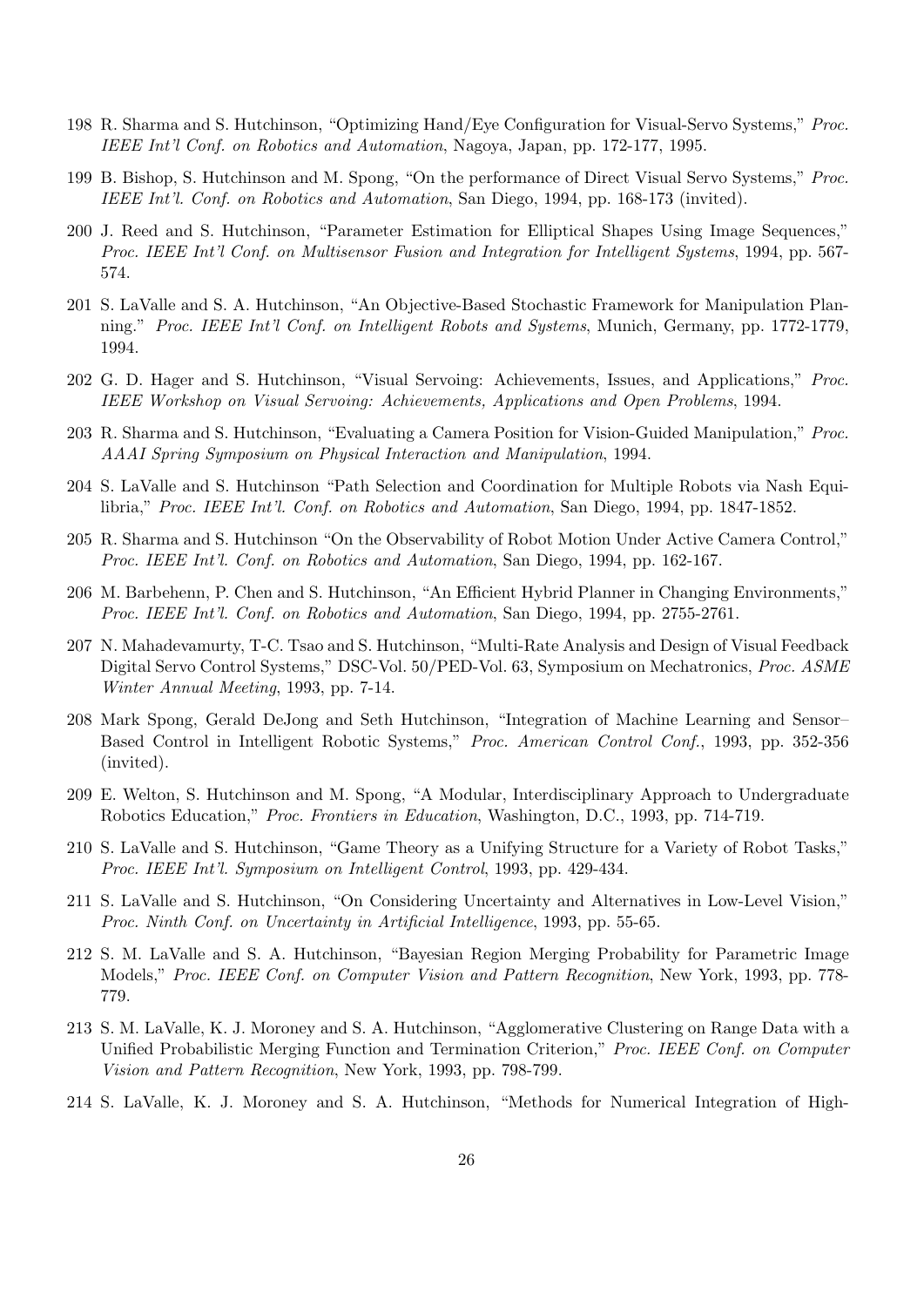Dimensional Posterior Densities with Application to Statistical Image Models," Proc. SPIE Conf. on Neural and Stochastic Methods in Image and Signal Processing, 1993, pp. 292-303.

- 215 A. Fox and S. A. Hutchinson, "Exploiting Visual Constraints in the Synthesis of Uncertainty-Tolerant Motion Plans I: The Directional Backprojection," Proc. IEEE Int'l. Conf. on Robotics and Automation, Atlanta, 1993, pp. 305-310.
- 216 A. Fox and S. A. Hutchinson, "Exploiting Visual Constraints in the Synthesis of Uncertainty-Tolerant Motion Plans II: The Nondirectional Backprojection," Proc. IEEE Int'l. Conf. on Robotics and Automation, Atlanta, 1993, pp. 311-316.
- 217 M. Barbehenn and S. A. Hutchinson, "Efficient Search in Hierarchical Motion Planning Using Dynamic Single Source Shortest Paths Trees," Proc. IEEE Int'l. Conf. on Robotics and Automation, Atlanta, 1993, pp. 566-571.
- 218 R. Spence and S. A. Hutchinson, "Dealing with Unexpected Moving Obstacles by Integrating Potential Field Planning with Inverse Dynamics Control," Proc. of the IEEE Int'l Conf. on Intelligent Robots and Systems, Raleigh, 1992, pp. 1485-1490.
- 219 A. Castano and S. A. Hutchinson, "Hybrid Vision/Position Servo Control of a Robotic Manipulator," Proc. of the IEEE Int'l Conf. on Robotics and Automation, Nice, France, 1992, pp. 1264-1269.
- 220 S. Pandya and S. A. Hutchinson, "A Case-Based Approach to Robot Motion Planning," Proc. of the IEEE Int'l Conf. on Systems Man and Cybernetics, 1992, pp. 492-497.
- 221 S. M. LaValle and S. A. Hutchinson, "Representing Probability Distributions of Image Segments and Segmentations, " Proc. IEEE Int'l Conf. on Systems Man and Cybernetics, 1992, pp. 1552-1557 (invited).
- 222 S. A. Hutchinson, "Planning Visually Controlled Robot Motions," Proc. of the AAAI Fall Symposium on Sensory Aspects of Robotic Intelligence, 1991, pp. 38-43.
- 223 A. Fox, A. Castano and S. A. Hutchinson, "Planning and Executing Visually Constrained Robot Motions" Proc. of the SPIE Symposium on Advances in Intelligent Robotic Systems, 1991.
- 224 S. A. Hutchinson, "Exploiting Visual Constraints in Robot Motion Planning," Proc. of the IEEE Int'l Conf. on Robotics and Automation, Sacramento, 1991, pp. 1722-1727.
- 225 M. Barbehenn and S. A. Hutchinson, "Learning Conditional Effects of Actions for Robot Navigation," Proc. of the IEEE Int'l Conf. on Robotics and Automation, Sacramento, 1991, pp. 260-265 [Also in Proc. of the Florida Artificial Intelligence Research Symposium, 1991, pp. 37-41].
- 226 M. Barbehenn and S. A. Hutchinson, "An Integrated Architecture for Learning and Planning in Robotic Domains," Proc. of the AAAI Spring Symposium on Integrated Architectures, 1991, pp. 15-19 [Reprinted in ACM SIGART, Vol. 2, No. 4, Aug. 1991, pp. 29-33].
- 227 S. M. LaValle and S. A. Hutchinson, "Considering Multiple Surface Hypotheses in a Bayesian Hierarchy," Proc. of the SPIE Conf. on Stochastic Methods in Signal Processing, Image Processing, and Computer Vision, 1991, pp. 1-15.
- 228 S. A. Hutchinson and A. C. Kak, "Extending the Classical AI Planning Paradigm to Robotic Assembly Planning," Proc. of the IEEE Conf. on Robotics and Automation, Cincinnati, 1990, pp. 182-189.
- 229 A. C. Kak, S. A. Hutchinson, C. H. Chen, S. N. Gottschlich, and K. D. Smith, "Coordinated Use of Multiple Sensors in a Robotic Workcell," Proc. of the NATO Advanced Research Workshop on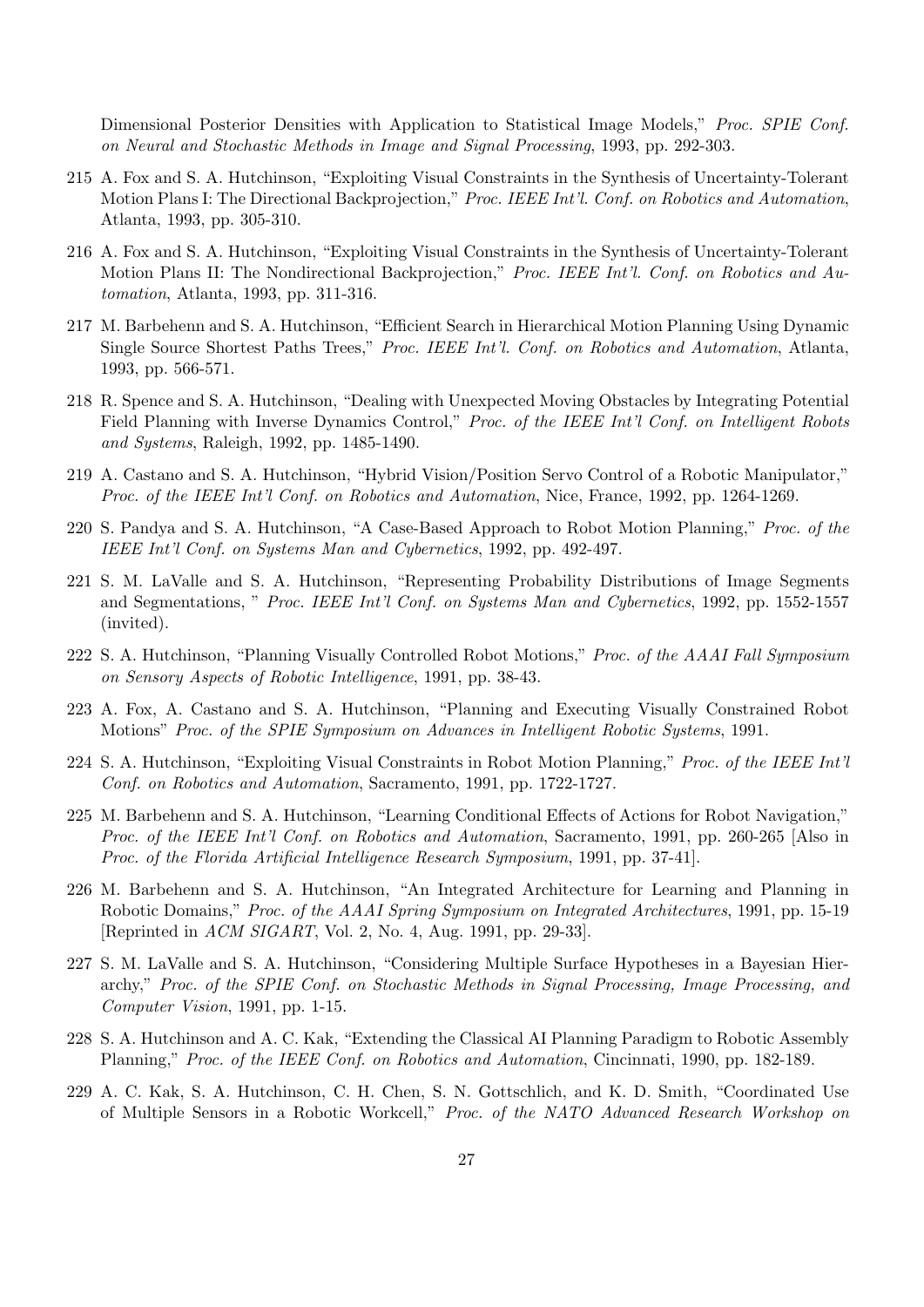Multisensor Fusion for Computer Vision, Grenoble, France, July 1989.

- 230 S. A. Hutchinson, R. L. Cromwell and A. C. Kak, "Applying Uncertainty Reasoning to Model Based Object Recognition," Proc. of the IEEE Conf. on Computer Vision and Pattern Recognition, 1989, pp. 541-548.
- 231 S. A. Hutchinson and A. C. Kak, "A Task Planner for Simultaneous Fulfillment of Operational, Geometric and Uncertainty-Reduction Goals," Proc. of the Workshop on Human-Machine Symbiotic Systems, ORAU 89/C-140, Oak Ridge National Lab., 1988.
- 232 A. C. Kak, S. A. Hutchinson and K. A. Andress, "Planning and Reasoning in Sensor Based Robotics," Proc. of the IEEE Int'l Workshop on Intelligent Robots and Systems, 1988, pp. 239-245.
- 233 S. A. Hutchinson and A. C. Kak, "Applying Uncertainty Reasoning to Planning Sensing Strategies in a Robot Work Cell with Multi-Sensor Capabilities," Proc. of the IEEE Symposium on Intelligent Control, Tokyo, Japan, 1988, pp. 129-134.
- 234 S. A. Hutchinson, R. L. Cromwell and A. C. Kak, "Planning Sensing Strategies in a Robot Work Cell with Multi-Sensor Capabilities," Proc. of the IEEE Int'l Conf. on Robotics and Automation, Philadelphia, 1988, pp. 1068-1075.
- 235 S. A. Hutchinson and A. C. Kak, "FProlog: A Language to Integrate Logic and Functional Programming for Automated Assembly," Proc. of the IEEE Int'l Conf. on Robotics and Automation, San Francisco, 1986, pp. 904-909.

#### Book Chapters

- 236 F. Chaumette, S. Hutchinson, and P. Corke, "Visual Servoing," in Springer Handbook of Robotics, 2nd Edition, B. Siciliano and O. Khatib Eds., 2016.
- 237 W. Ma and S. Hutchinson, "Gradient Projection Methods for Constrained Image-Based Visual Servo," in Visual Servoing via Advanced Numerical Methods, G. Chesi and K. Hashimoto, Eds. Springer-Verlag, Heidelberg, Germany, LNCIS 401, 2010, pp. 253-274.
- 238 S. Bhattacharya and S. Hutchinson, "On the Existence of Nash Equilibrium for a Visibility Based Pursuit Evasion Game," in *Algorithmic Foundations of Robotics VIII*, G. Chirikjian, H. Choset, M. Morales and T. Murphey, Eds. Springer-Verlag, Heidelberg, Germany, 2010, pp. 251-266.
- 239 J. Davidson and S. Hutchinson, "A Sampling Hyperbelief Optimization Techinque for Stochastic Systems," in *Algorithmic Foundations of Robotics VIII*, G. Chirikjian, H. Choset, M. Morales and T. Murphey, Eds. Springer-Verlag, Heidelberg, Germany, 2010, pp. 217-231.
- 240 A. Sarmiento, J. Espinoza, R. Murrieta-Cid, S. Hutchinson, "A Motion Planning Strategy for Rapidly Finding an Object with a Mobile Manipulator in 3-D Environments," in Proc. of the 7th Mexican Int'l. Conf. on Artificial Intelligence: Advances in Artificial Intelligence, Alexander Gelbukh and Eduardo F. Morales, Eds., Springer-Verlag LNCS 5317, 2008, pp. 562-572.
- 241 F. Chaumette and S. Hutchinson, "Visual Servoing and Visual Tracking," in Springer Handbook of Robotics, B. Siciliano and O. Khatib Eds., 2008.
- 242 R. Murrieta-Cid, A. Sarmiento, T. Muppirala, S. Hutchinson, R. Monroy, M. Alencastre-Miranda, L. Muoz-Gmez and R. Swain, "A Framework for Reactive Motion and Sensing Planning: A Critical Events-Based Approach," in Proc. of the 5th Mexican Int'l. Conf. on Artificial Intelligence: Advances in Artificial Intelligence, A. Gelbukh, A. Albornoz, H. Terashima-Marn Eds., Springer-Verlag LNCS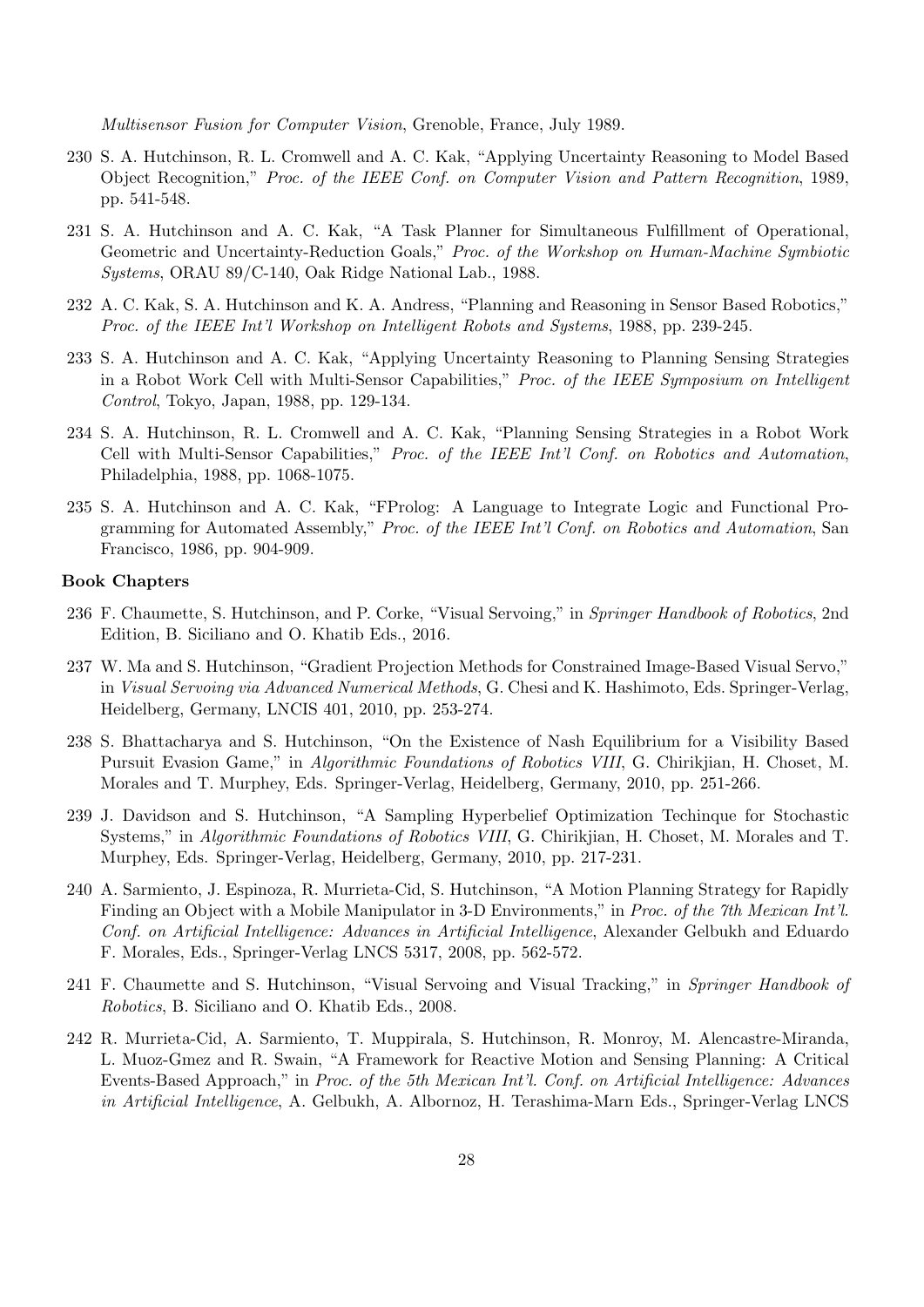3789, 2005, pp. 990-1000.

- 243 S. Hutchinson and P. Leven, "Planning Collision-Free Paths Using Probabilistic Roadmaps," in Handbook of Geometric Computing: Applications in Pattern Recogntion, Computer Vision, Neuralcomputing, and Robotics, Eduardo Bayro Corrochano, Ed., Springer Verlag, Heidelberg, 2005, pp. 717-748.
- 244 A. Sarmiento, R. Murrieta-Cid and S. Hutchinson, "A Multi-robot Strategy for Rapidly Searching a Polygonal Environment," in Advances in Artificial Intelligence – IBERAMIA, C. Lemaître, C. A. Reyes, J. A. Gonz´alez Eds., Springer-Verlag, Heidelberg, LNCS 3315, 2004, pp. 484-493.
- 245 P. I. Corke, S. A. Hutchinson and N. R. Gans, "Partitioned Image-Based Visual Servo Control: Some New Results," in *Sensor Based Intelligent Robots*, G. D. Hager, H. I. Christensen, H. Bunke, R. Klein Eds., Springer LNCS 2238, 2002, pp. 122-140.
- 246 P. Leven and S. Hutchinson, "Toward Real-Time Motion Planning in Dynamic Environments," in Algorithmic and Computational Robotics: New Directions, B. R. Donald, K. M. Lynch and D. Rus Eds., A. K. Peters, Natick, MA, 2001, pp. 363-376.
- 247 J. Reed and S. A. Hutchinson, "Data Fusion for Inspection of Electronic Components," in Applications of NDT Data Fusion, X. Gros Ed., Kluwer Academic Publishers, Norwell, MA, 2001, pp. 105-128.
- 248 K. Nickels and S. A. Hutchinson, "Integrated Object Models for Robust Visual Tracking," in Robust Vision for Vision-Based Control of Motion, M. Vincze and G.D. Hager Eds., IEEE Press, 2000, pp. 30-51.
- 249 S. M. LaValle and S. A. Hutchinson, "Considering Multiple-Surface Hypotheses in a Bayesian Hierarchy," in Selected SPIE Papers on CD-ROM, Vol 8: Mathematical Imaging and Vision, Gerhard Ritter Ed., SPIE Press, 1999.
- 250 M. J. Shaw, N. Ahuja, S. .A. Hutchinson, "Coordination, Collaboration, and Control of Multirobot Systems," in Handbook of Industrial Robotics, S. Y. Nof, Ed., John Wiley & Sons Ltd., 1999, pp. 423-438.
- 251 M. Barbehenn and S. A. Hutchinson, "Toward Incremental Geometric Robot Motion Planning," in Practical Motion Planning in Robotics: Current Approaches and Future Directions, K. Gupta and A. del Pobil, Eds., John Wiley & Sons Ltd., 1998, pp. 133-152.
- 252 A. Fox and S. A. Hutchinson, "Exploiting Visual Constraints in the Synthesis of Uncertainty-Tolerant Motion Plans," in The Algorithmic Foundations of Robotics, K. Goldberg, D. Halperin, J.C. Latombe and R. Wilson, Eds., A. K. Peters, Boston, MA, 1995.
- 253 S. A. Hutchinson and A. C. Kak, "Multi-Sensor Strategies Using Dempster/Shafer Belief Accumulation," in Data Fusion in Robotics and Machine Intelligence, M. A. Abidi, S. C. Thomopoulos and R. C. Gonzalez, Eds., Academic Press, Cambridge, MA, 1992, pp. 165-205.
- 254 S. A. Hutchinson and A. C. Kak, "FProlog: A Language to Integrate Logic and Functional Programming for Automated Assembly," in Control and Programming in Advanced Manufacturing, K. Rathmill, Ed., IFS Publications Ltd, UK, 1988, pp. 361-371.

#### Technical Reports

- 255 S. Hutchinson, G. Hager and P. Corke, "A Tutorial on Visual Servo Control," Yale University, Department of Computer Science, Research Report YALEU/DCS/RR-1068, March, 1995.
- 256 R. Sharma, S. LaValle and S. Hutchinson, "Optimizing Robot Motion Strategies for Assembly with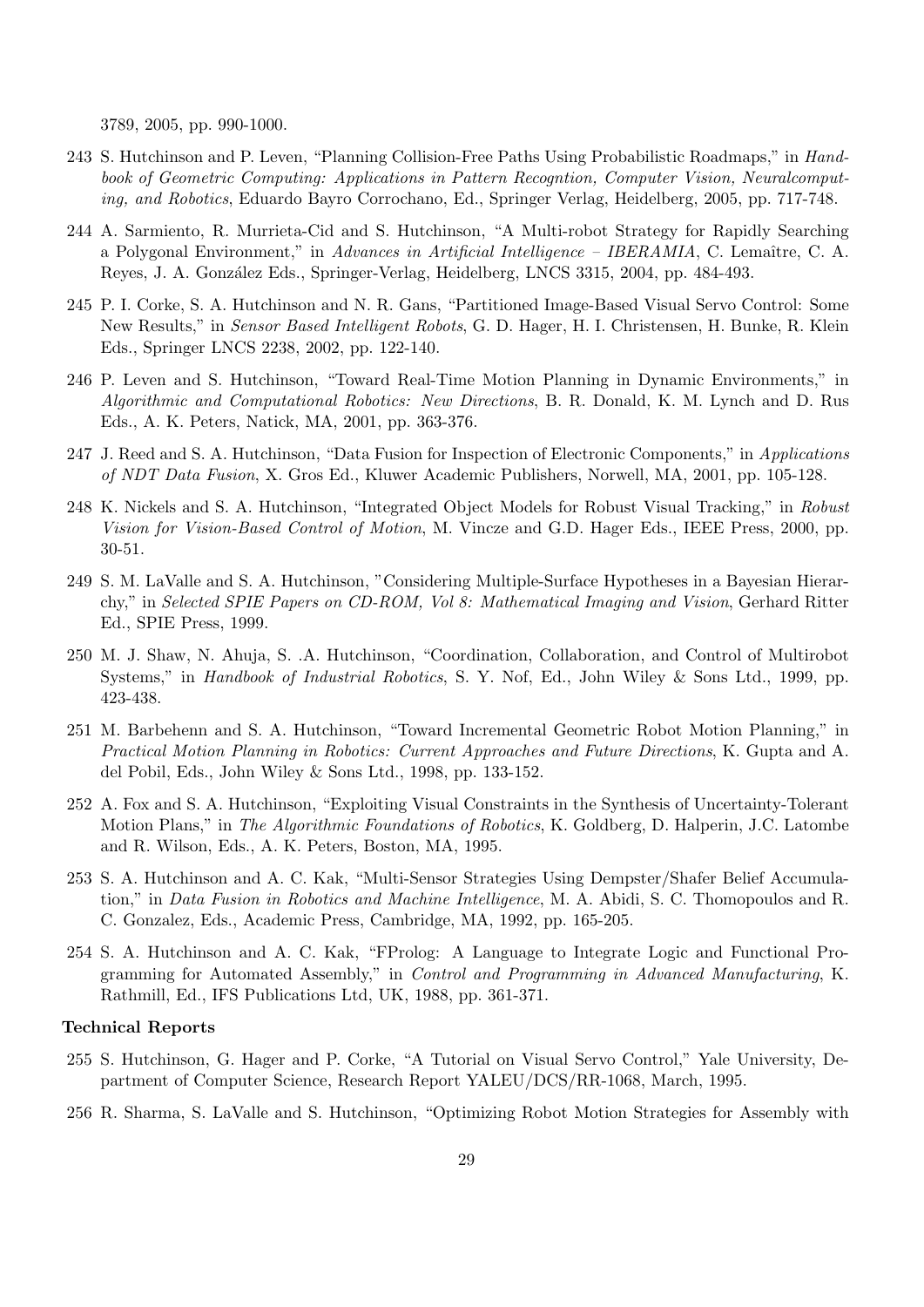Stochastic Models of the Assembly Process," University of Illinois at Urbana-Champaign, Technical Report UIUC-BI-AI-RCV-94-11, 1994.

- 257 S. LaValle and S. Hutchinson, "Multiple-robot Motion Planning Under Independent Objectives," University of Illinois at Urbana-Champaign, Technical Report UIUC-BI-AI-RCV-94-10, 1994.
- 258 R. Sharma and S. Hutchinson, "Motion Perceptibility and its Application to Active Vision-Based Servo Control," University of Illinois at Urbana-Champaign, Technical Report UIUC-BI-AI-RCV-94- 05, 1994.
- 259 S. LaValle and S. Hutchinson, "A Bayesian Segmentation Methodology for Parametric Image Models," University of Illinois at Urbana-Champaign, Technical Report UIUC-BI-AI-RCV-93-06, 1993.
- 260 M. Barbehenn and S. Hutchinson, "Efficient Search and Hierarchical Motion Planning By Dynamically Maintaining Single-Source Shortest Paths Trees," University of Illinois at Urbana-Champaign, Technical Report UIUC-BI-AI-RCV-93-04, 1993.
- 261 S. LaValle and S. A. Hutchinson, "Image Segmentation Using a Bayesian Region Merging Probability," University of Illinois at Urbana-Champaign, Technical Report UIUC-BI-AI-RCV-93-02, 1993.
- 262 A. Castano and S. A. Hutchinson, "Visual Compliance: Task-Directed Visual Servo Control," University of Illinois at Urbana-Champaign, Technical Report UIUC-BI-AI-RCV-93-01, 1993.
- 263 A. Fox and S. A. Hutchinson, "Exploiting Visual Constraints in the Synthesis of Uncertainty-tolerant Motion Plans," University of Illinois at Urbana-Champaign, Technical Report UIUC-BI-AI-RCV-92- 05, 1992.
- 264 S. A. Hutchinson and A. C. Kak, "A Task Planner for Simultaneous Fulfillment of Operational, Geometric and Uncertainty-Reduction Goals," Purdue University Technical Report TR 88-46, 1988.

#### Editorials and Other Articles

- 265 S. Hutchinson, "Robotics and Automation [President's Message]," IEEE Robotics and Automation Magazine, Volume 28, Issue 2, 2021, pp. 6-8.
- 266 S. Hutchinson, "2020, 2021, and Beyond [President's Message]," IEEE Robotics and Automation Magazine, Volume 28, Issue 1, 2021, pp. 8-9.
- 267 S. Hutchinson, "IEEE and RAS Diversity and Inclusion Initiatives [President's Message]," IEEE Robotics and Automation Magazine, Volume 27, Issue 4, 2020, pp. 6-8.
- 268 S. Hutchinson, "Promoting Diversity and Justice: Our Challenge and Responsibility [President's Message]," IEEE Robotics and Automation Magazine, Volume 27, Issue 3, 2020, pp. 6-7.
- 269 S. Hutchinson, "Responding to a Pandemic [President's Message]," IEEE Robotics and Automation Magazine, Volume 27, Issue 2, 2020, pp. 7-8.
- 270 S. Hutchinson, "Greetings From the 2020 IEEE Robotics and Automation Society President [President's Message]," IEEE Robotics and Automation Magazine, Volume 27, Issue 1, 2020, pp. 6-8.
- 271 S. Hutchinson, "Farewell Editorial," IEEE Trans. on Robotics, Vol. 29, No. 5, Oct. 2013, pp. 1069- 1070.
- 272 S. Hutchinson, "Surviving the Review Process," IEEE Robotics and Automation Magazine, Volume 17, Issue 4, Dec. 2010, pp. 101-104.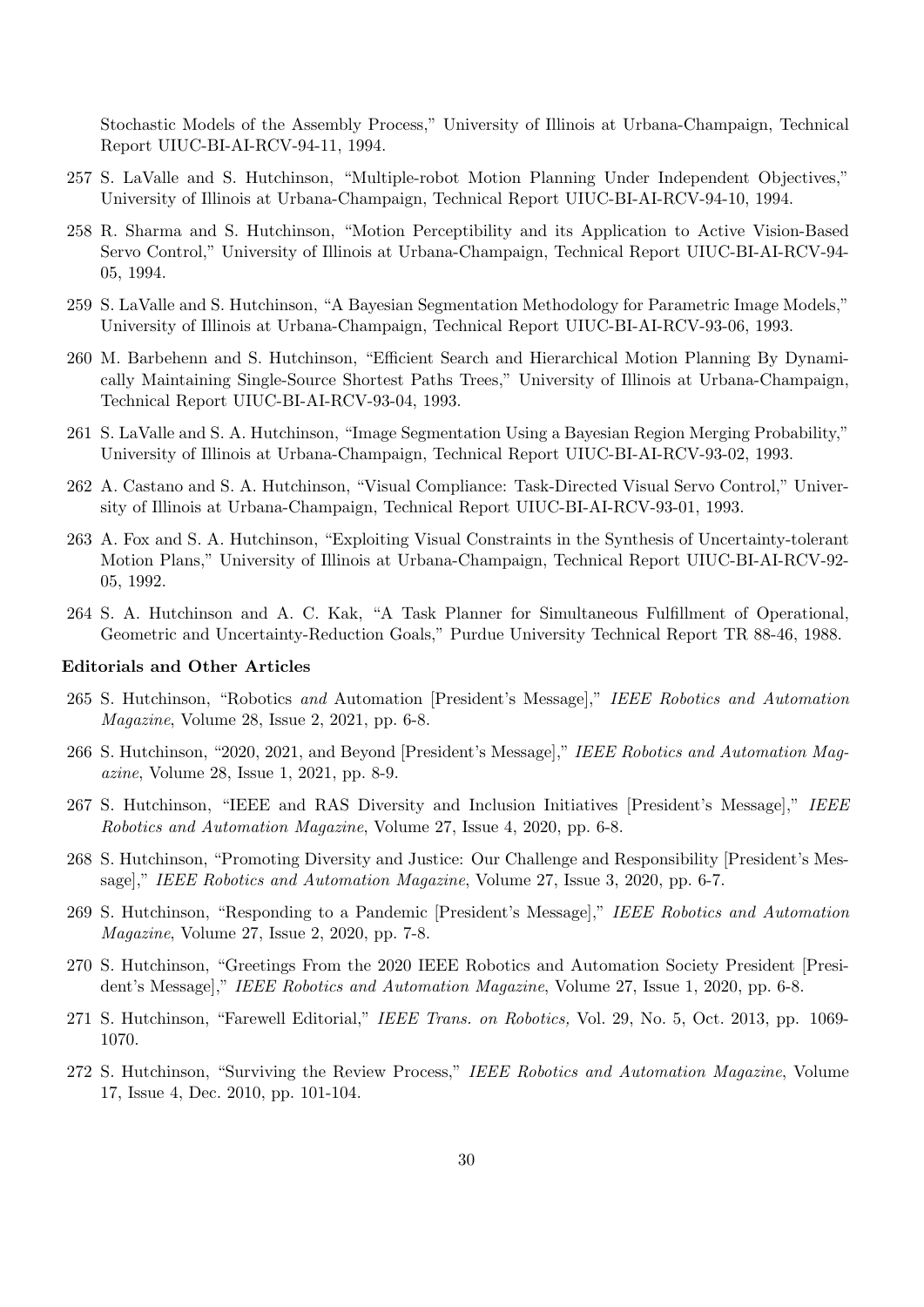- 273 G. Hager, M. Hebert and S. Hutchinson, "Editorial: Special Issue on Vision and Robotics, Parts I and II," Int'l. Journal of Computer Vision, Vol. 74, No. 3, 2007, pp. 217-218; and Int'l Journal of Robotics Research, Vol. 26, No. 7, 2007, pp. 639-640.
- 274 S. Hutchinson, "Editorial," IEEE Trans. on Robotics, Vol. 24, No. 6, Dec. 2008, pg. 1261.
- 275 S. Hutchinson, "RAS Conference Editorial Board," IEEE Robotics and Automation Magazine, Volume 13, Issue 4, Dec. 2006, pg. 6.
- 276 K. Goldberg, S. Hutchinson, J.-D. Boissonnat and J. Burdick, Editorial: Special Issue on WAFR 2002, Int'l Journal of Robotics Research, Vol. 23, No. 7-8, 2004, pp. 671-672.
- 277 G. Hager and S. Hutchinson, "Introduction to the Special Section on Vision-Based Control of Robot Manipulators," IEEE Trans. on Robotics and Automation, Vol. 12, No. 5, Oct. 1996, pp. 649-650.